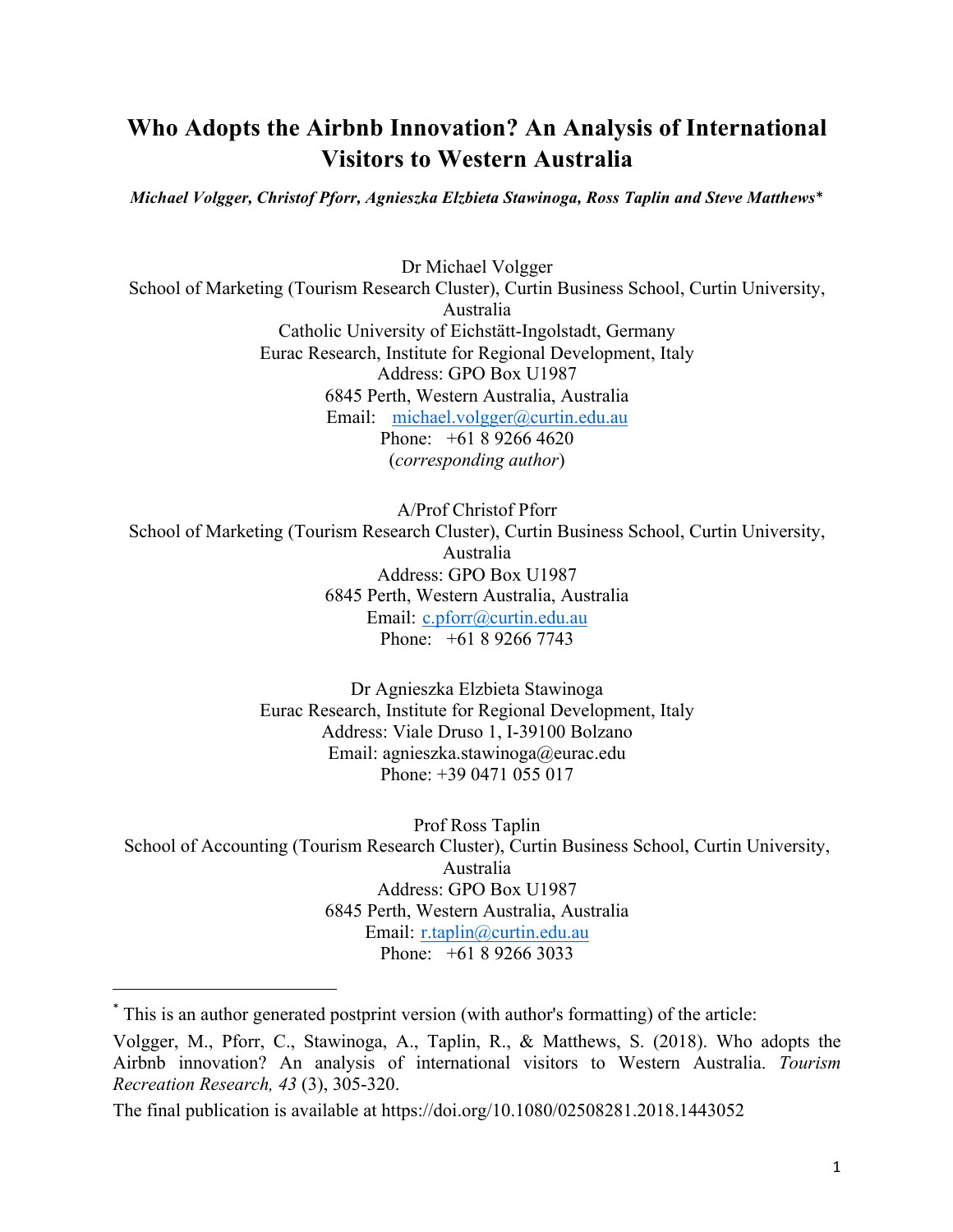Steve Matthews Tourism Research Australia Address: GPO Box 2386 Email: Steve.Matthews@tra.gov.au Phone: +61 2 6272 6887

**Conflict of interest** None

## **Funding acknowledgements**

This work was supported by the Bankwest Curtin Economics Centre (BCEC), Tourism Western Australia and the Government of Western Australia-Department of the Premier and Cabinet (Dr Kylie Coulson).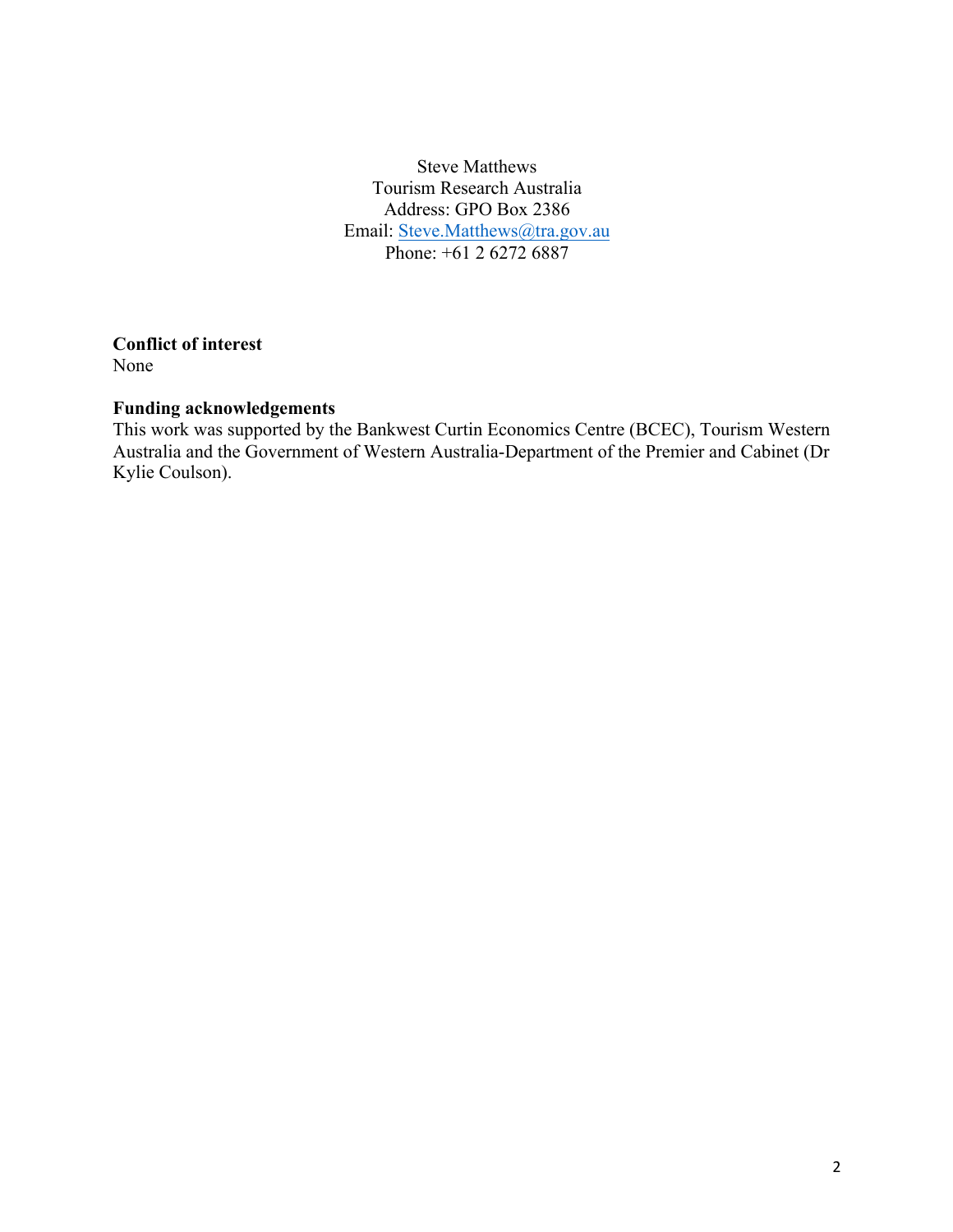# **Who Adopts the Airbnb Innovation? An Analysis of International Visitors to Western Australia**

## **Abstract**

Airbnb is the most prominent example of novel peer-to-peer networks in tourism. This new form of accommodation provision may alter demand structures in tourism destinations and has led to uncertainty amongst established accommodation providers and destination marketers. To gain a better understanding of Airbnb adopters, this paper systematically compares actual travel behaviour of Airbnb users in a specific destination with that of visitors staying in traditional accommodation. Due to this controlled comparison, the paper is the first one to offer a robust comparative profiling of Airbnb users. The analysis is based on a logistic regression of data from the standardized International Visitor Survey for 2015 in Western Australia. Results indicate that Airbnb users in Western Australia differ from visitors staying in traditional accommodation, but that it might be wrong to conceive Airbnb adopters to be "alternative tourists" beyond the mainstream.

## **Keywords**

Airbnb; sharing economy; innovation; adoption; profiling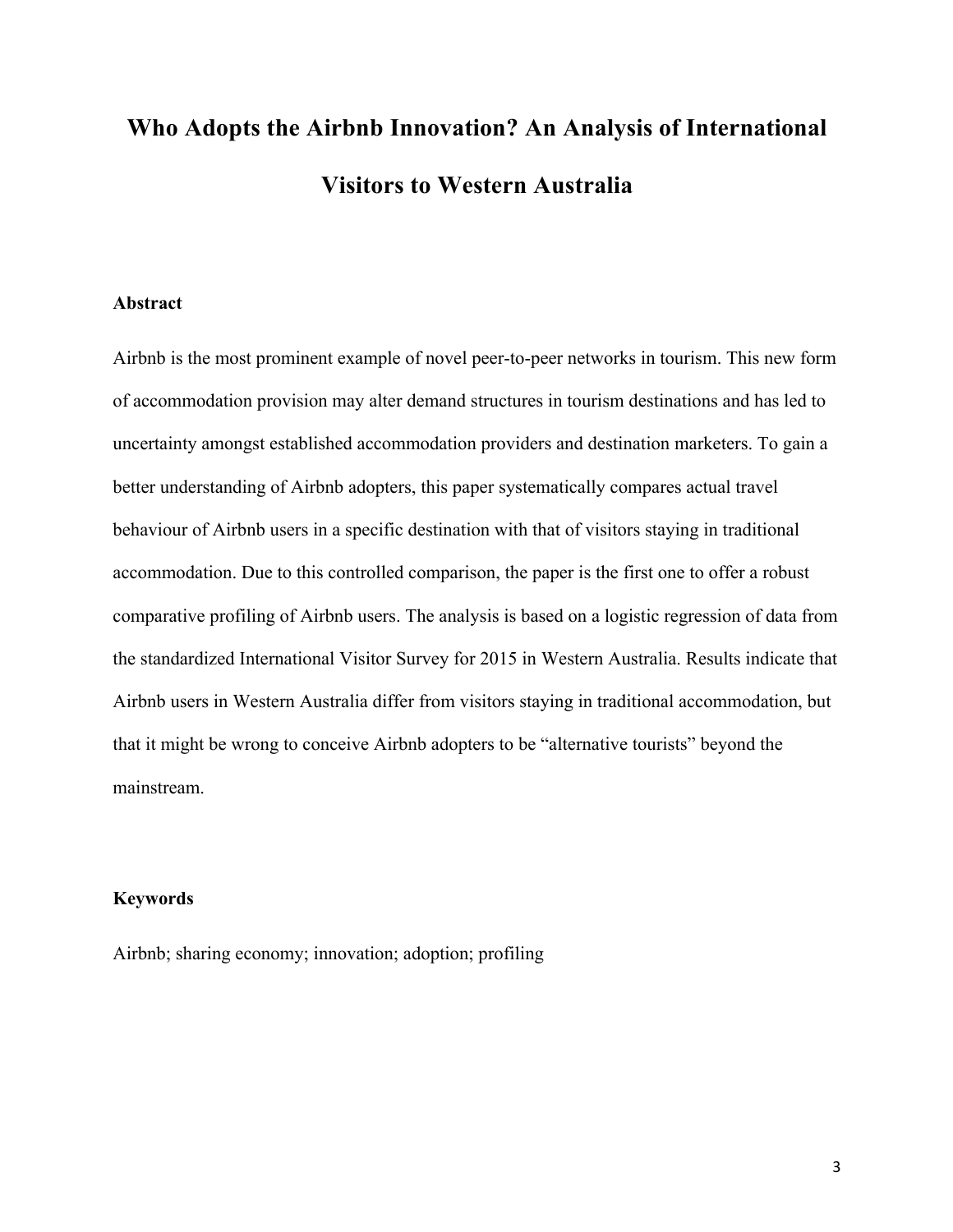#### **1. Introduction**

The peer-to-peer online platform Airbnb enables professional or private owners or tenants of houses, apartments and spare rooms to offer their premises to visitors for short-term rentals. Like few other recent developments in tourism, Airbnb is associated with disruptive innovation (Gutting, 2015; Karlsson, Kemperman, & Dolnicar, 2017; Sigala, 2017). The platform has seen exponential growth patterns over the first ten years of its existence and is impacting on the tourism industry globally as well as locally (Airbnb, 2017a; Karlsson et al., 2017). This allows Airbnb to report that by now it has "more listings than the top three hotel chains combined" (Airbnb Citizen, 2017), although there are obviously significant differences in ownership compared to traditional accommodation supply. This growth has repeatedly and increasingly raised questions as to an appropriate response to the Airbnb phenomenon (Dredge & Gyimóthy, 2015) in light of its potential impacts on housing and the rental market, income and taxation implications and also its potential effects on the tourism sector (Fang, Ye, & Law, 2016).

The impressive growth of the Airbnb phenomenon has created uncertainties among traditional providers in the accommodation sector. These established stakeholders sometimes voice concerns about uneven playing fields (Heo, 2016; Oskam & Boswijk, 2016) based on the assumption that Airbnb directly competes for the same pool of visitors, although previous studies do not come to unanimous results. Some point to partial substitution effects (Zervas, Proserpio, & Byers, 2016), others see little impact on large accommodation providers (Varma et al., 2016). In essence, the current discourse spans from whether Airbnb expands the market size of the tourism economy for the benefit of all to whether it just shifts business from traditional actors to emerging ones, and is thus an expression of forces of "creative destruction" (Schumpeter, 1942). As a contribution to this debate, researchers call for more comprehensive studies to capture the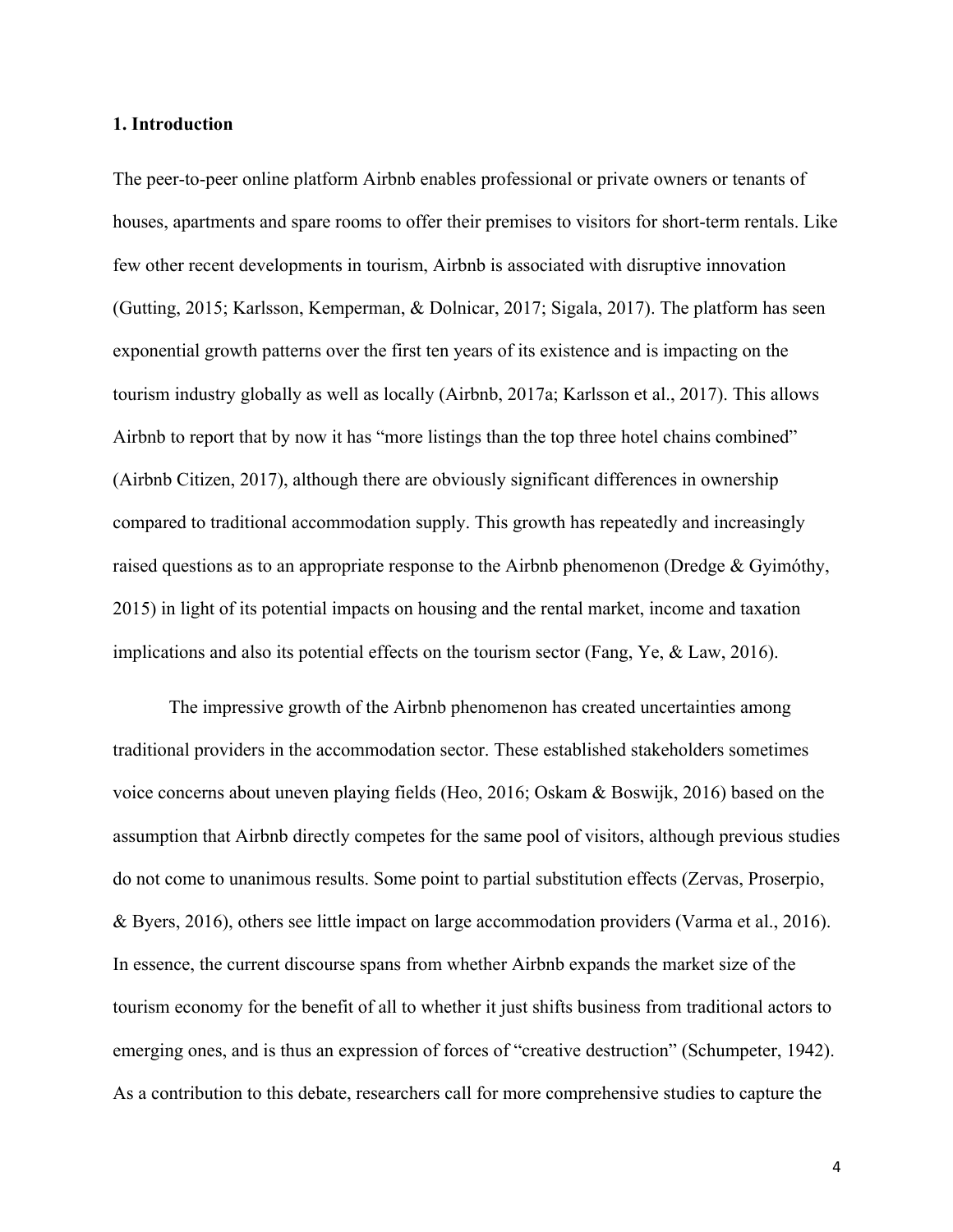impact of Airbnb on tourism demand (Heo, 2016) and to learn more about the types of visitors it attracts (Lawler, 2012).

It is widely acknowledged that participating in the sharing economy as a visitor entails benefits (e.g. lower costs, convenience, experience) but also risks (e.g. quality, safety, security). It is therefore of interest to profile these visitors systematically (Sigala, 2017). Some scholars argue that a particular type of demand, partly linked to segments with lower price tolerance, can be satisfied (Fang et al., 2016; Pizam, 2014). However, the argument of particularity does not exclusively go along the lines of price and budget, but considers experiential aspects around notions of authenticity as equally important. Airbnb propagates itself as a "[p]latform to have affordable, authentic experiences" (Airbnb Citizen, 2017), alluding to notions of "alternative tourism" that had previously been used to describe other networking technology based accommodation forms such as couchsurfing (Molz, 2013). Therefore, an implicitly or explicitly held common assumption regarding Airbnb use is that it attracts visitors with different travel behaviour than those seen in mainstream tourism.

While such assumptions are commonly made, and some generic ad-hoc surveys on intention to use or not use Airbnb have been conducted (Poon & Huang, 2017), to the best of our knowledge no independent study exists to date that systematically compares in a controlled fashion actual travel behaviour of Airbnb users in a particular destination with that of visitors staying in traditional accommodation. It is largely unclear whether Airbnb users form a particular visitor group after all – and if so, what the particularity specifically entails. To close this gap and embracing the idea that Airbnb is a somewhat new phenomenon to the tourism industry—as is evidenced by a growing but still moderate market penetration (demand shares around 3 to 4% in many markets in 2016, but growing mostly at yearly rates well beyond 30%, see STR, 2017)—,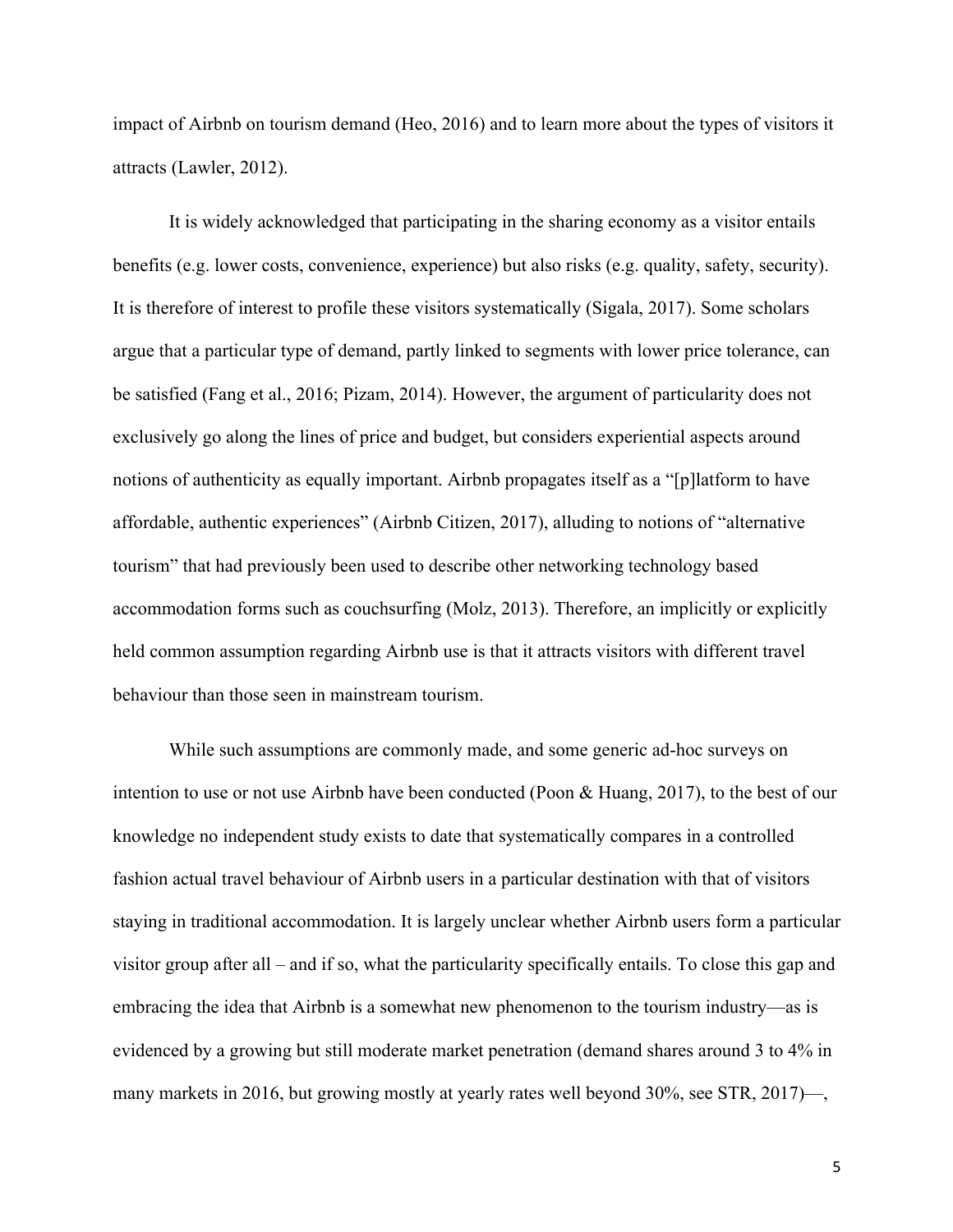the purpose of this paper is to investigate if and what differentiates those who adopt the Airbnb innovation from those who do not, by comparing actual trip behaviour and personal characteristics of international Airbnb users in Western Australia with Airbnb non-users. Therefore, by performing a demand side-based profiling, this work contributes to informing marketers about the typical Airbnb user and about the extent to which Airbnb users constitute a specific segment of visitors.

#### **2. Literature Review**

#### *2.1 Airbnb as a New Phenomenon in the Tourism Industry*

While there is nothing new in principle to the hybrid forms of exchange, distribution, production and of cultivating relationships denominated "sharing", the specific phenomenon of the so-called "sharing economy" is closely tied to the introduction of internet platforms (Belk, 2014; John, 2013). This peer-to-peer sharing, which has many similarities with a trading of access-rights between individuals, is facilitated by both not-for-profit as well as profit-based online platform providers (such as Airbnb). In contrast to traditional sharing, the "pseudo sharing" of the sharing economy is rarely free (Belk, 2014). In any case, tourism is among the most affected sectors (Heo, 2016). While sometimes criticized for its commodification of previously non-monetized services and for separating risk from reward (Slee, 2015), for its associated power imbalances and alleged power accumulation in the hands of intermediaries (Dredge & Gyimóthy, 2015) and for its operation in regulatory gaps leading in the view of some to "unfair competition" (Oskam & Boswijk, 2016), the sharing economy within the tourism industry has grown at a rate and has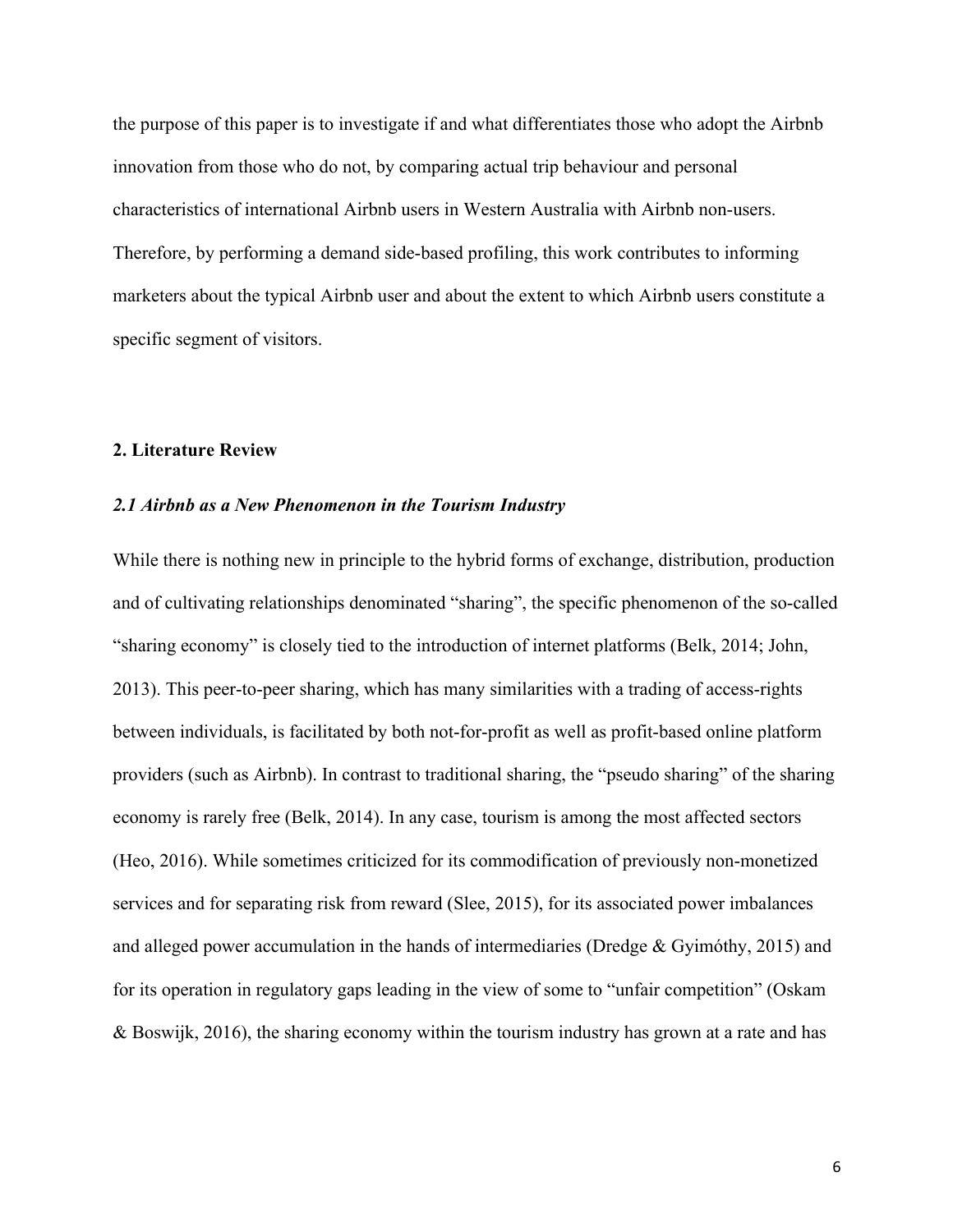created impacts of a type that are typical for disruptive phenomena (Bridges & Vásquez, 2016; Christensen, 2006; Guttentag, 2015).

Airbnb, a sharing economy platform for the (short-term) exchange of rooms and apartments for a fee, has only been founded in 2008. After experiencing years of exponential growth on a worldwide scale, according to its own reports, Airbnb has more than 3 million listings and hosted almost 80 million people in 2016 (Airbnb, 2017a; Airbnb Citizen, 2017). For instance, Paris registered more than 50,000 Airbnb listings in that year, the highest number of any city (Cox, 2016).

The novelty of the sharing economy phenomena and especially of Airbnb led to several studies focusing on the impact of these innovations in tourism. For instance, Fang et al. (2016) present some macroeconomic evidence that the entry of Airbnb is positively associated with the overall employment level in the tourism industry; however, they also note a decrease in the positive marginal effect with a rise in the number of Airbnb listings. While claiming distinctive qualities of Airbnb type of supply, Zervas et al. (2016) find a partial substitution effect, which in the case of holiday-travel-focused lower-end hotels in Texas allows associating an increase in Airbnb listings with a decrease in hotel room revenues. The higher probability of substitution with low-end accommodation types is confirmed by visitor statements in other destinations (Guttentag & Smith, 2017; Hajibaba & Dolnicar, 2017; Koh & King, 2017). Similarly, interviews with accommodation providers suggest that major providers are less worried than small and mid-sized ones (Varma et al., 2016). In contrast, recent studies find substitution effects irrespective of hotels' quality attributes, and rather highlight the moderating role of price (Xie & Kwok, 2017). Given the lowering of market entry barriers, other studies speculate about the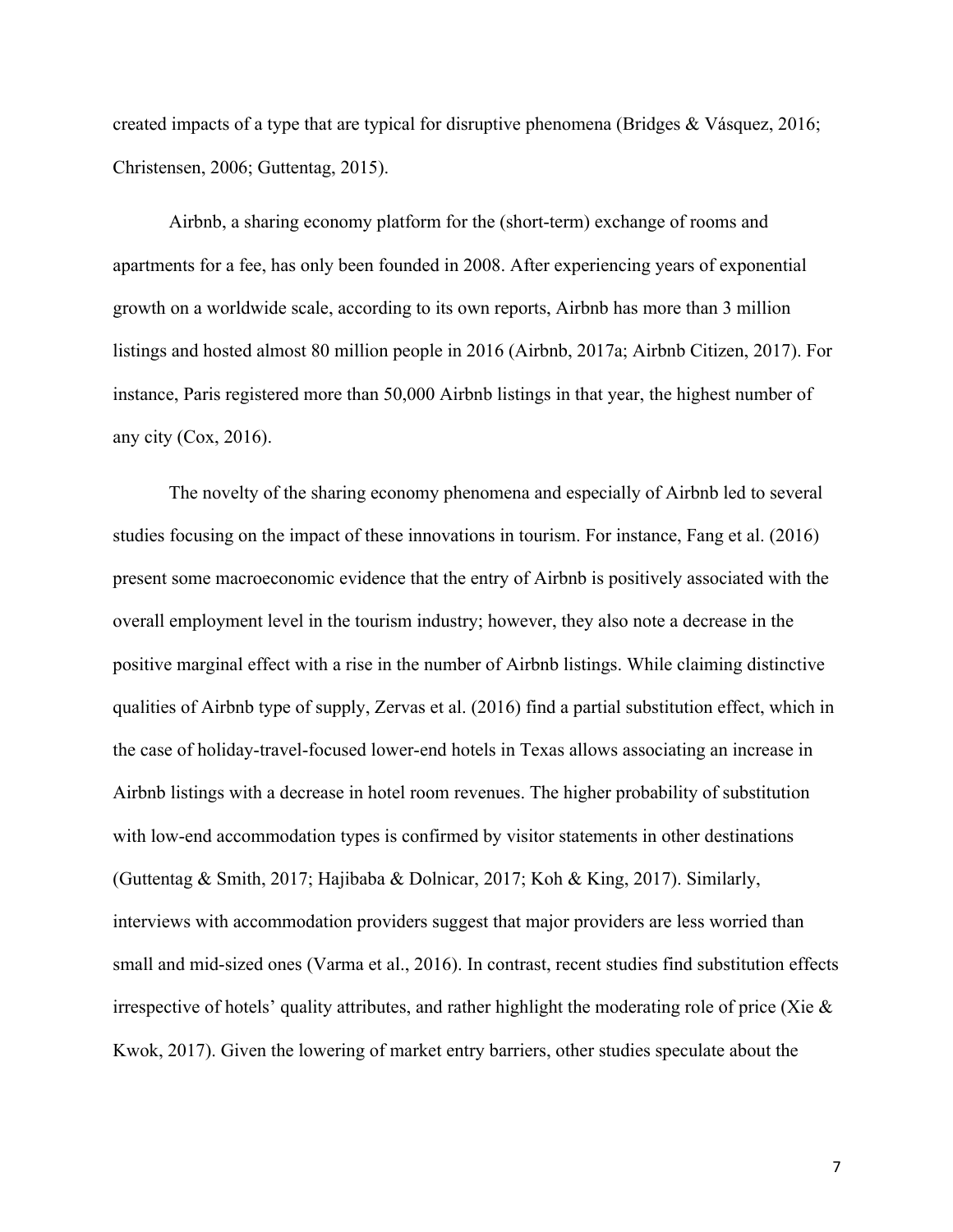impact of Airbnb and similar sharing economy phenomena on local residents' attitudes towards tourism (Heo, 2016).

Besides such macroscopic analyses of net effects, more fine-grain and methodologically individualistic consumer behaviour perspectives were employed to first assist in a better understanding of Airbnb users before inferring aggregate, macro-economic effects. Amongst others, it is argued that Airbnb usage is driven by lower costs, by the possibility to generate particular experiences, by the possibility to obtain "community" experiences and foster social interactions or even ecological and social sustainability (Guttentag, 2015; Heo, 2016; Mody, Suess, & Lehto, 2017; Panda, Verma, & Mehta, 2015; Tussyadiah & Pesonen, 2016). Such different consumer behaviour is triggered by some relatively unique product components Airbnb offers. For example, Airbnb is innovative in the broad range and quite unstandardized accommodation options made available, including different types—such as shared rooms, shared apartments and whole apartments or diversely styled houses (including castles, tents and boats)—and atypical places, which cater to consumers' wants for idiosyncratic differentiation and uniqueness (Liu & Mattila, 2017). Airbnb is also innovative in its promotion of direct exchange between the visitor and the host ("peer-to-peer") (Karlsson et al., 2017), which might trigger feelings of belongingness in consumers (Liu & Mattila, 2017). The relevance of novelty seeking and belongingness/interaction were, next to money saving, confirmed to be key building blocks of motivational clusters in Airbnb users (Guttentag, Smith, Potwarka, & Havitz, 2017). To summarise, Airbnb's short-term accommodation offer blurs established boundaries of holiday accommodation and structurally bridges traditional housing and typical tourism accommodation allowing for a new variety and perceived authenticity of tourism accommodation.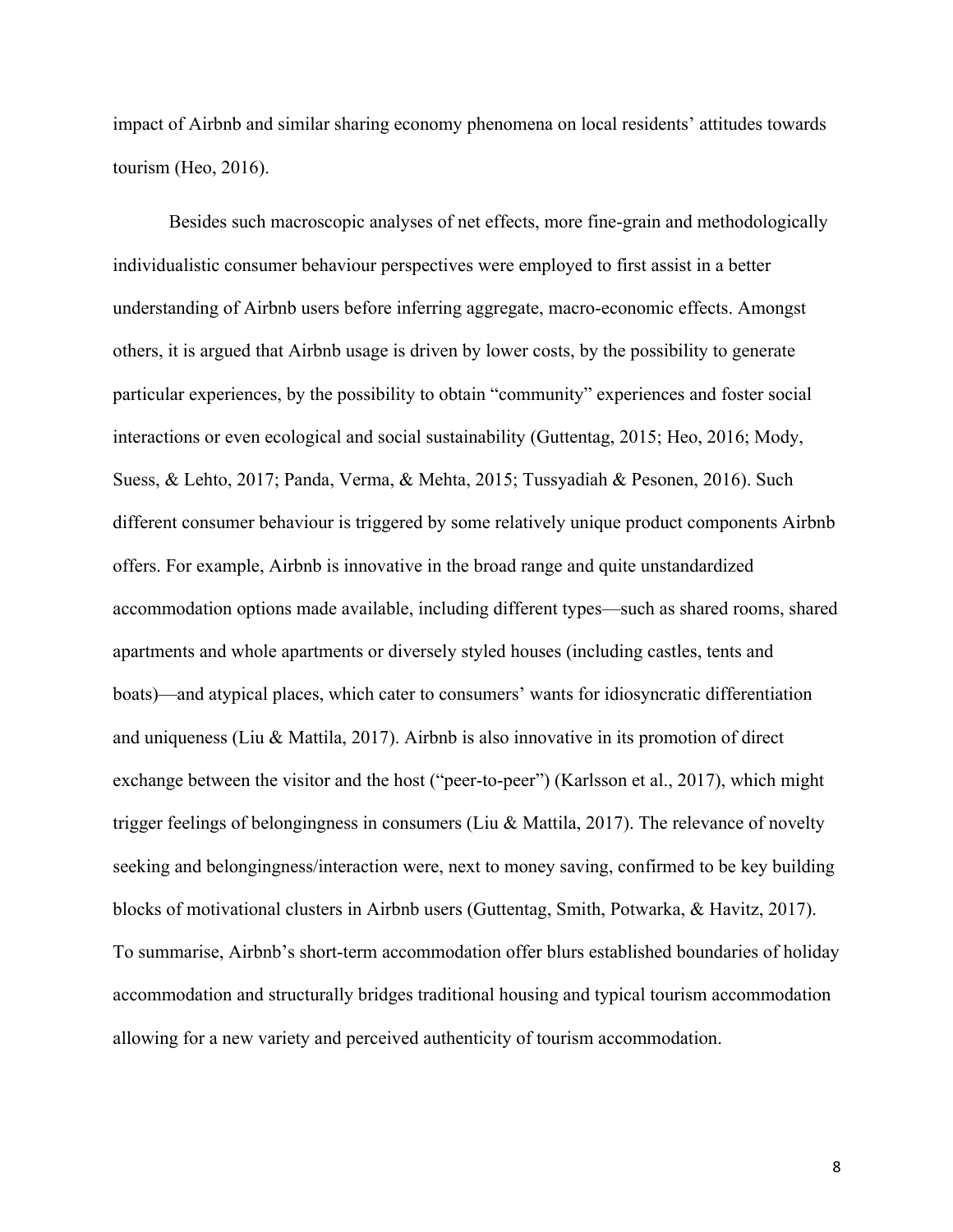This study takes a similar stance to the above fine-grain behavioural approaches, but in contrast to its predecessors, analyses Airbnb users more systematically and from an innovation adoption perspective. While first descriptive studies or ad-hoc surveys that compare people who intend to use Airbnb with those who do not were published (Poon & Huang, 2017; Varma et al., 2016), this study is the first to our knowledge that offers a systematic, inferential analysis (based on a relatively consistent sample size) on the differences in actual travel behaviour between Airbnb users and non-users, within the context of a specific destination.

#### *2.2 Innovation Adoption: Acceptance of New Products and Services*

To understand the impact of new web-based services such as Airbnb, innovation diffusion research provides useful lenses (Peres, Muller, & Mahajan, 2010). Innovation includes both the invention and the successful introduction of inventions into the market. This means that it is constitutive for innovative products and services that customers accept them (Van den Bulte  $\&$ Stremersch, 2004). This process of acceptance and propagation of innovations can, amongst others, be analysed from the micro-perspective of the individual and its decision making whether to adopt or not adopt a new good or service. Consumer-related, product-related and market/culture-related features will affect the outcome of the consumer's adoption decision.

Regarding consumer-related features, it is known that heterogeneity among individuals influences adoption of innovation (Van den Bulte & Stremersch, 2004). Individuals differ in their propensity to adopt innovations. Depending on the speed of adoption, individuals can be segmented into categories, ranging from "innovators" through "early adopters", "early majority", "late majority" to "laggards" (Rogers, 2003 [1962]). Tourism researchers may note some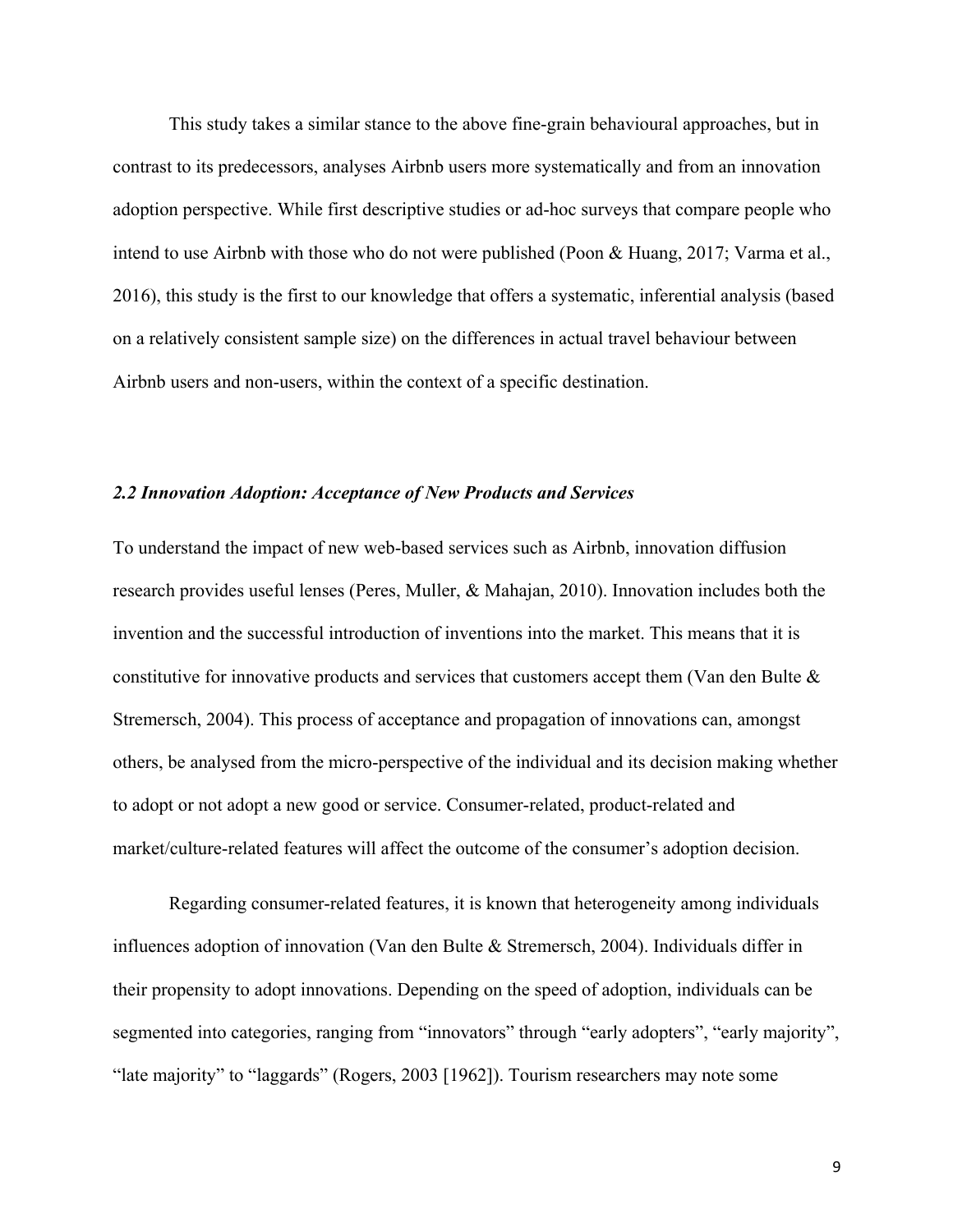similarities with Plog's (1974) psychographic model of travel attitudes ranging from allocentric to psychocentric types, or Cohen's model (1972); some of the limitations of Plog's model might apply to the ideal-type distribution of innovation adopters as well (Litvin, 2006; Smith, 1990). All in all, it is typical for innovations, that initially, before the "critical mass" is reached, only a small and particular group of customers (the innovators) adopt them. These customers are often not located in the mainstream but at the fringes of markets; they are highly risk tolerant, tend to have higher social status and financial capabilities (Christensen, 1997). Only later on, when the social pressure to adopt rises, the late majorities and laggards also tend to adopt newly introduced products and services (Meade & Islam, 2006). Some authors argue that this pattern might be observed with Airbnb as well (Guttentag, 2015), which however is not to allege that the adoption is once forever or even exclusive in the sense that it would substitute all competing products or offers.

In addition to individual dissimilarities, research reveals notable differences in adoption patterns across markets and cultures (Peres et al., 2010). Amongst others, country differences in wealth, access to mass media, the degree of power inequalities, cultural values such as collective orientation and openness for innovations or time-lags in product introduction exhibit influence on the diffusion pattern of innovations (Dwyer, Mesak, & Hsu, 2005; Stremersch & Tellis, 2004).

Adoption decisions are also influenced by product-related features as not only the absorptive capacity of the adopter as well as the power of persuasion of the innovation plays a role in the adoption decision (Volgger, 2017). The persuasive power and attractiveness of an innovation are driven by its perceived features, such as the relative advantage of the product or service, its complexity, its trialability and observability as well as its compatibility (Rogers, 2003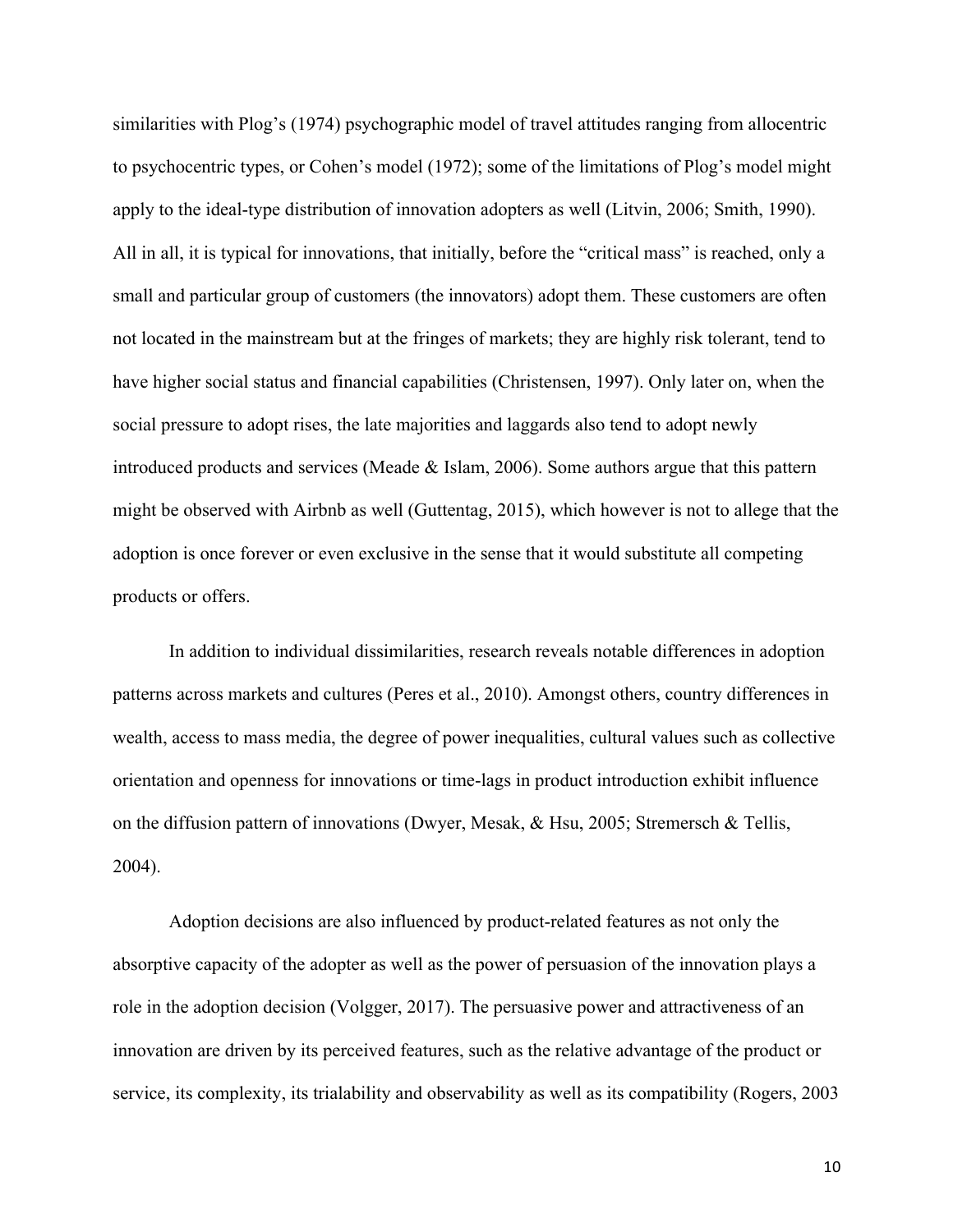[1962]). Compatibility refers to the possibility to fit the innovation into an existing economic, cultural, technological and political context (Frambach & Schillewaert, 2002). The easier it is to embed a new product or service into one's value system as well as technological and social context, the lower is the perceived risk associated with the innovation in question (Herzenstein, Posavac, & Brakus, 2007). Similarly, familiarity with new products and services impacts the willingness to adopt. Familiarity refers to the degree of knowledge of potential adopters regarding a product or product category (Josiassen, Lukas, & Whitwell, 2008). Previous research indicates that familiarity can facilitate learning of new product knowledge and may foster positive evaluations (Artigas, Vilches-Montero, & Yrigoyen, 2015); however, prior experience negatively influences the curiosity-effect (Martins & Pliner, 2005).

#### *2.3 Suggested Particularities of Airbnb Visitors*

As has been discussed, product-related, consumer-related and market/culture-related features affect the probability that a new product or service is adopted. In the case of Airbnb, given the relative novelty of the offer, use and adoption can be treated as conceptually similar. Therefore, the question is which specific factors may help to differentiate Airbnb users, i.e. those who have adopted the new offer. Existing literature suggests a number of characteristics associated with Airbnb use that relate to the visitor or to the specific trip undertaken (or a combination of both). Similar constellations may be found in other tourism choice situations (Ferrante, Abbruzzo, & De Cantis, 2017; Han, Hsu, & Sheu, 2010). In the following, we will first discuss characteristics relating primarily to the specific trip (organised as destination experiences, spending behaviour, spatial distribution and social dynamics in the travel group) and then cover aspects relating to the visitor in question (sociocultural background).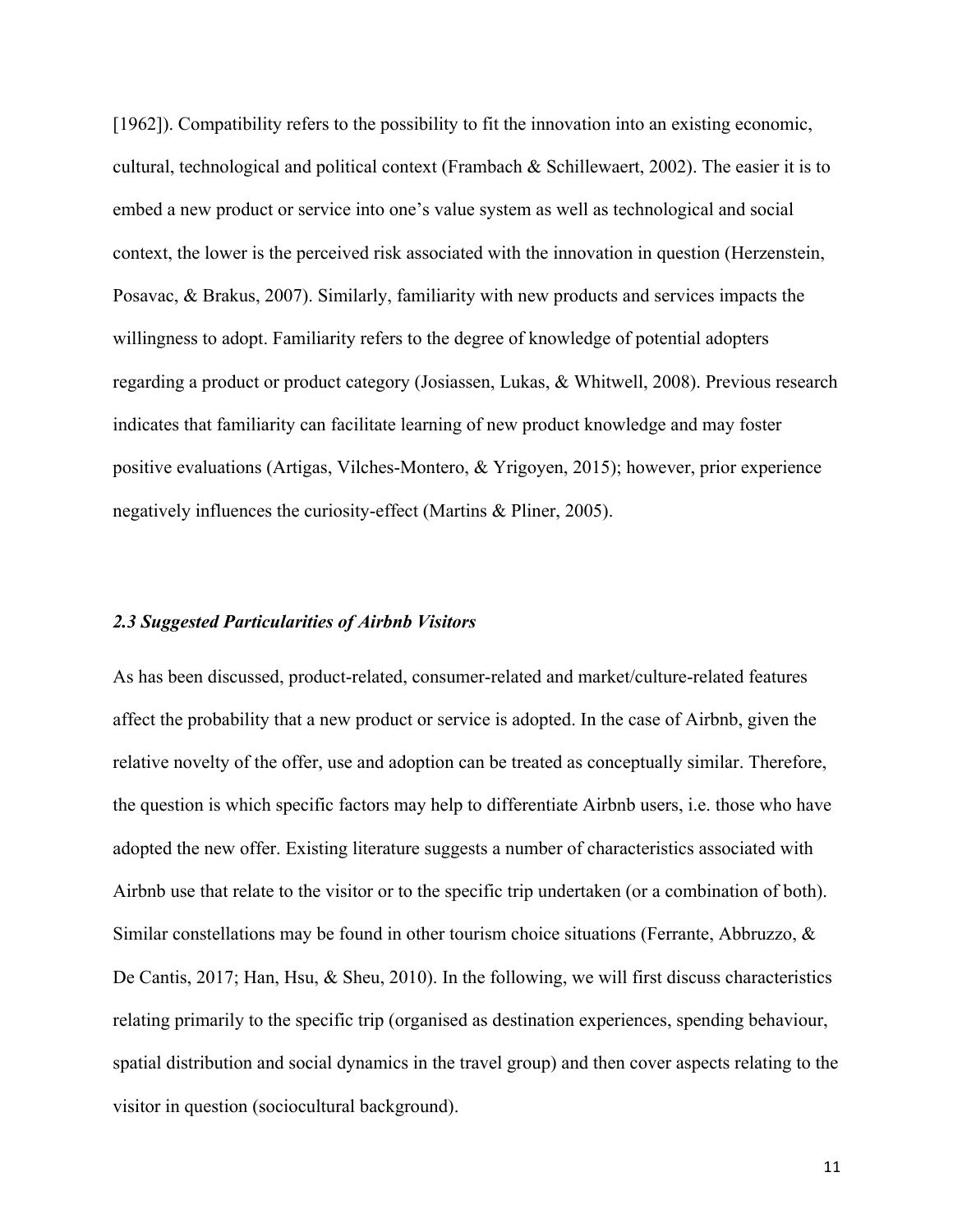*Destination experiences:* Existing literature suggests that Airbnb delivers a tourism experience that differs from the traditional accommodation industry (Mody et al., 2017). Specific aspects of Airbnb users' destination experiences might relate to indicators such as their travel purpose, number of previous visits, length of stay and trip activities. Regarding travel purpose, Airbnb is primarily referred to as an accommodation provision channel mostly utilized by holiday makers with much less uptake by business travellers (Guttentag, 2015). Indeed, surveys among actual and potential Airbnb users indicate that they do not see Airbnb to be particularly suitable for business travellers (Panda et al., 2015; Varma et al., 2016). Moreover, substitution effect analyses reveal that hotels that cater to business travellers face a lower exposition to Airbnb competition (Zervas et al., 2016).

Previous research underscores the necessity to analyse whether Airbnb can contribute to attract visitors to a destination that would not otherwise have visited (Guttentag, 2015). This can have implications for an economic evaluation of Airbnb but similarly impacts on the type of visitor experience. Arguments both for Airbnb promoting first visits and for being more suitable for subsequent visits can be found. On the one hand, Airbnb could facilitate access to insiderexplanations about the destination, which is particularly precious in cases of low destination familiarity. In addition, Airbnb may boost first visits by reducing cost-barriers that previously hindered converting the willingness to visit into an actual visitation. On the other hand, visitors being at their first visit in a destination might prefer the safe option of staying in traditional accommodations.

Moreover, several researchers have argued that Airbnb users are driven by a willingness to have local-like experiences in the destination (Gansky, 2010; Guttentag, 2015; Sigala, 2017; Tussyadiah & Pesonen, 2016), although recent research takes on more cautious tones (Guttentag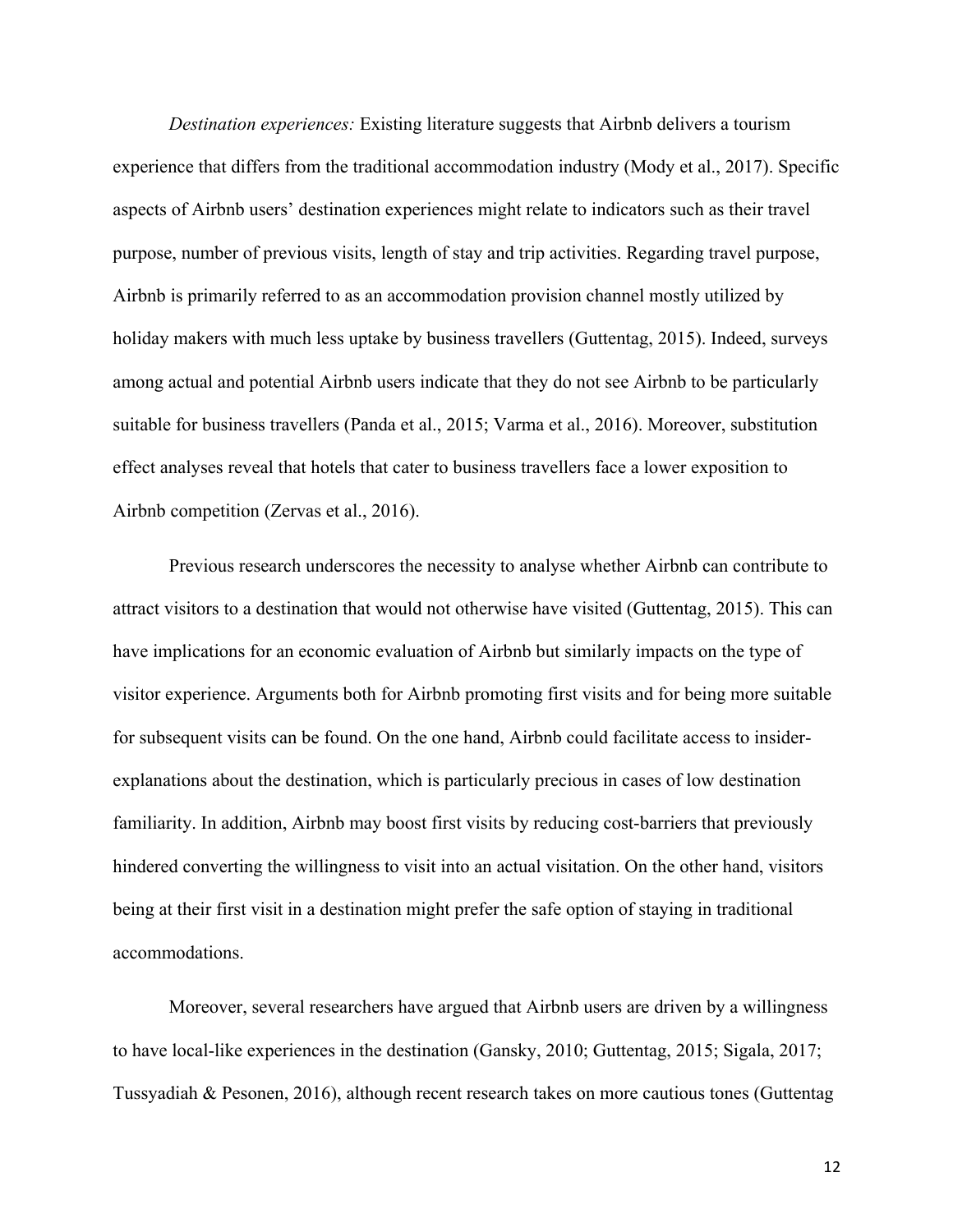et al., 2017). There is sometimes even a tendency to associate Airbnb users with an alleged category of "travellers" or "alternative tourists" interested in everyday, authentic experiences, and to differentiate them from (normal) "tourists" (Molz, 2013; Week, 2012). In this sense, Airbnb users could be similar to home-swappers, who are reported to be particularly interested in cultural and natural attractions (Forno & Garibaldi, 2015). It is also of interest to explore whether and how such an alleged experience-seeking behaviour of Airbnb users, occasionally denominated as "localhood" (Wonderful Copenhagen, 2016), affects length of stay. Indeed, for several cities, Airbnb reports longer length of stay of its users in comparison to hotel guests (Airbnb, 2017b).

In addition, researchers argue that Airbnb brings visitors in close contact with local hosts, thus providing the basis for co-creative and authentic experiences (Camilleri & Neuhofer, 2017; Heo, 2016) and for an exploration of the accommodations' neighbourhoods (Varma et al., 2016). The special "quality of interaction" with hosts and the "homely feelings" that come with such an experience may not only be among Airbnb's primary success factors (Heo, 2016; Liu & Mattila, 2017), they may even constitute one of the most radically new and different experiential attributes. While it is not completely new *in principle* that there is a "requirement for guests to ask hosts for permission to buy" (Karlsson et al., 2017, 2), the fact that the permission to buy is less de-personalized and automatized as in the case of most traditional accommodation providers, emphasizes the host-guest relationship. The fact that requesting Airbnb guests depend – or at least used to depend, before the "instant booking" option was introduced – on a case-bycase and personal agreement with the hosts, adds further to making the interpersonal communication and trust between Airbnb hosts and guests a crucial element of the experience (Ert, Fleischer, & Magen, 2016; Karlsson et al., 2017). This is also reflected in the content of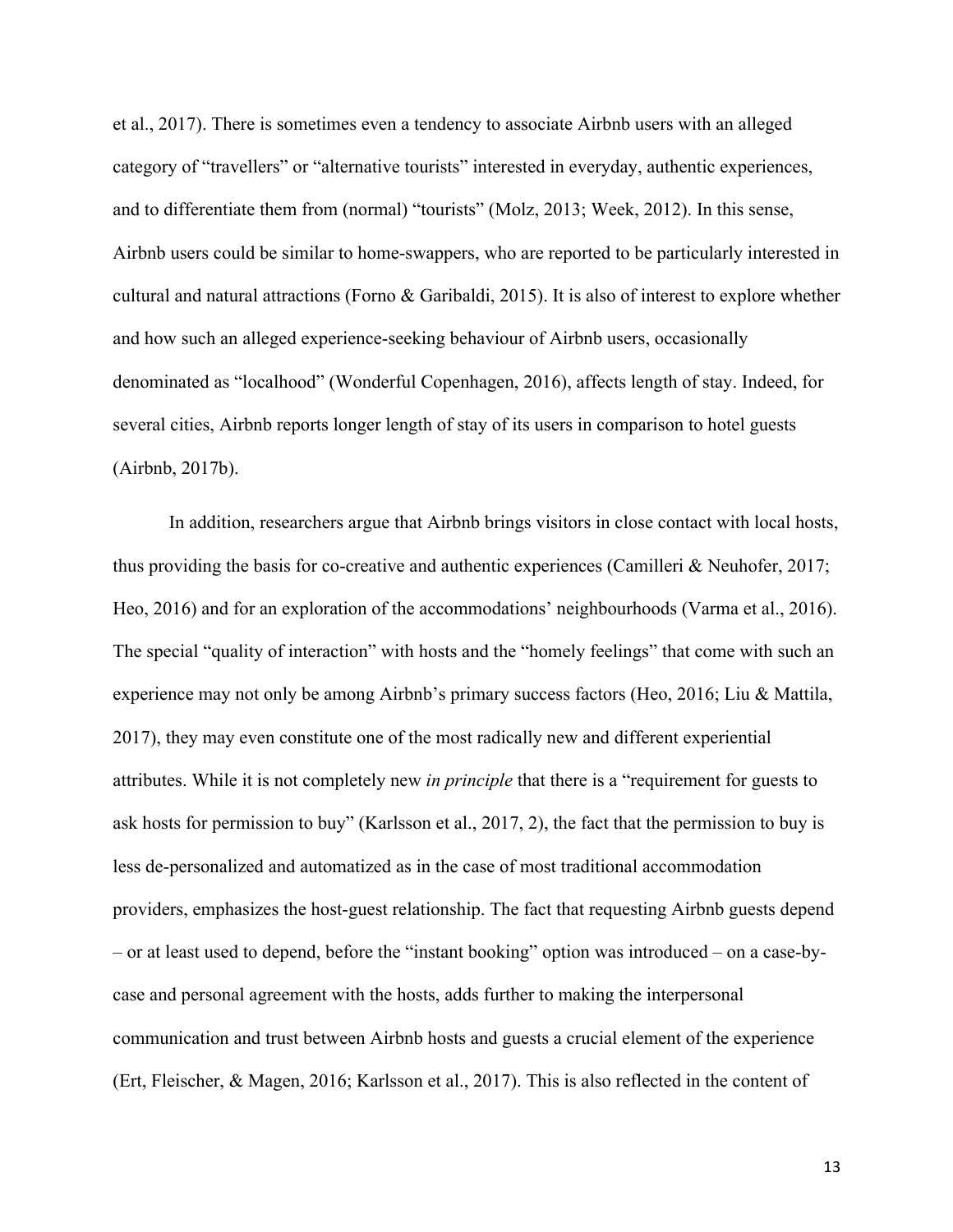reviews which frequently mention the quality of communication as particularly relevant (Bridges & Vásquez, 2016).

*Spending behaviour:* As for other sectors of non-traditional accommodation provision, several authors see the appeal of Airbnb especially in the possibility to save costs compared to other accommodation types (Guttentag, 2015; Möhlmann, 2015; Pizam, 2014), and thus see Airbnb in direct competition with budget accommodation providers (Hajibaba & Dolnicar, 2017; Zervas et al., 2016). Indeed, previous studies note that the average rate of Airbnb-delivered accommodations tend to be lower than the rate of comparable accommodations in traditional accommodation sectors (Guttentag, 2015) and point to economic savings as being the primary motivation of using Airbnb (Guttentag et al., 2017). Similarly, customer surveys conducted among Airbnb users indicate that users perceive Airbnb to be less costly than hotels (Varma et al., 2016). Interestingly, Airbnb argues that notwithstanding lower rates its guest would exhibit a higher total spending in a destination than other types of visitors (Lawler, 2012). Independent research confirms contradictory signals regarding the relevance of the price variable and point out that higher income brackets do show interest in Airbnb offerings (Tussyadiah & Pesonen, 2016).

*Spatial distribution:* Though most analyses consider Airbnb to be mostly an urban phenomenon, along the line of the authenticity assumption, it is argued that Airbnb-provided accommodations are spatially more scattered into areas with lower tourism intensity and differ in distribution from traditional hotel accommodation supply (Guttentag, 2015). Other studies allege an uneven or centre-periphery structure in the spatial distribution of Airbnb listings (Dredge & Gyimóthy, 2015; Gutiérrez, Garcia-Palomares, Romanillos, & Salas-Olmedo, 2017), with a concentration of Airbnb offers in the city centres and their immediate surroundings. Overall,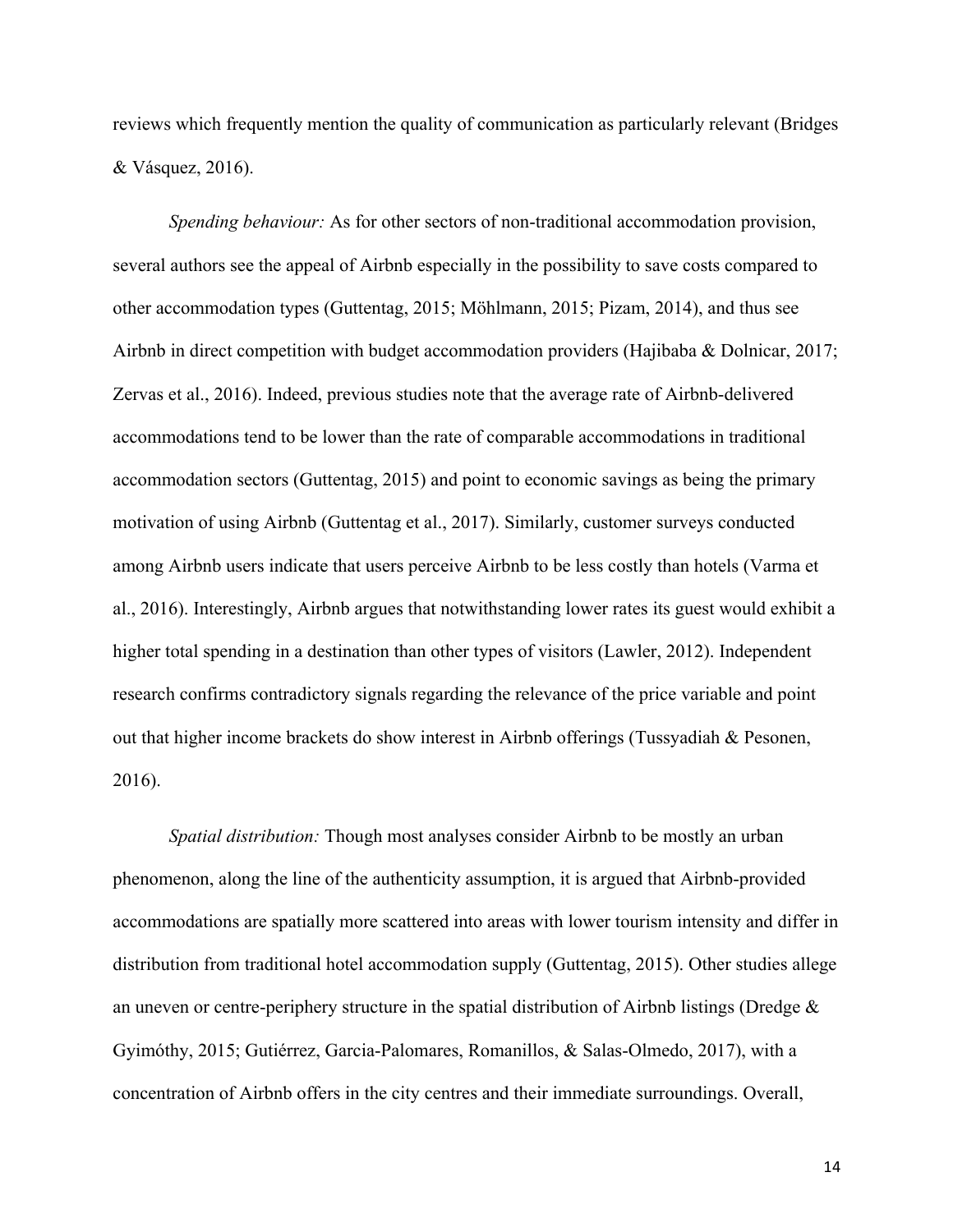Airbnb offers tend to be closer to attraction points and to heavily visited areas, compared to hotel accommodations (Gutiérrez et al., 2017) and Airbnb users seem to be motivated by "location convenience" (Guttentag et al., 2017).

*Social dynamics in the travel group:* It is difficult to predict for which types of travel parties Airbnb is most appealing as it offers different types of accommodations, mostly entire apartments and houses, but also rooms and even shared rooms. Surveys indicate that Airbnb users consider the platform to be generally attractive for families (Varma et al., 2016). However, in some markets such as India, Airbnb is reported to be a more suitable option for groups of friends travelling together (Panda et al., 2015). Overall, however, research on travel parties that use Airbnb is relatively scant.

*Sociocultural background:* Visitors' sociocultural background is amongst others captured by indicators such as source market, age and familiarity*.* Previous research on home-swapping finds that the geography of tourism flows between home and destination countries differs significantly from traditional accommodation provision (Russo & Quaglieri Domínguez, 2014). Research on Airbnb put forward the assumption that its users must be "technologically and financially savvy" (Varma et al., 2016, 230), because they are required to be able to use the internet and to possess credit cards. Other papers formulate similar hypotheses regarding internet-affinity and "digital capital" (Dredge & Gyimóthy, 2015; Guttentag, 2015) or "hipster" and urban lifestyles of Airbnb users in general (Dredge & Gyimóthy, 2015). Therefore, the familiarity with online services and the ability to master online platforms is likely to play a role in the adoption of Airbnb, as is curiosity. Some find that Airbnb is more attractive to either young or experienced travellers who prefer new experiences even at the cost of varying quality standards (Russo & Quaglieri Domínguez, 2014; Tussyadiah & Pesonen, 2016).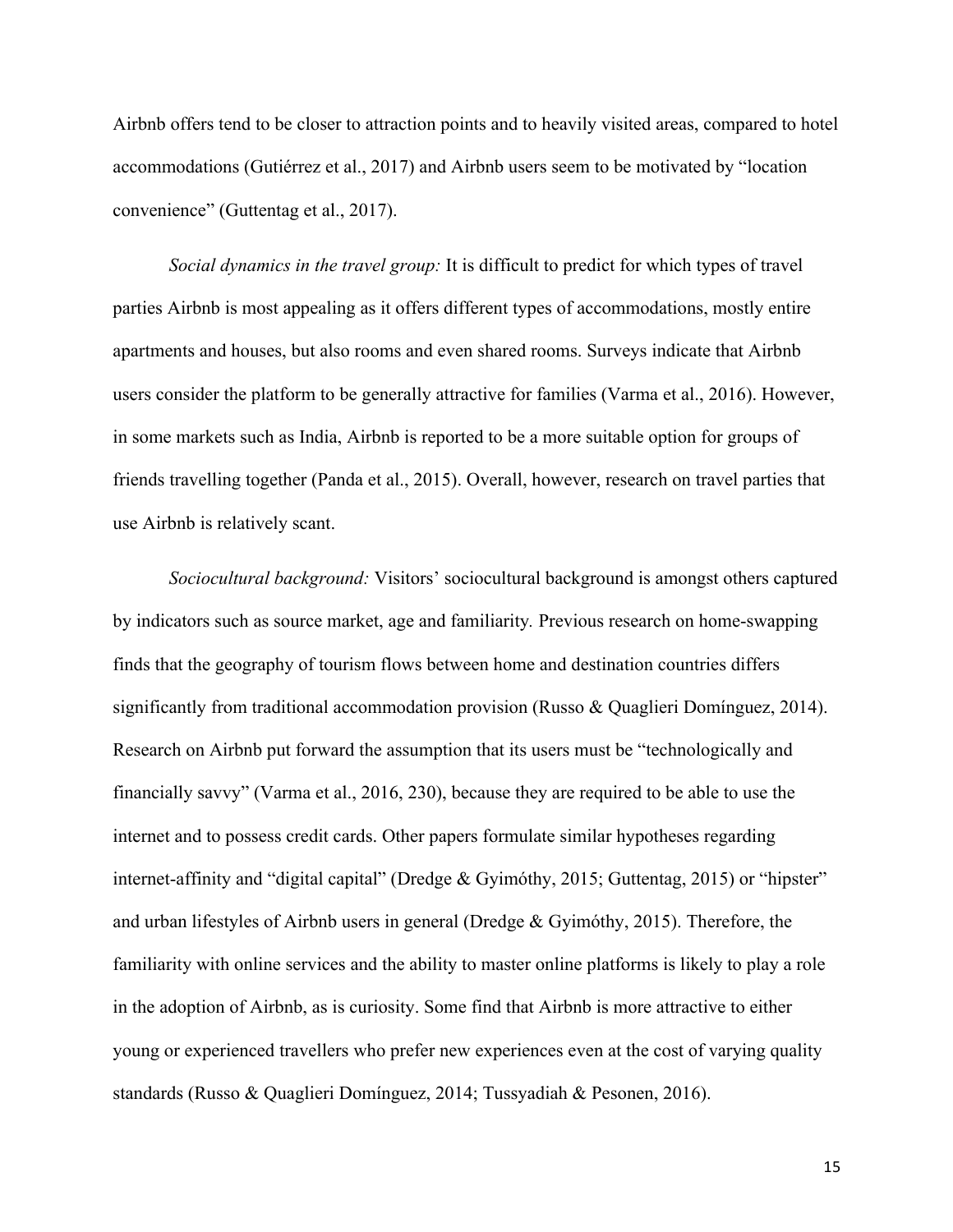Second, although rather cautiously, some authors allege inter-cultural and sub-regional differences in Airbnb use (Möhlmann, 2015; Panda et al., 2015; Russo & Quaglieri Domínguez, 2014), listing varying degrees of confidence with alternative types of accommodation offers but also different levels of generalized, inter-personal trust ("trusting strangers") as major causes. Familiarity seems to be important, and can be developed on several layers of closeness to the specific offer: Familiarity with the internet, with online platforms and sharing economy offers (John, 2013; Möhlmann, 2015), and even more immediate experiences directly with Airbnb via prior use, might be among the strongest indicators of future Airbnb usage (Panda et al., 2015). In brief, prior experiences of online-based "sharing" may help to learn the "logics" (John, 2013) of this hybrid practice, thus remove anxieties and wet appetite for more.

#### **3. Method**

## *3.1 Data*

The data for our analysis of differentiators between Airbnb users and Airbnb non-users in Western Australia was provided by the "International Visitor Survey" (IVS) as conducted by Tourism Research Australia (TRA), a public Australian agency dedicated to tourism intelligence. The IVS, each year, surveys approximately 40,000 international visitors aged 15 years and over at the moment of their departure (at the airport) from their short-term stay in Australia. Thus, it is a systematic and controlled sample-based survey. It provides the major data source for measuring and characterizing international tourism to Australia. The survey is conducted with CAPImethod (Computer Assisted Personal Interviewing), that is face-to-face interviewing with the help of a computer to guide interviewer and respondent, in four languages (English, Japanese,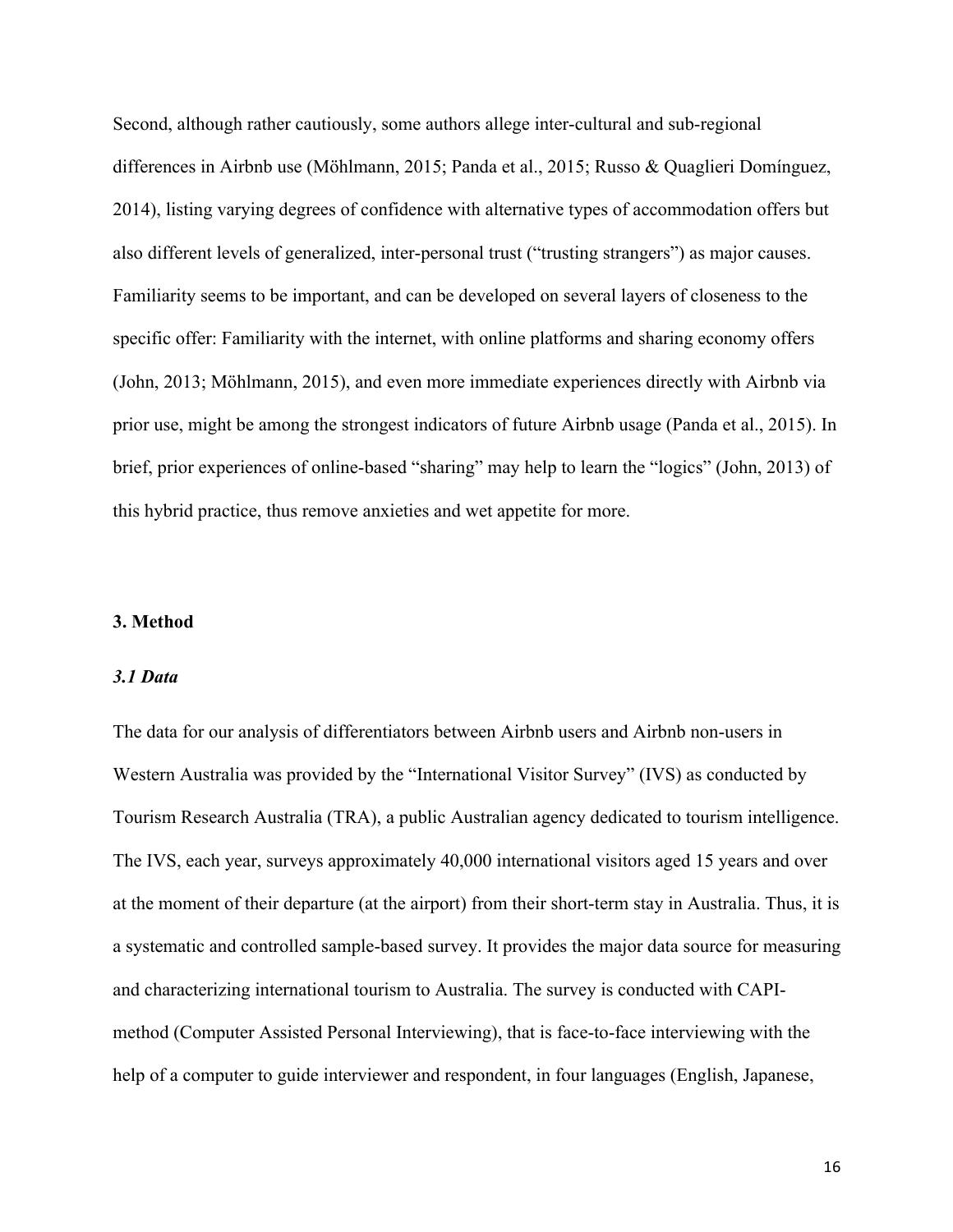Mandarin, Korean). Since 2015, the comprehensive questionnaire comprises a question regarding the use of internet platforms to book accommodation in private homes or apartments and allows to specifically identify Airbnb users.<sup>1</sup>

Although it would have been possible to consider multiple "sharing economy" platforms, for two reasons it was deemed more useful to focus just on the Airbnb-related subset. First, it constitutes the biggest proportion of users of sharing economy platforms in Western Australia (according to the utilised dataset, making up for seven times the visitors of any other single platform); and second, limiting the analysis to just one platform avoided the necessity to account for a significant diversity across the platforms used for sharing accommodations in tourism, which ranges from the non-commercial Couchsurfing platform to more hybrid models such as indeed Airbnb (Heo, 2016; Molz, 2013). To avoid any incontrollable overlapping and to allow for a clear-cut comparison, cases linked to other private accommodation platforms have been completely eliminated from the dataset. Thus, the remaining Airbnb non-users in the dataset did not book any other online-platform supported private accommodation.

We considered data for those international visitors who visited Western Australia (WA) in 2015.<sup>2</sup> The 2015 WA-sample consisted of 5,619 international visitors. The dataset allowed us to identify those visitors who used the Airbnb platform to book at least one accommodation in Western Australia. According to the dataset, 156 visitors, i.e. 2.8% of surveyed international visitors in Western Australia, used the Airbnb platform in 2015. The Western Australian share is close to the overall share of Airbnb users among international visitors to the whole of Australia in 2015  $(3.0\%)$ <sup>3</sup>

No specific indications regarding sample size in logistic regression have been developed so far (Peng, Lee, & Ingersoll, 2002). However, generally for multivariate analyses, a minimum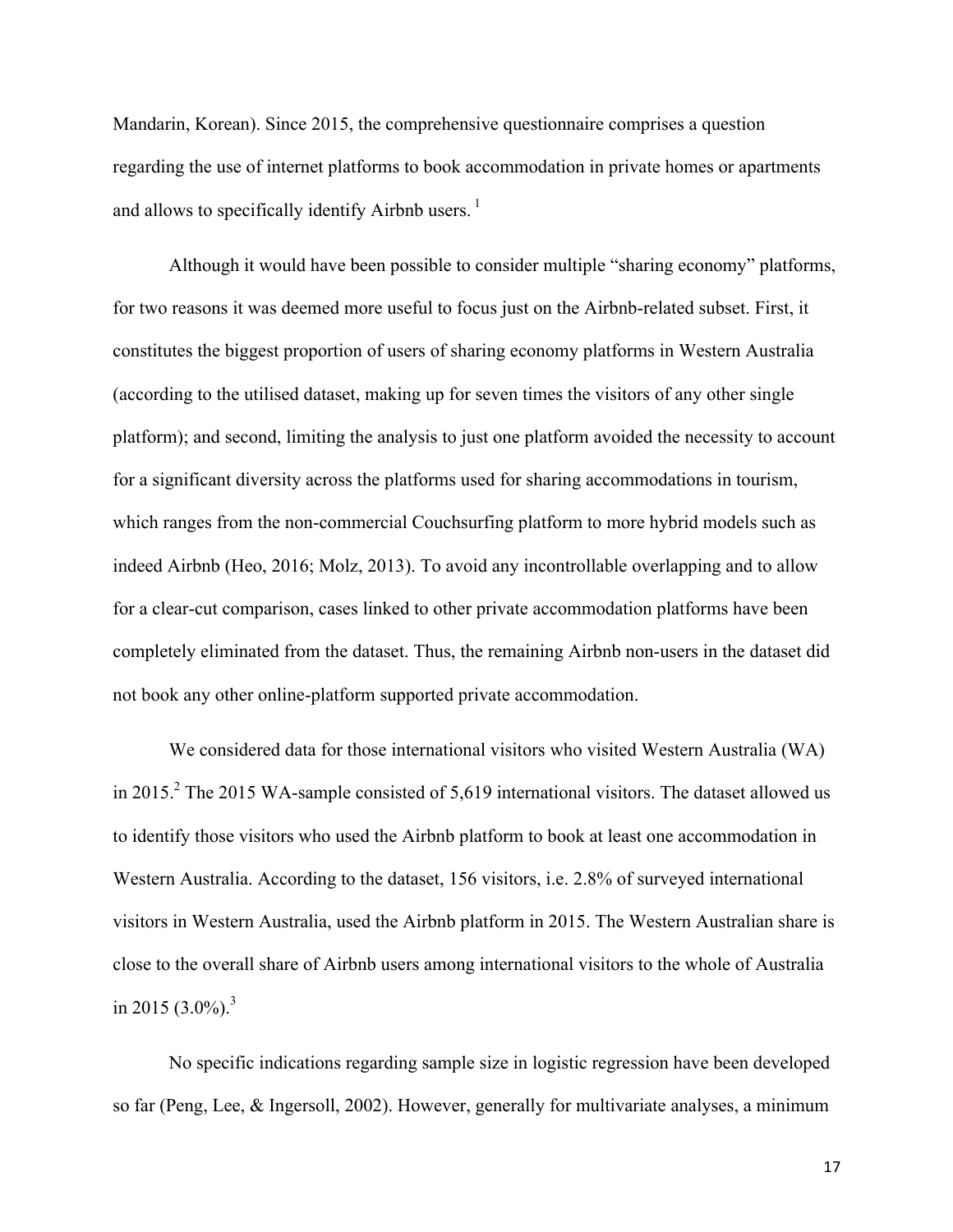ratio of 10 observations per predictor variable should be obtained (Bentler & Chou, 1987; Nunnally, 1967). This condition is satisfied by the analysis presented here.

#### *3.3 Logistic Regression and Model Building Strategy Applied*

The aim of this research is to explore influence factors that allow to distinguish Airbnb use from Airbnb non-use. In this type of analysis, the response variable is binary (yes/no), and hence logistic regression is more appropriate than ordinary least squares (OLS) regression (Hosmer  $\&$ Lemeshow, 2000). The basic logistic regression model allows to estimate the *probability* of a discrete response variable, and for the case of a single explanatory variable reads as:

$$
P(Y_i = 1) = \frac{e^{\beta_0 + \beta_1 x}}{1 + e^{\beta_0 + \beta_1 x}}
$$

The basic idea is to apply a logit transformation to this logistic regression model to obtain the properties of linear regression models, despite the lack of a continuous outcome variable (Hosmer & Lemeshow, 2000):

$$
Logit(P(Y_i)) = ln\left(\frac{P(Y_i = 1)}{1 - P(Y_i = 1)}\right) = \beta_0 + \beta_1 x
$$

Usually, the unknown regression parameters are estimated with the maximum likelihood method, in an iterative fashion (Schlesselman, 1982).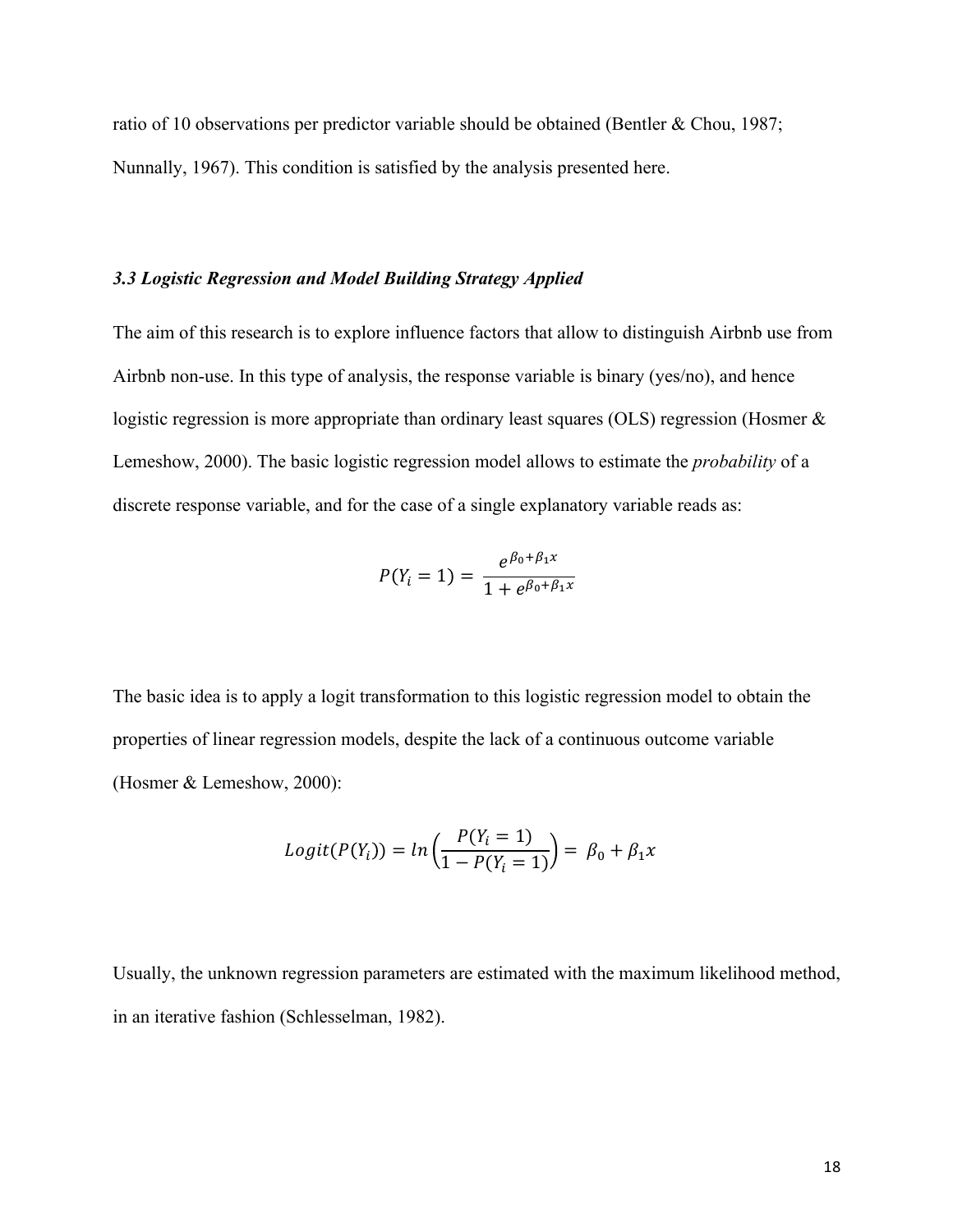Based on Hosmer and Lemeshow (2000), and using SPSS software for data analysis, we took the following steps in model building and variable selection: Initially, we selected the variables from the wide-ranging data set that had been indicated as potential discriminators from the above literature review. Bivariate analysis, such as Pearson's Chi-Squared testing, can be used as a first step (Hosmer & Lemeshow, 2000). To avoid overfitting of the model we used a cut-off *p*-value of 0.05. We tested for multicollinearity by using multicollinearity diagnostics from a standard regression analysis (Midi, Sarkar, & Rana, 2010).

Subsequently, we fitted the multivariable logistic regression model for all variables found significant in the bivariate model that fulfilled the previously outlined assumptions. The importance of each independent variable included in the comprehensive preliminary model was tested by examining Wald Chi-square statistics (Hosmer & Lemeshow, 2000). Based on forward and backward variable selection procedures, the preliminary model was reduced to a more parsimonious model. As a final step, we controlled whether statistically significant interactions could be detected.

A list of all independent variables is provided in Table 1. Note that a few independent variables were categorized for analysis to remove the impact of larger outliers in the skewed distributions. For example, number of previous visits, length of stay, travel party size and spending per person had a very small number of extremely high values that can exert high influence on logistic regression estimates. This potential was eliminated by four categories with approximately equal numbers of visitors. As a sensitivity test, analysis was repeated with different categorizations and by including the original variables as continuous variables (with and without Winsorizing large values of their respective distributions). Some categorical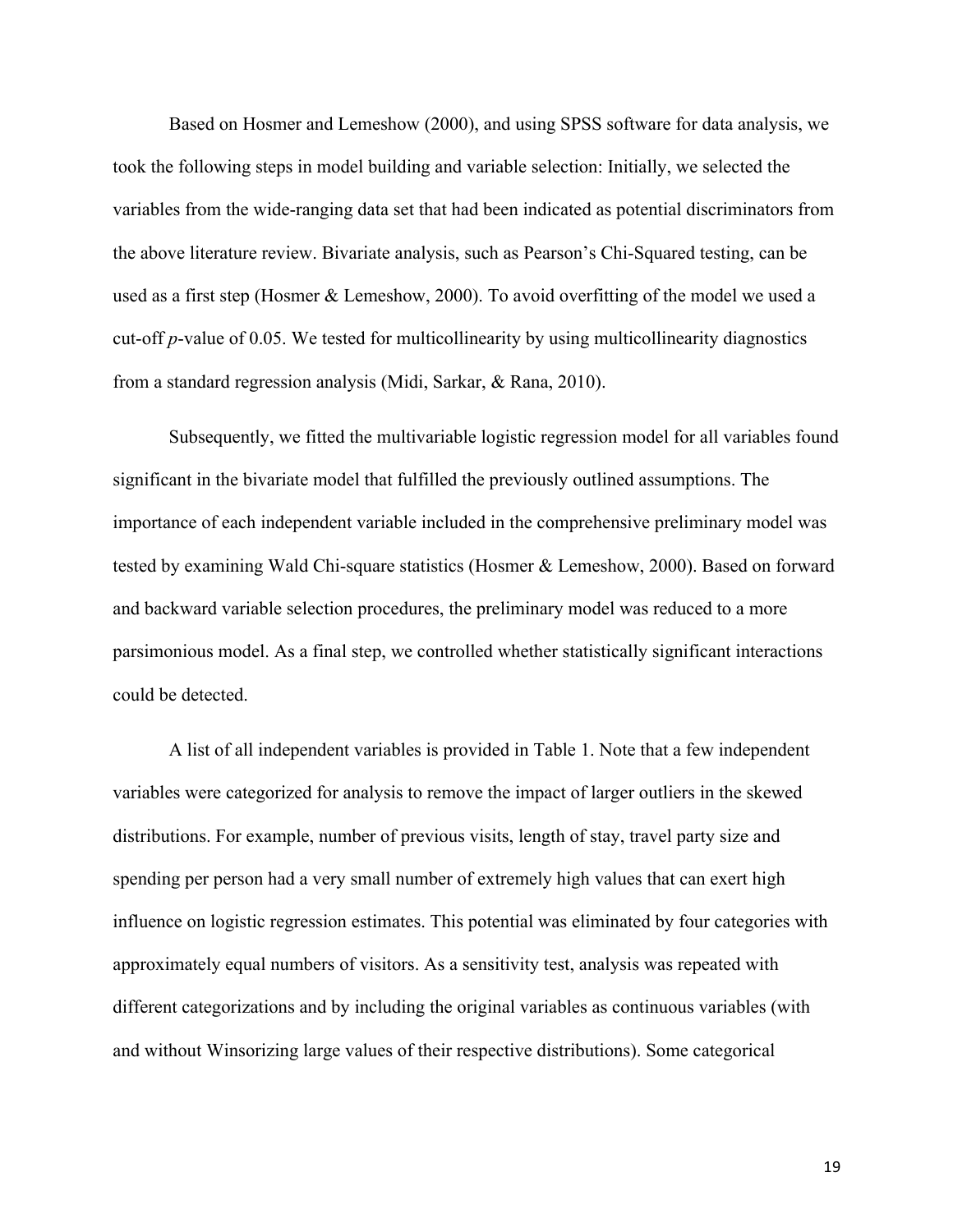variables had categories with few responses in the questionnaire combined with other similar categories prior to analysis (see Table 1).

Finally, following Taplin (2016), results of the logistic regression are interpreted as multiplicative effect on the probabilities of a visitor using Airbnb. Although these multiplicative effects are mathematically applicable to odds rather than probabilities, Taplin (2016) suggested they apply to rare events where the probability is less than 20%. As the proportion of Airbnb uses is low (only 2.8%) in our sample, this simpler interpretation in terms of probabilities is accurate.

#### **4. Results**

#### *4.1 Bivariate Analysis*

Table 1 reports results of the bivariate analyses of the distributions of variables that, based on the above literature review, were deemed potentially discriminating between the groups of Airbnb users and Airbnb non-users. The numbers in each category suggest large variation in the types of visitors. However, 50% are young (less than 35 years old), 50% have visited at most once before, 56% are travelling unaccompanied, most engage in trip activities that are outdoor and naturerelated (83%), visit attraction points (72%), and participate in social activities (97%) but they rarely engage in activities involving indigenous culture (16%). Only 14% of visitors stay in outback locations and 23% stay in regional areas. The table reports the percentage of visitors within each category that use Airbnb and, for each variable, the evidence (*p*-value) that these percentages of visitors differ by category.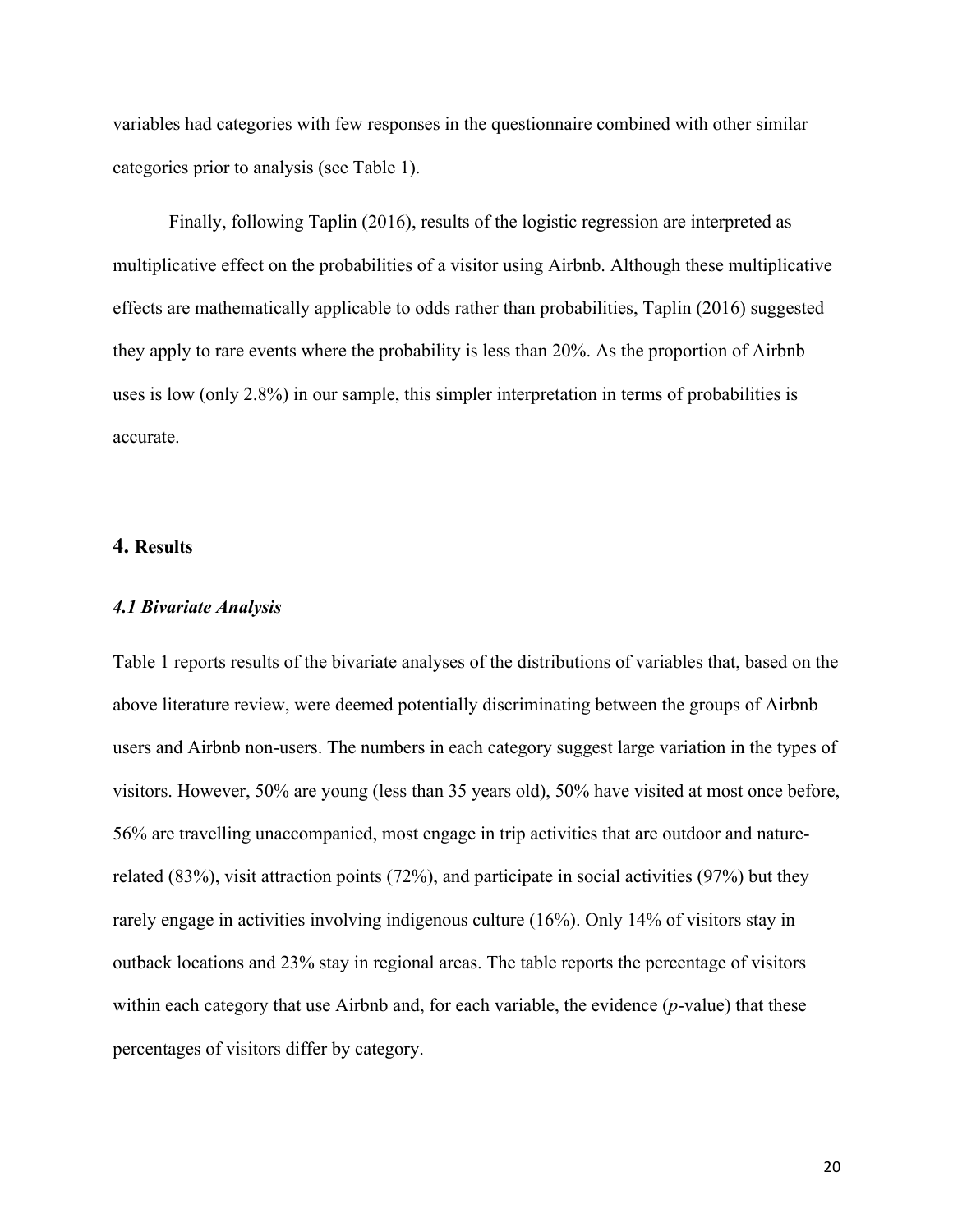| Variable                                         | Categories                 | $\boldsymbol{n}$ | Airbnb $(\%)^b$ | $p$ -value <sup>c</sup> |
|--------------------------------------------------|----------------------------|------------------|-----------------|-------------------------|
| Country of residence                             | UK                         | 1,029            | 1.8             | < 0.001                 |
|                                                  | Other Europe               | 1,088            | 3.4             |                         |
|                                                  | USA, Canada                | 439              | 1.8             |                         |
|                                                  | Singapore, Malaysia        | 1,062            | 7.0             |                         |
|                                                  | China                      | 238              | 1.7             |                         |
|                                                  | Other Asia (incl. NZ)      | 1,455            | 0.5             |                         |
|                                                  | Others                     | 308              | 2.3             |                         |
| Age group                                        | Young (15 to 34)           | 2,800            | 3.6             | $0.001$                 |
|                                                  | Middle (35 to 54)          | 1,472            | 2.5             |                         |
|                                                  | Old (55 upwards)           | 1,347            | 1.4             |                         |
| Number of previous visits                        | $\boldsymbol{0}$           | 1,766            | 3.9             | 0.003                   |
|                                                  | 1                          | 1,019            | 2.9             |                         |
|                                                  | $2 - 4$                    | 1,361            | 2.4             |                         |
|                                                  | $5+$                       | 1,473            | 1.8             |                         |
| Nights (length of stay)                          | $1 - 7$                    | 1,928            | 3.8             | 0.001                   |
|                                                  | $8 - 14$                   | 1,065            | 2.9             |                         |
|                                                  | $15 - 28$                  | 903              | 1.6             |                         |
|                                                  | $29+$                      | 1,723            | 2.1             |                         |
| Trip purpose $(main)^e$                          | Holiday                    | 1,960            | 5.4             | $0.001$                 |
|                                                  | <b>VFR</b>                 | 1,964            | 1.1             |                         |
|                                                  | Business, education, other | 1,695            | 1.7             |                         |
| Travel party type                                | Unaccompanied              | 3,171            | 1.5             | $0.001$                 |
|                                                  | Couple, family             | 1,731            | 4.7             |                         |
|                                                  | Group of friends/relatives | 511              | 4.9             |                         |
|                                                  | Business/school group      | 206              | 1.5             |                         |
| Travel party size                                | 1                          | 3,171            | 1.5             | $0.001$                 |
|                                                  | $\overline{c}$             | 1,714            | 4.1             |                         |
|                                                  | $3 - 5$                    | 532              | 5.6             |                         |
|                                                  | $6+$                       | 202              | 5.0             |                         |
| Trip activities: Outdoor, nature                 | NO                         | 931              | 0.8             | $0.001$                 |
|                                                  | <b>YES</b>                 | 4,688            | 3.2             |                         |
| Trip activities: Attraction points               | NO                         | 1,547            | 0.8             | $0.001$                 |
|                                                  | YES                        | 4,072            | 3.5             |                         |
| Trip activities: Arts, heritage                  | NO.                        | 2,680            | 2.1             | 0.005                   |
|                                                  | YES                        | 2,939            | 3.4             |                         |
| Trip activities: Social, other                   | $\rm NO$                   | 149              | $0.7\,$         | 0.113                   |
|                                                  | YES                        | 5,470            | 2.8             |                         |
| Trip activities: Sports                          | $\rm NO$                   | 3,258            | 2.7             | 0.570                   |
|                                                  | <b>YES</b>                 | 2,361            | 2.9             |                         |
| Trip Activities: Indigenous culture              | NO                         | 4,725            | 2.8             | 0.793                   |
|                                                  | YES                        | 894              | 2.9             |                         |
| Location of stay: City center (CBD) <sup>d</sup> | $\rm NO$                   | 3,019            | 2.6             | 0.267                   |
|                                                  | <b>YES</b>                 | 2,600            | 3.0             |                         |
| Location of stay: City suburbs <sup>e</sup>      | $\rm NO$                   | 2,933            | 2.8             | 0.926                   |
|                                                  | YES                        | 2,686            | 2.8             |                         |
| Location of stay: Regionsf                       | $\rm NO$                   | 4,331            | 1.9             | $0.001$                 |

Table 1: Distribution of potential predictor variables related to Airbnb usage in WA  $(2015)^{a}$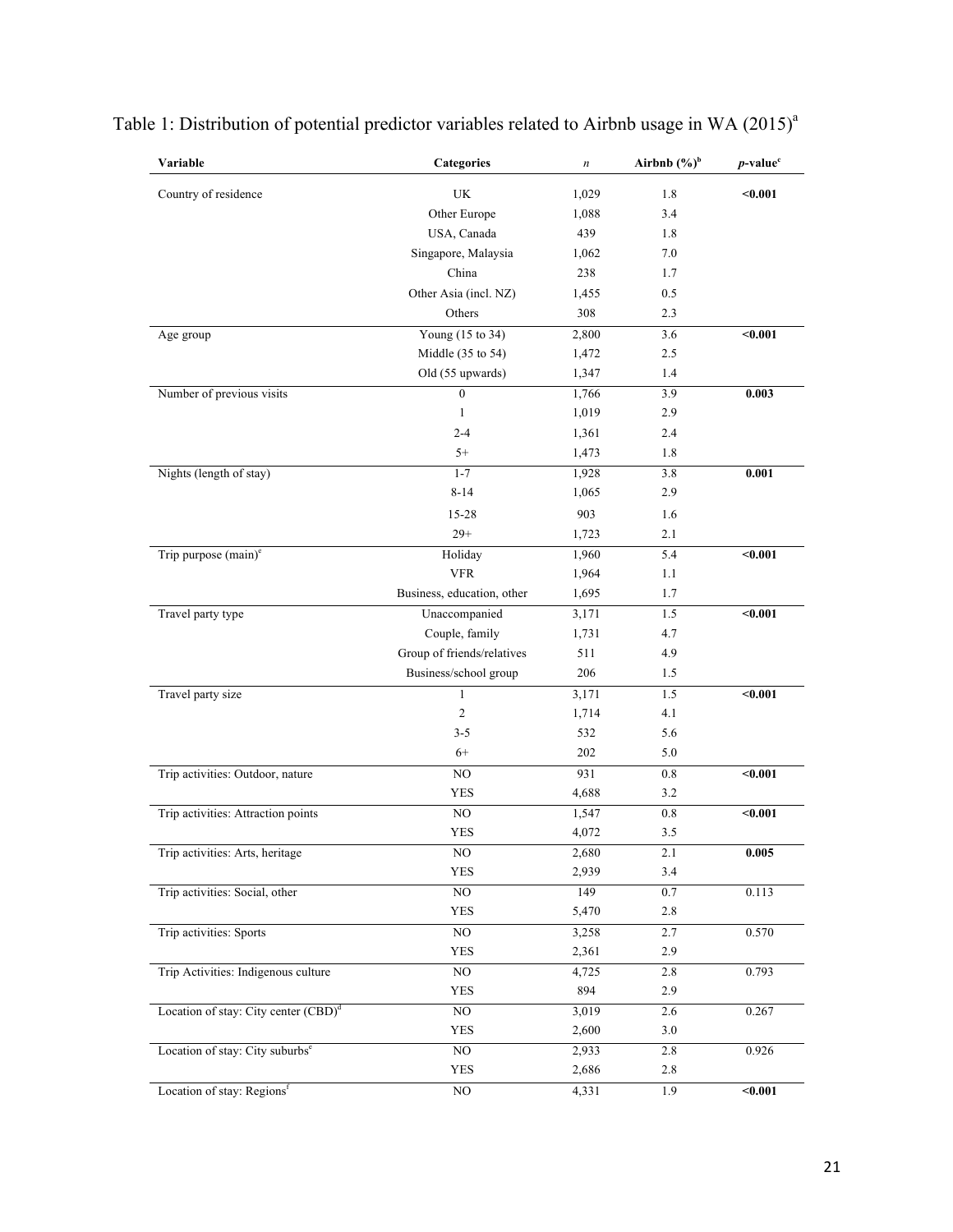|                                                     | <b>YES</b>        | 1,288 | 5.7 |       |
|-----------------------------------------------------|-------------------|-------|-----|-------|
| Location of stay: Outback <sup><math>t</math></sup> | NO                | 4,828 | 2.9 | 0.164 |
|                                                     | <b>YES</b>        | 791   | 2.0 |       |
| Spending p.p. (A\$, excl. major transport)          | $<$ \$500         | 1,355 | 2.6 | 0.289 |
|                                                     | $$500 - $1,500$   | 1,666 | 3.4 |       |
|                                                     | $$1,500 - $4,000$ | 1,217 | 2.5 |       |
|                                                     | $>$ \$4,000       | 1,381 | 2.4 |       |
| <b>Total</b>                                        |                   | 5,619 | 2.8 |       |

#### $\text{a}^{\text{a}}$ Note: n=5,619

<sup>b</sup>Note: Provided figures under Airbnb usage are the percentage of visitors using Airbnb. <sup>c</sup>Note: Pearson's Chi-Square test for independence, bold *p*-values indicate the test statistic is significant at  $p<0.05$ <sup>d</sup>Note: "Business, education, other" includes the categories "convention/conference", "business", "employment", "education", "exhibition" and the remainder category "other purposes" <sup>e</sup>Note: "Inner city" includes only the "City of Perth", "City suburbs" includes the "Experience Perth" region (excl.

City of Perth), "Regions" includes "Australia's South West" and "Coral Coast" regions, "Outback" includes "Australia's North West" and "Golden Outback" regions

The results of the bivariate analysis indicate that for several potential predictor variables, the proportion of those who used Airbnb to book an accommodation for their stay in WA differs significantly from the average. Above average proportions might suggest associations of these variables with Airbnb usage. For instance, some source countries such as Singapore and Malaysia have a significantly higher share of Airbnb users; vice versa, other Asian countries (including New Zealand, excluding China), have a much lower share of Airbnb users. With respect to age, the relative proportion of Airbnb-users in WA is shifted towards younger age groups. In addition, having less often visited WA previously or staying shorter in WA increase the probability of resorting to Airbnb. The same holds for trip purpose: Being on holiday makes it relatively more likely to use Airbnb in comparison to other trip purposes. Moreover, different travel parties exhibit significantly different proportions of Airbnb users and Airbnb non-users. People travelling in bigger groups or in family contexts tend to be more often Airbnb users. It should be noted here that the IVS data collection is designed to prevent multiple members of the same travel party from completing the survey, thus avoiding a structural bias in this regard.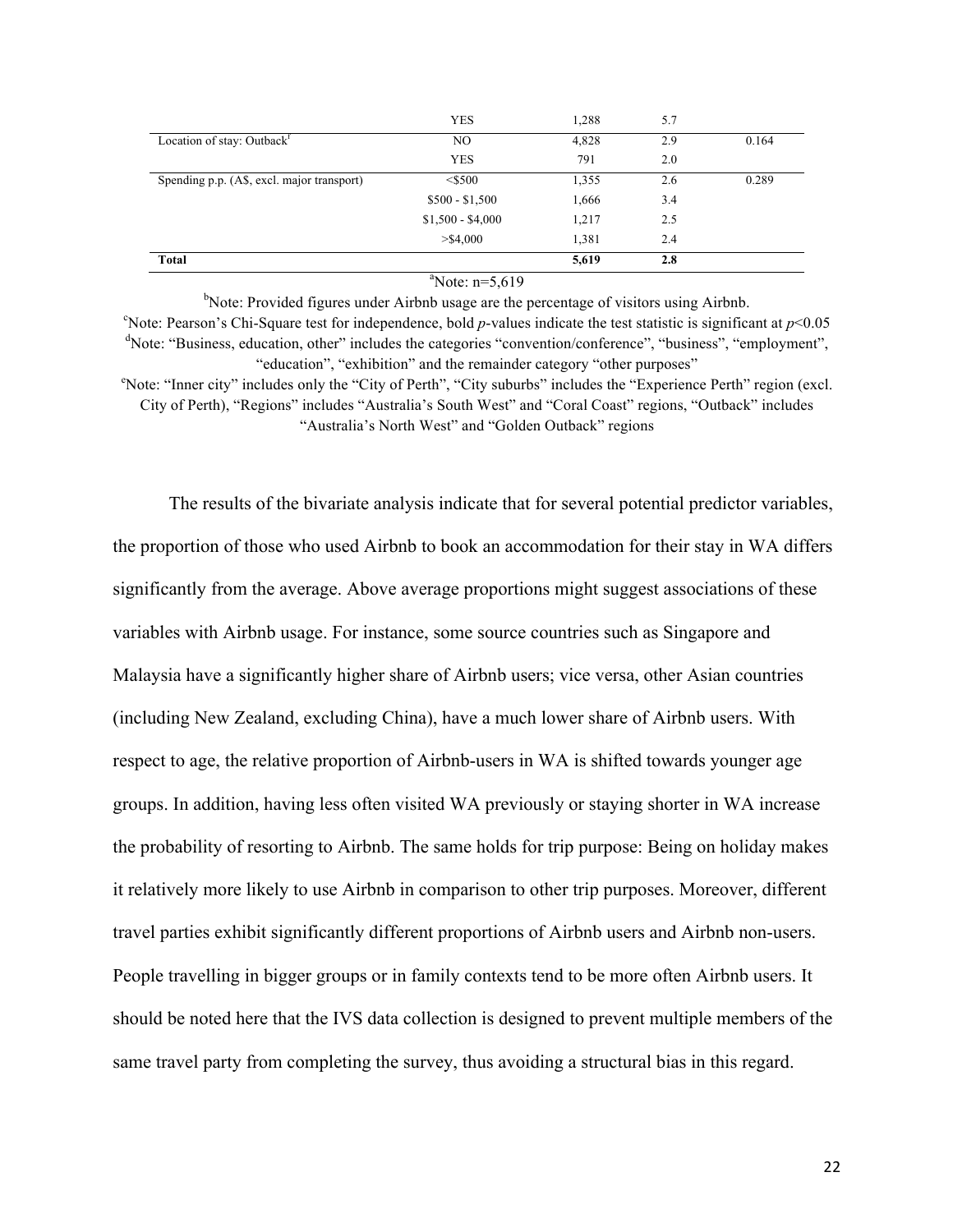International visitors who use Airbnb engage more often in certain activities during their trips. They participate significantly more often in outdoor and nature-related and arts and heritage-related activities. In addition, they visit tourism attraction points more often than Airbnb non-users. Although similar tendencies can be observed regarding social activities (e.g. visiting pubs, going shopping), they do not appear to be statistically significant at the *p*-value level of 0.05.

In terms of location of stay, Airbnb users have a higher propensity to stay in the semiperipheral regions of WA compared to Airbnb non-users. In comparison, a stay in Perth's city centre, in Perth's suburbs or in the more peripheral regions (*outback*) does not seem to be relatively more likely with Airbnb users.

#### *4.2 Multivariable Analysis*

Those variables that were found to show statistically significant heterogeneity between Airbnb users and Airbnb non-users in the above bivariate analyses, were considered as candidates for inclusion into a multivariable (binary) logistic regression analysis. Before, this set of candidate variables was scrutinized for multicollinearity.

Condition indices, variance proportions, and variance inflation factors (VIFs) were used to examine multicollinearity issues. As a rule of thumb, condition indices that exceed 15 should be examined, if greater than 30 they indicate serious multicollinearity issues (Midi, Sarkar, and Rana 2010). If considering all variables from Table 1, the two variables "Location of stay: City Centre" and "Location of stay: City suburbs" showed a consistent structural relationship in the sense that most visitors stay in one or the other area but very rarely book accommodations in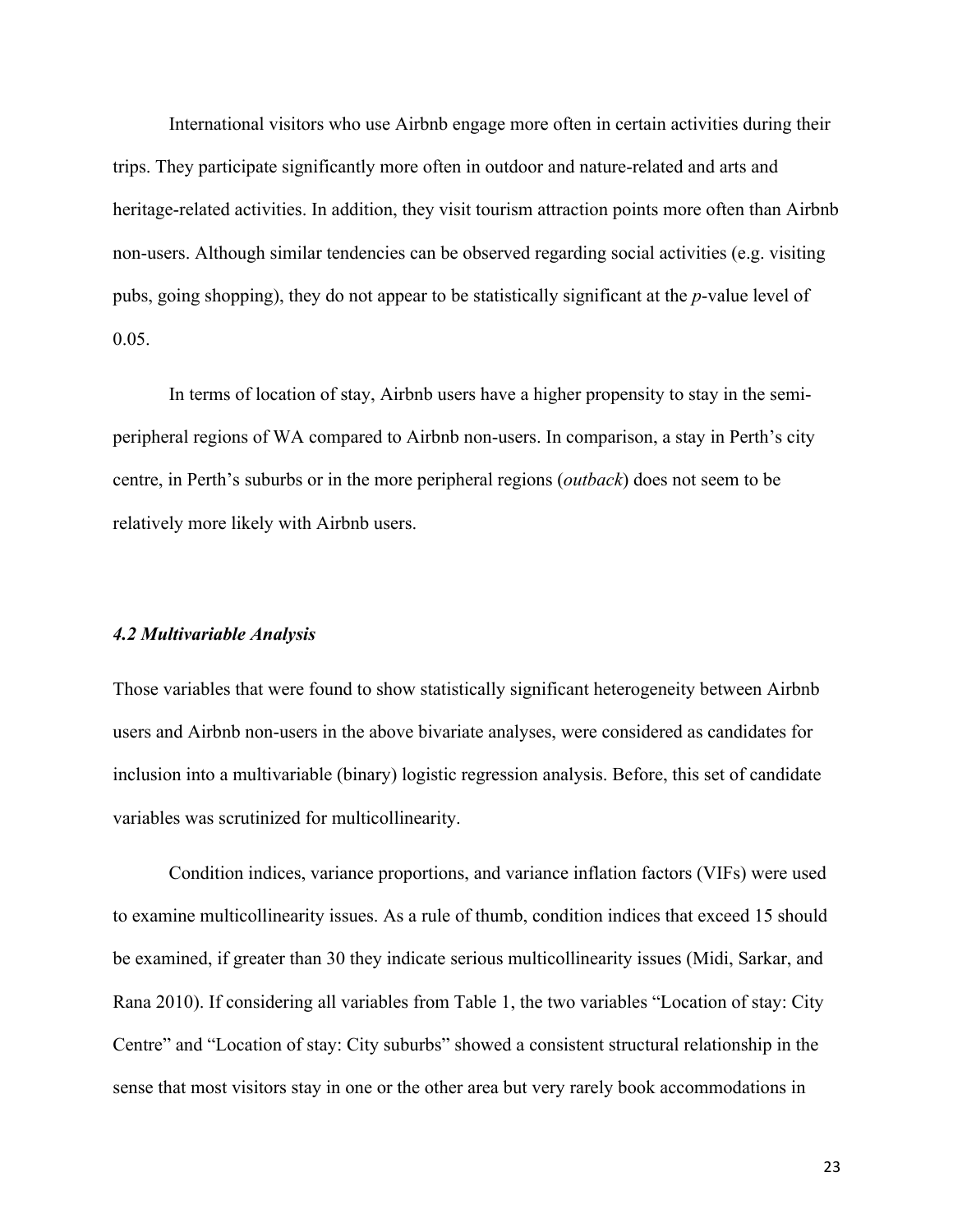both. However, among the variables that showed to be significant in the bivariate analysis (see Table 1), the maximum condition index encountered amounted to 14.6; in addition, all these explanatory variables had VIFs below the critical value of 2.5 (Allison, 2001; Midi et al., 2010). Therefore, no further variables needed to be removed.

Please note that results of the logistic regression analysis are reported in log odds (B), odds (Exp. (B)) and probabilities. In general, odds are similar, but not equal to probabilities. However, for low values (up to 0.2), differences are minor and the odds approximate probabilities sufficiently well (Taplin, 2016). In this paper, the overall probability of a visitor using Airbnb is below 3%, so as suggested by Taplin (2016), Exp.(B) coefficients are interpreted multiplicatively as changes in probabilities.

## *4.2.1 Preliminary Model with all Potential Variables*

The model parameter estimates reported in Table 2 were produced by utilizing all variables significantly related to Airbnb usage (Table 1).

Table 2: Preliminary, extensive logistic regression model explaining Airbnb participation in WA  $(2015)^{a,b,c}$ 

| Variable                            | Est. B   | <b>SE</b> | Wald   | <i>p</i> -value | Exp. (B) |
|-------------------------------------|----------|-----------|--------|-----------------|----------|
| Constant                            | $-4.893$ | 0.552     | 78.708 | $0.001$         | 0.006    |
| Country ( <i>overall</i> )          |          |           | 44.642 | < 0.001         |          |
| Country (Other Europe)              | 0.172    | 0.302     | 0.324  | 0.569           | 1.187    |
| Country ( <i>USA</i> , <i>CAN</i> ) | $-0.052$ | 0.436     | 0.014  | 0.905           | 0.949    |
| Country (Singapore, Malaysia)       | 1.136    | 0.300     | 14.387 | < 0.001         | 3.115    |
| Country (China)                     | $-0.276$ | 0.574     | 0.231  | 0.631           | 0.759    |
| Country (Other Asia, incl. NZ)      | $-1.184$ | 0.454     | 6.798  | 0.009           | 0.306    |
| Country (Others)                    | 0.337    | 0.461     | 0.534  | 0.465           | 1.401    |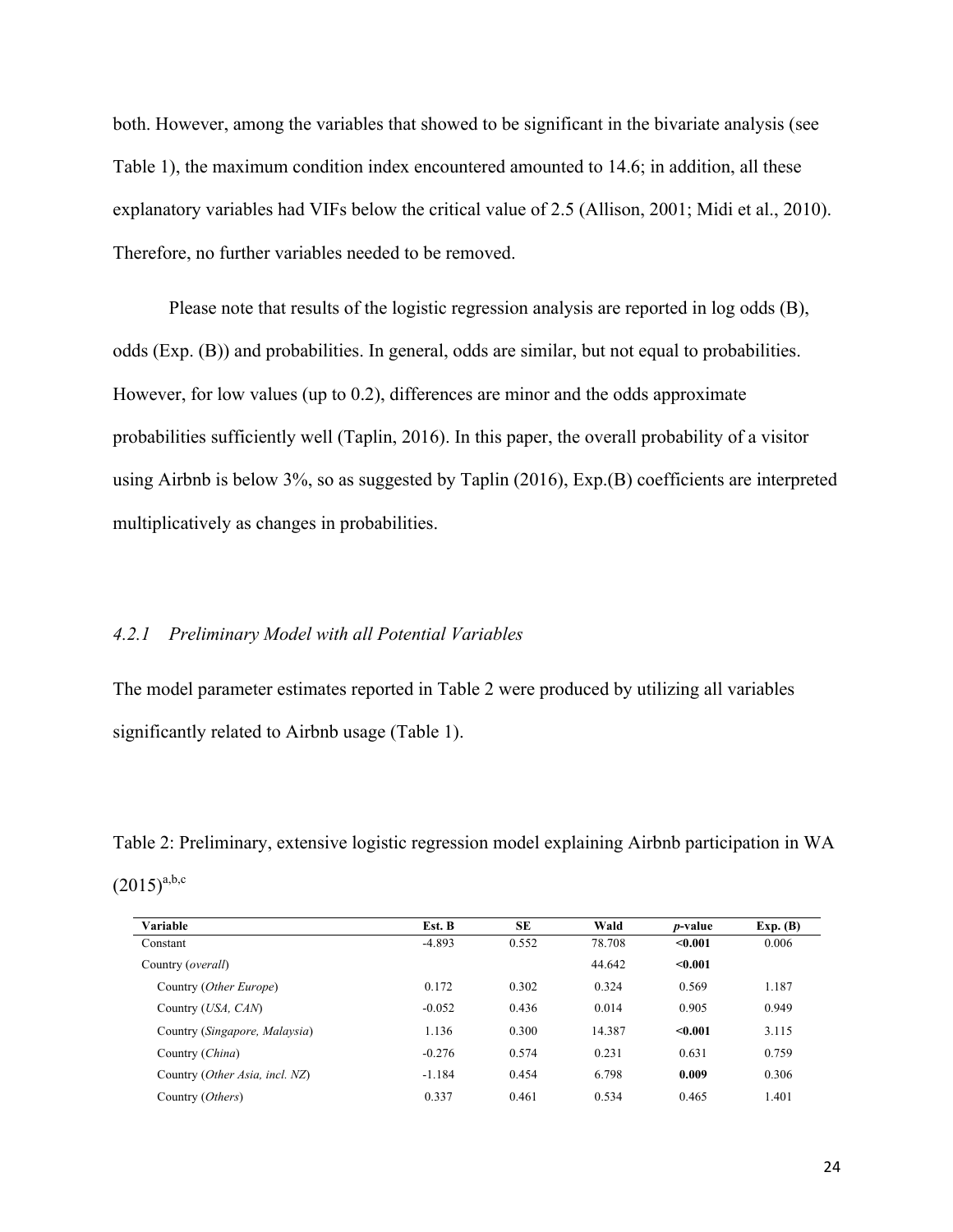| Age group (overall)                   |          |       | 8.570  | 0.014   |       |
|---------------------------------------|----------|-------|--------|---------|-------|
| Age group $(35 \text{ to } 54)$       | $-0.439$ | 0.220 | 3.987  | 0.046   | 0.645 |
| Age group (55 upwards)                | $-0.733$ | 0.282 | 6.748  | 0.009   | 0.480 |
| Number of prev. visits (overall)      |          |       | 2.804  | 0.423   |       |
| Number of prev. visits (1)            | $-0.278$ | 0.233 | 1.431  | 0.232   | 0.757 |
| Number of prev. visits $(2-4)$        | $-0.324$ | 0.241 | 1.799  | 0.180   | 0.723 |
| Number of prev. visits $(5+)$         | $-0.343$ | 0.274 | 1.559  | 0.212   | 0.710 |
| Nights (overall)                      |          |       | 6.149  | 0.105   |       |
| Nights $(8-14)$                       | $-0.339$ | 0.237 | 2.038  | 0.153   | 0.713 |
| Nights (15-28)                        | $-0.723$ | 0.332 | 4.737  | 0.030   | 0.458 |
| Nights $(29+)$                        | $-0.468$ | 0.257 | 3.318  | 0.069   | 0.626 |
| Trip purpose (overall)                |          |       | 8.332  | 0.016   |       |
| Trip purpose $(VFR)$                  | $-0.747$ | 0.261 | 8.203  | 0.004   | 0.474 |
| Trip purpose (Business, educ., other) | $-0.104$ | 0.261 | 0.158  | 0.691   | 0.902 |
| Party type (overall)                  |          |       | 4.796  | 0.187   |       |
| Party type (couple, family group)     | 0.769    | 0.424 | 3.299  | 0.069   | 2.158 |
| Party type (gr. of friends)           | 0.498    | 0.429 | 1.347  | 0.246   | 1.645 |
| Party type (business, school gr.)     | $-0.267$ | 0.652 | 0.167  | 0.683   | 0.766 |
| Party size (overall) <sup>d</sup>     |          |       | 0.027  | 0.986   |       |
| Party size (2)                        | 0.061    | 0.388 | 0.024  | 0.876   | 1.062 |
| Party size $(3-5)$                    | 0.038    | 0.406 | 0.009  | 0.925   | 1.039 |
| Activity Outdoor, nature              | 0.678    | 0.425 | 2.544  | 0.111   | 1.970 |
| <b>Activity Attraction points</b>     | 0.775    | 0.334 | 5.397  | 0.020   | 2.171 |
| Activity Arts, heritage               | 0.062    | 0.187 | 0.110  | 0.740   | 1.064 |
| <b>Location Regions</b>               | 0.901    | 0.186 | 23.492 | $0.001$ | 2.462 |
|                                       |          |       |        |         |       |
| Model Summary                         |          |       |        |         |       |
| Chi-Square                            | 236.321  |       |        | $0.001$ |       |
| Nagelkerke Pseudo R <sup>2</sup>      | 0.184    |       |        |         |       |

a Note: Bold *p*-values are significant at *p≤*0.05

<sup>b</sup>Note: The baseline is "UK" for Country, "15-34" for Age group, "0" for Number of previous visits, "Holiday" for Trip purpose, "unaccompanied" for Party type and "1" for Party size.

 $\textdegree$ Note: n=5,619

<sup>d</sup>Note: Party size (6+) dummy variable removed due to redundancy (Party size of "1" is equivalent to Party type of unaccompanied).

The visitors' source country, age, trip purpose, trip activities (attraction points) and location of stay (in semi-peripheral regions) are significantly associated with the probability of utilizing Airbnb while staying in Western Australia. <sup>4</sup> The remaining variables are insignificant after adjusting for these and all other variables. Note that travel party type and travel party size are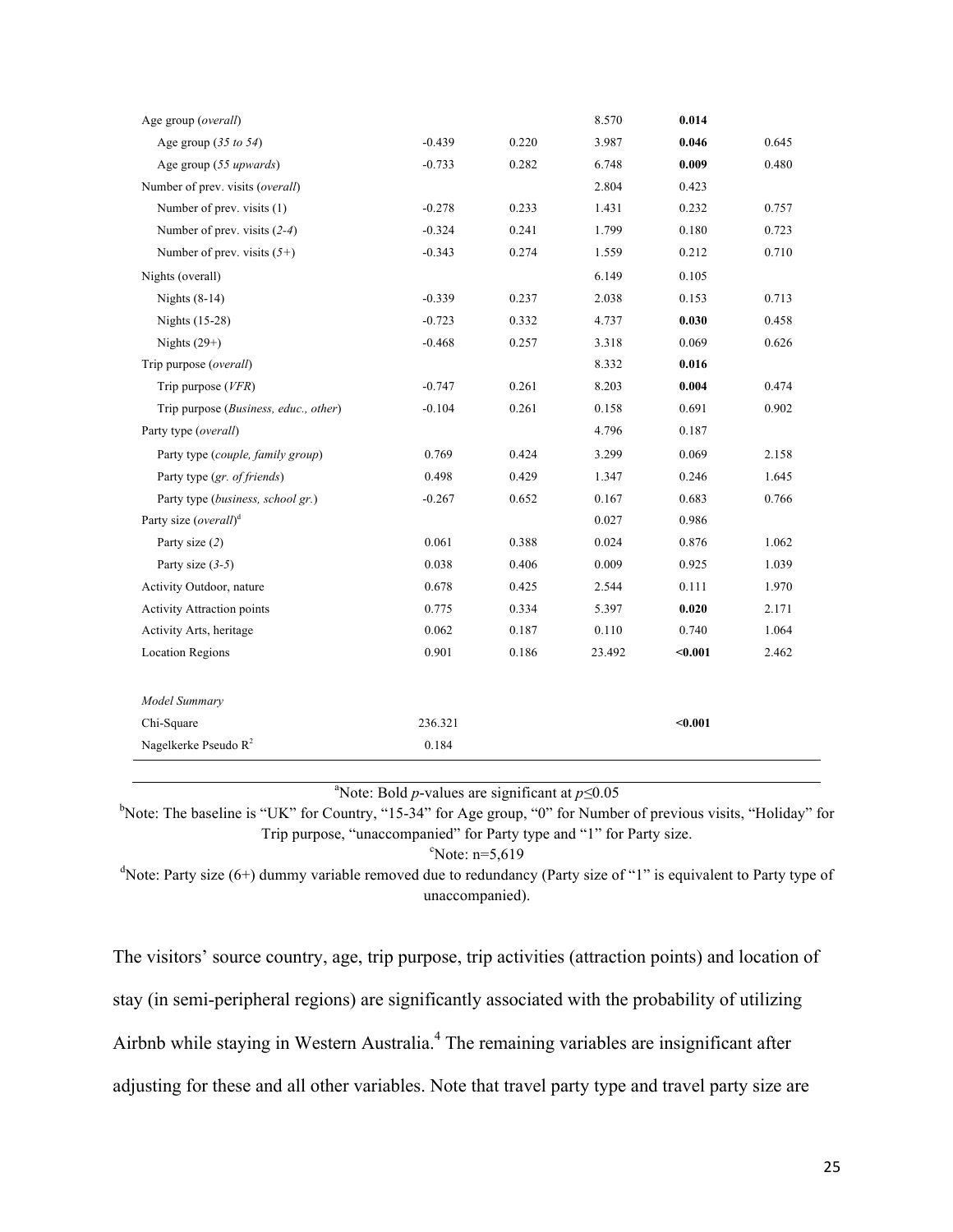structurally related, with travel party equal to unaccompanied corresponding to a party size of 1, forcing the removal of one dummy variable for party size in this multiple regression. While these results give an indication of which variables are significantly related to Airbnb after controlling for all other variables (while the bivariate results in section 4.1 give results adjusting for no other variables), the next section provides results for a parsimonious model.

#### *4.2.2 Parsimonious Model*

To achieve a more parsimonious model, stepwise regression was performed. Both forward and backward regression resulted in the same final model (Table 3). Following this model, it can be argued that the probability of being an Airbnb user in WA depends significantly and contemporaneously on (1) the source country of visitors, (2) their age, (3) their trip purpose, (4) the travel party type, the visitors' participation in (5) selected activities (tourism attraction points) as well as their (6) locations of stay (regions). Of the variables omitted from this parsimonious model, "Nights (length of stay)" (*p*-value = 0.091) and "Trip activities: Outdoor, nature" ( $p$ -value = 0.107) were the closest to significance. There was minimal drop in model fit with the extensive model in the previous section, with the Nagelkerke pseudo  $R^2$  reducing slightly (from 0.184 to 0.174). However, the parsimonious model appears to perform well in ranking respondents regarding their likelihood of using Airbnb and comparing this list with actual usage, as the measure of association Somer's D achieved a value of 0.637 (out of a maximum of 100%).

Table 3: Final parsimonious logistic regression model explaining Airbnb participation in WA (2015)<sup>a,b,c</sup>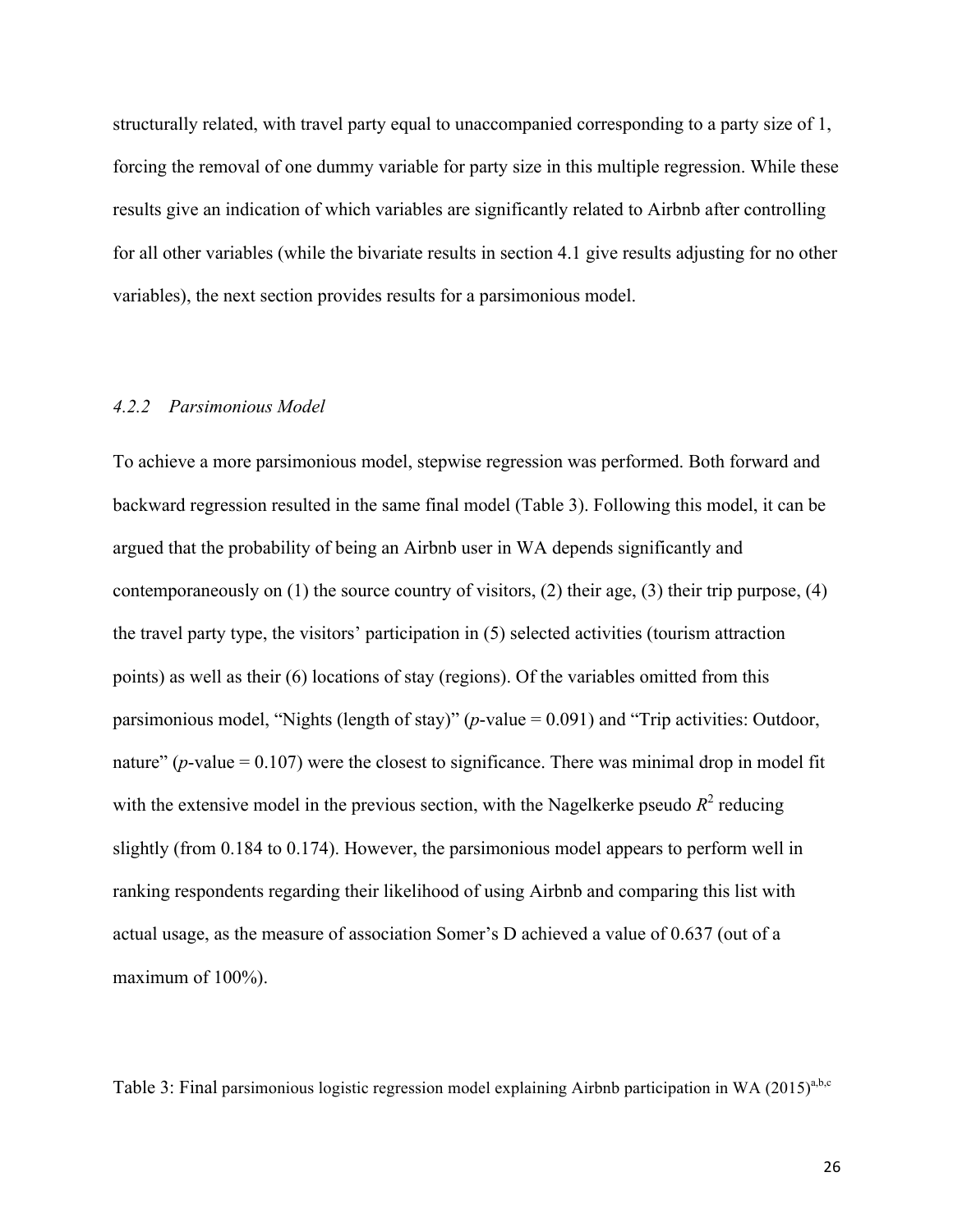|                                       | Est. B   | <b>SE</b> | Wald    | $p$ -value | Exp(B) |
|---------------------------------------|----------|-----------|---------|------------|--------|
| Independent variables                 |          |           |         |            |        |
| Constant                              | $-4.735$ | 0.419     | 127.964 | < 0.001    | 0.009  |
| Country (overall)                     |          |           | 58.346  | < 0.001    |        |
| Country (Other Europe)                | 0.148    | 0.299     | 0.243   | 0.622      | 1.159  |
| Country (USA, CAN)                    | 0.042    | 0.434     | 0.009   | 0.923      | 1.043  |
| Country (Singapore, Malaysia)         | 1.172    | 0.274     | 18.251  | < 0.001    | 3.228  |
| Country (China)                       | $-0.243$ | 0.571     | 0.182   | 0.670      | 0.784  |
| Country (Other Asia, incl. NZ)        | $-1.219$ | 0.450     | 7.320   | 0.007      | 0.296  |
| Country (Others)                      | 0.390    | 0.458     | 0.723   | 0.395      | 1.476  |
| Age group (overall)                   |          |           | 11.735  | 0.003      |        |
| Age group $(35 \text{ to } 54)$       | $-0.454$ | 0.210     | 4.697   | 0.030      | 0.635  |
| Age group (55 upwards)                | $-0.851$ | 0.274     | 9.655   | 0.002      | 0.427  |
| Trip purpose (overall)                |          |           | 13.942  | 0.001      |        |
| Trip purpose $(VFR)$                  | $-0.932$ | 0.253     | 13.528  | $0.001$    | 0.394  |
| Trip purpose (Business, educ., other) | $-0.352$ | 0.241     | 2.142   | 0.143      | 0.703  |
| Party type (overall)                  |          |           | 17.592  | 0.001      |        |
| Party type (couple, family group)     | 0.851    | 0.207     | 16.823  | < 0.001    | 2.342  |
| Party type (gr. of friends)           | 0.614    | 0.269     | 5.203   | 0.023      | 1.848  |
| Party type (business, school gr.)     | $-0.078$ | 0.614     | 0.016   | 0.899      | 0.925  |
| <b>Activity Attraction points</b>     | 0.948    | 0.314     | 9.102   | 0.003      | 2.581  |
| <b>Location Regions</b>               | 0.786    | 0.179     | 19.355  | $0.001$    | 2.194  |
|                                       |          |           |         |            |        |
| Model Summary                         |          |           |         |            |        |
| Chi-Square                            | 223.455  |           |         | $0.001$    |        |
| Nagelkerke Pseudo R <sup>2</sup>      | 0.174    |           |         |            |        |

a Note: Bold *p*-values are significant at *p≤*0.05

<sup>b</sup>Note: The baseline is "UK" for Country, "15-34" for Age group, "Holiday" for Trip purpose and "unaccompanied" for Party type.  $\textdegree$ Note: n=5,619

The final parsimonious model indicates that visitors from certain source markets are significantly more likely to use Airbnb than others. For instance, as indicated by the exponentiated regression estimates B (last column in Table 3), the probability of visitors from Singapore and Malaysia booking accommodation in WA through Airbnb are 3.2 times higher than for UK visitors (baseline). In contrast, visitors from Asian source markets other than Singapore, Malaysia and China (but including visitors from New Zealand) are significantly less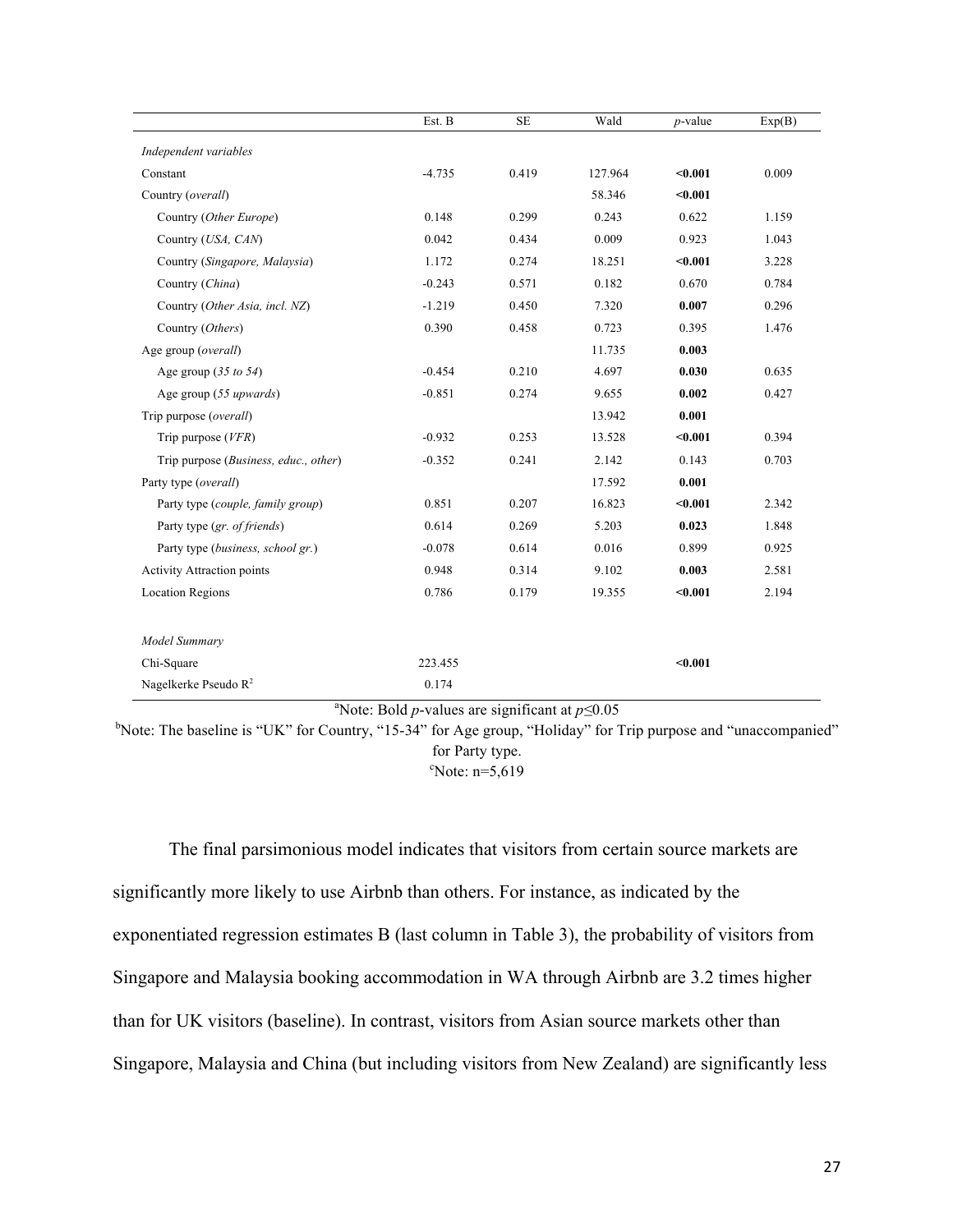likely to use Airbnb in WA than UK visitors; visitors from the UK are 3.4 (=1/0.296) times more likely to book Airbnb accommodation in WA than visitors from these "Other Asian countries".

Moreover, the model shows that younger age groups are more likely to use Airbnb in Western Australia. Visitors less than 35 years old are 1.6 (=1/0.635) times more likely to book Airbnb in WA than visitors 35 to 54 and 2.3 ( $=1/0.427$ ) times more likely than visitors over 54 years old. Similarly, trip purpose impacts on the likelihood to use Airbnb for booking of accommodations in WA. Holidaymakers are  $2.5$  (=1/0.394) times more likely to book accommodation through Airbnb compared to visitors travelling to WA for VFR reasons. In addition, the probability of Airbnb usage is 2.3 times higher for couples and family travel groups (and 1.8 times higher for visitors traveling in groups of friends) than single travellers.

Activity-related and location-related variables are influential predictors of Airbnb usage. International guests to WA who visit tourism attraction points are 2.6 times more likely to use Airbnb. To be clear, this is not reducible of having a holiday-related trip purpose; whereas about 35% of Airbnb visitors in the dataset declare a main trip purpose "holiday", around 72% visit attraction points. In addition, across every single category of trip purpose, including VFR, business and education, the share of those who visited attraction points is higher among Airbnb users than among Airbnb non-users. With regard to location of stay, visitors staying (also) in the semi-peripheral regions of WA are 2.2 times more likely to use the Airbnb-platform than those that do not stay in these areas.

Number of previous visits, travel party size and spending per person were all insignificantly related to Airbnb usage regardless of their measurement (e.g. Winsorizing) and no significant interaction effects were found.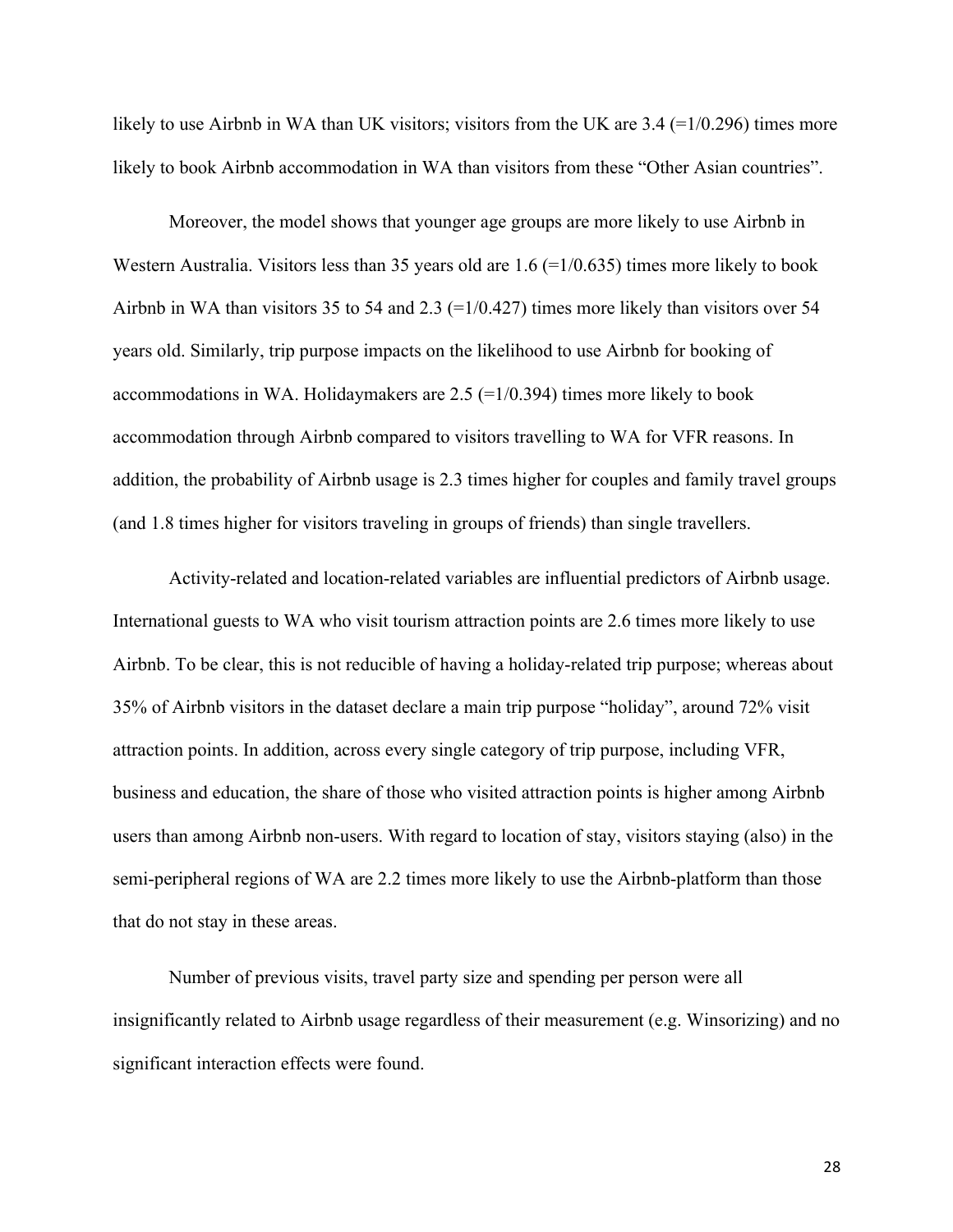#### **5. Discussion**

First, international Airbnb users in Western Australia differ in their realized destination experiences. Obtained results highlight that use of Airbnb is strongly driven by trip purpose. As has been previously suggested (Guttentag, 2015; Panda et al., 2015; Varma et al., 2016), holidaymakers are significantly more likely to use the Airbnb platform than visitors with other trip purposes. However, in times when trip purposes become increasingly hybrid, a trip activities-related indicator such as whether a visitor visited tourism attraction points may be a similarly strong predictor of probability in Airbnb usage. This is in conformity with the above analysis.

Second, in contrast, trip activities other than "visitation to tourism attraction points" proved to be less clear-cut predictors of Airbnb usage in the analysed destination. Therefore, in spite of some indications from the bivariate analysis, this study cannot purport with confidence that interest in local culture or nature is a relevant predictor of Airbnb use. In addition to a significantly higher propensity of Airbnb users to visit tourism attraction points, this finding somewhat contradicts the idea that Airbnb is most appealing to a particular type of visitor sometimes described as "alternative tourist", or "traveller", in contrast to a type of behaviour coined as "mainstream" or "mass tourism" (Molz, 2013; Week, 2012). Based on this analysis, Airbnb visitors do not seem to be "alternative tourists" in the above logic, except in the sense of being *interested* tourists. They seem to have a genuine interest in the icons of the destination and have a tendency to visit more tourism highlights. Airbnb users may have some commonalities with locals in terms of board and lodging, but their trip activities seem to be first and foremost those of (curious) mainstream tourists.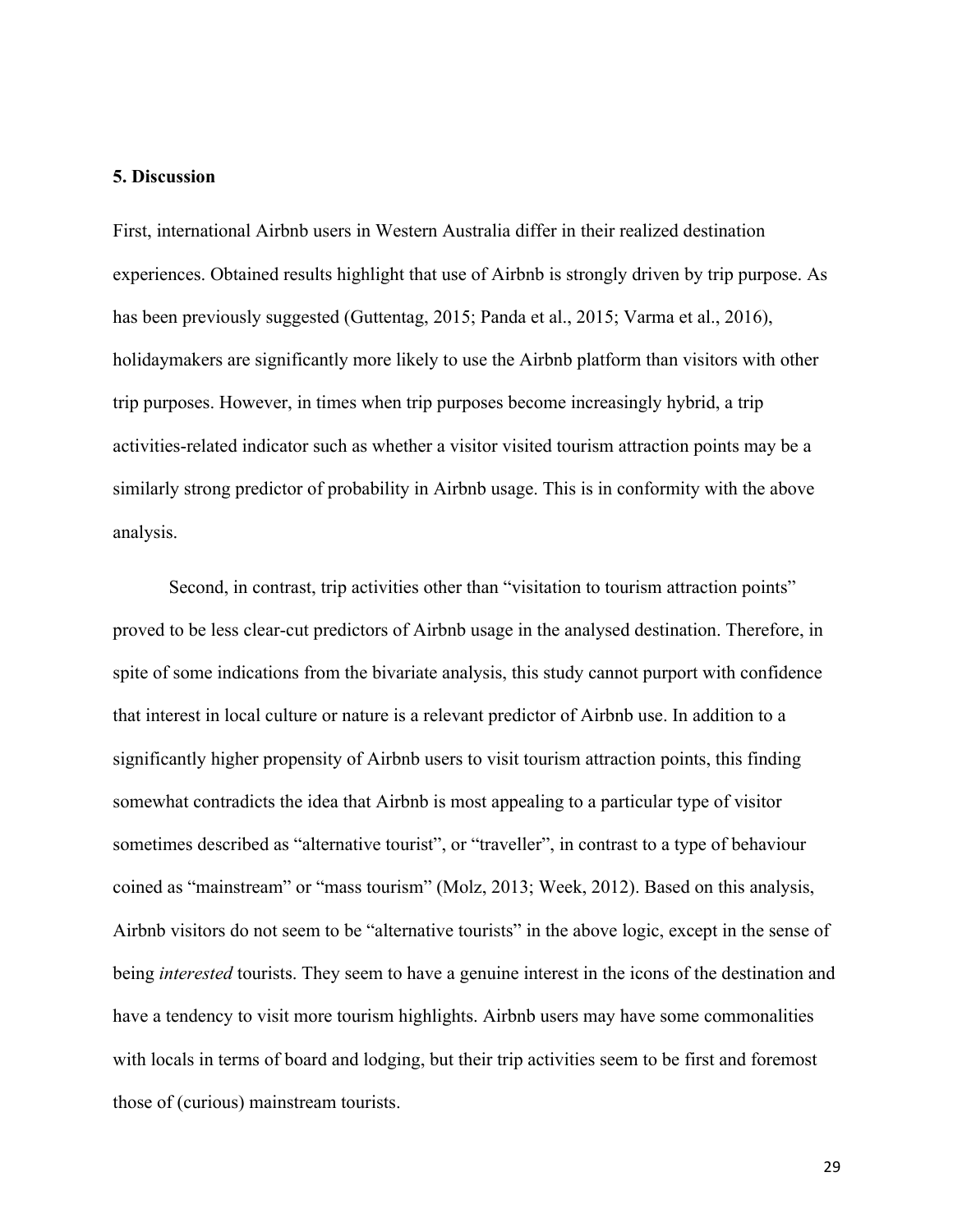Third, many authors conceive Airbnb usage to be linked to price-reasons (Guttentag,

2015; Guttentag et al., 2017; Möhlmann, 2015; Pizam, 2014). While the analysis cannot rule out the argument that Airbnb usage in WA is strongly driven by economic reasons (such as saving money on accommodation), the above analysis does indicate that overall spending behaviour is not clearly reduced for Airbnb users. Although tendencies towards a somewhat reduced spending were observed from the bivariate analysis, the inferential results do not suggest overall spending behaviour to be a major differentiator between those international visitors that use Airbnb and those that do not. Unfortunately, the IVS dataset for 2015 used in this study does not contain information on household income, which might have helped shed further light on the role of economic indicators as differentiating variables of Airbnb users.

Fourth, the literature to date has remained relatively silent silent about travel parties that use Airbnb. In contrast, this study finds travel party type to be a relevant determinant of Airbnb usage. Specifically, using Airbnb seems to be particularly attractive to visitors who do not travel alone. For instance, couples or family groups are significantly more likely to book accommodations through Airbnb than unaccompanied visitors. This indicates that social and interactional aspects are drivers of Airbnb use, but it may not only concern the vaunted interaction between the travel group and residents (hosts and guests) but might also relate to social dynamics *within* the travel group. Moreover, the finding that larger groups are more likely to use Airbnb supports the argument that *practical* advantages play an important role in attracting visitors to using the platform (Guttentag et al., 2017). Essentially, a hotel room might be less suitable in satisfying some essential needs of extended travel groups than the prevailing types of Airbnb accommodations.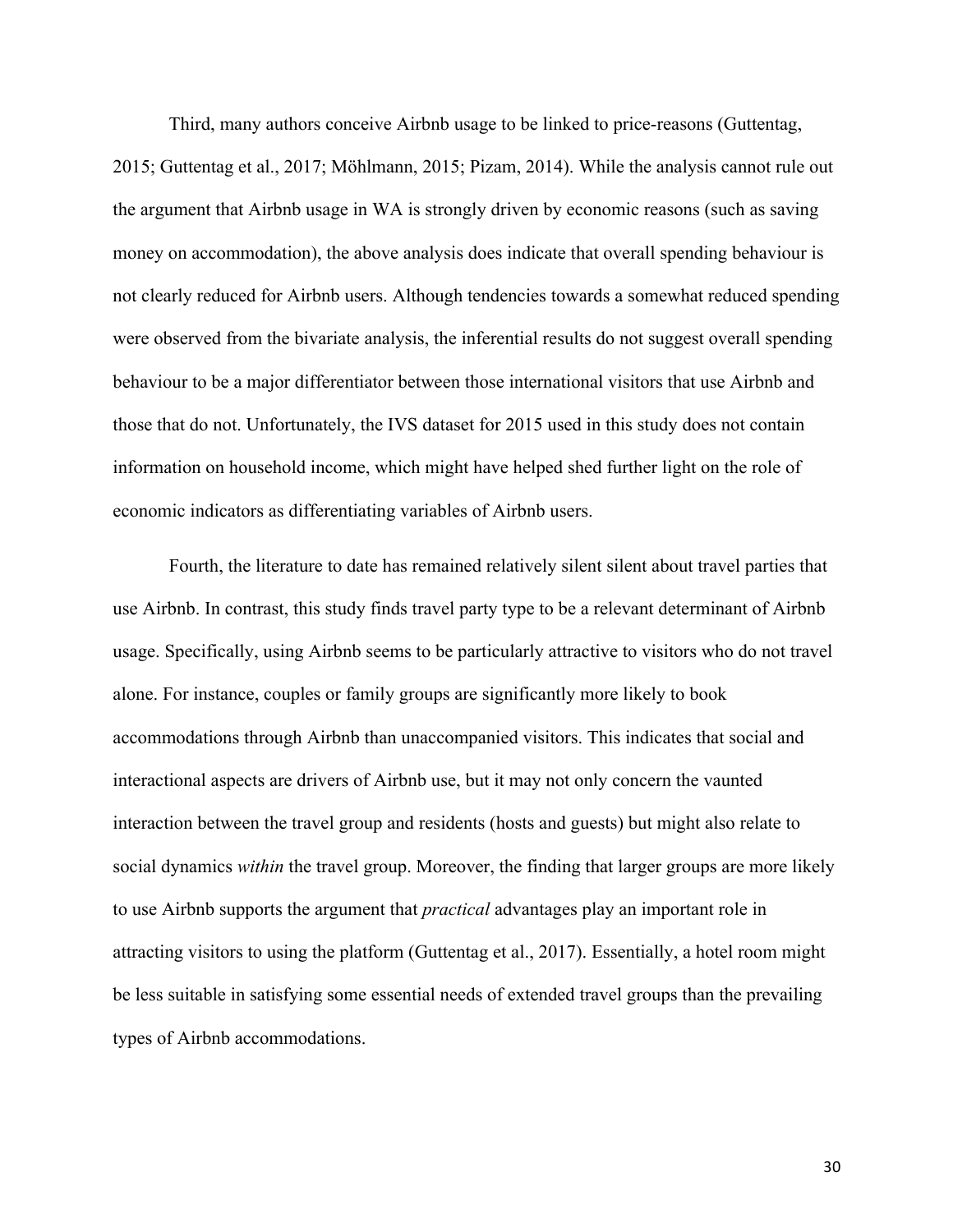Fifth, previous studies report a concentration of Airbnb supply in city centres (Dredge & Gyimóthy, 2015; Gutiérrez et al., 2017). While not denying this supply-side oriented claim, the study results highlight a need for differentiation: Airbnb use does not appear to be a phenomenon limited to "city only" visitors. Indeed, among the discriminating categories regarding Airbnb use or non-use in WA are stays in semi-peripheral tourism regions such as "Australia's South West" or the "Coral Coast" tourism regions.<sup>5</sup> To mirror the above argument of Airbnb users as curious tourists, these are appealing places for those who would like to discover the hinterland of WA, without needing to go too far from the capital city of Perth.

Beyond that, the strong link between Airbnb use and a stay in semi-peripheral regions (first of all, the Margaret River region) is puzzling. The type of supply might play a role as these regions offer a high share of holiday homes relative to standard hotels suitable for being transformed into Airbnb accommodations (Selwood & Tonts, 2004). Parallels in type of consumers attracted might play a role as well (Pip Close, CEO MRBTA, personal communication). Australia's South West, and particularly the Margaret River region, might be described as chique and boutique tourism destinations but not yet overly famous in an international context. The observed fit between Airbnb users and the Margaret River region's positioning can be read on the one hand as an indication for Airbnb users to be exploring holidaymakers. However, this might on the other hand also indicate that Airbnb users in WA are not necessarily the *very* "early adopters" at the extreme discovery end of the market, but that the Airbnb phenomenon increasingly captures more average and mainstream market segments, falling more and more into the subgroup of early but not *too* early innovation adopters known as "early majority" (Rogers, 2003 [1962]).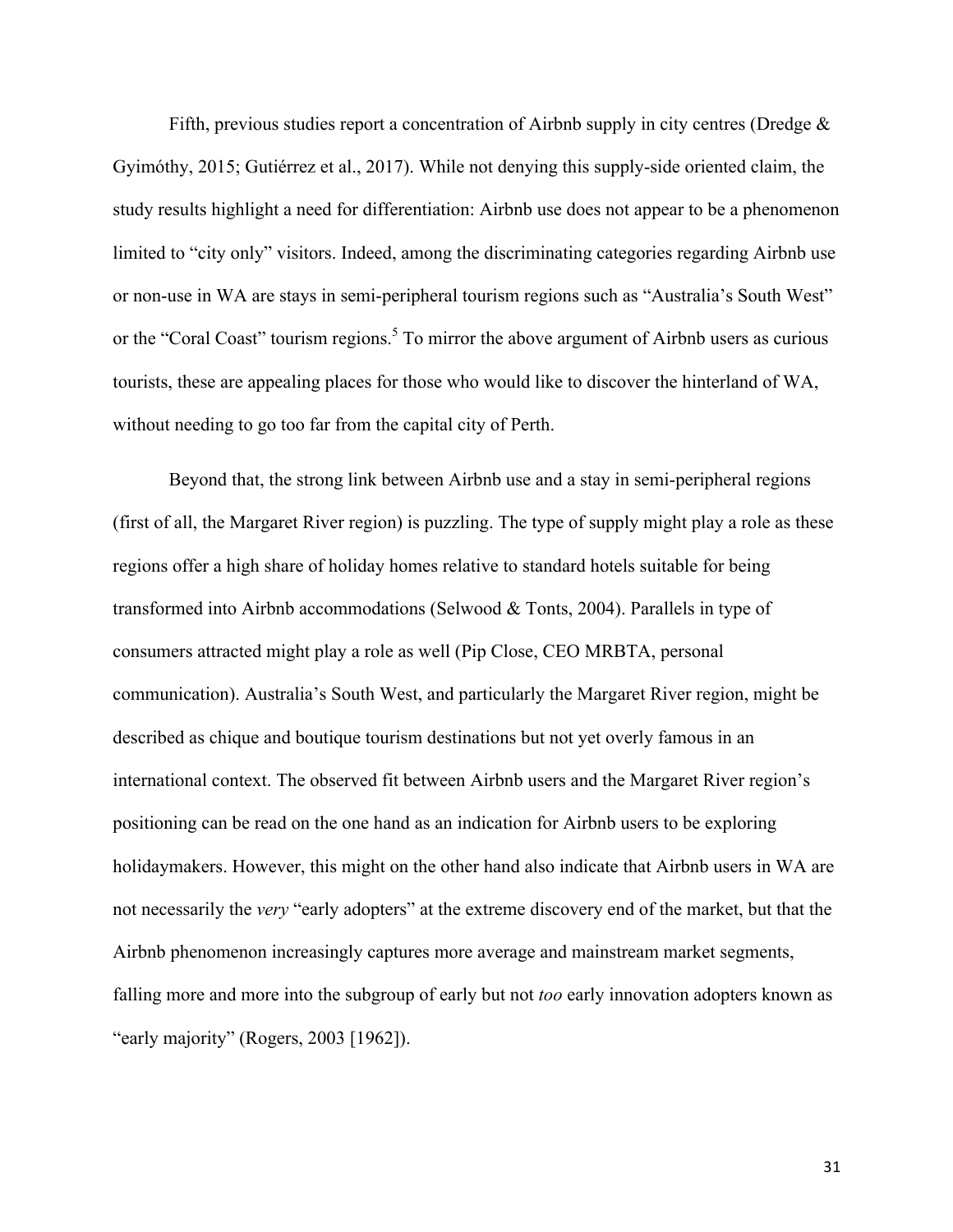Sixth, previous research argued that flows between source and destination countries might differ on the grounds of accommodation type (Russo & Quaglieri Domínguez, 2014). Profound investigations are lacking, but it is conceivable that cultural factors as well as some sort of internet-affinity and "digital capital" could play a role (Dredge & Gyimóthy, 2015; Guttentag, 2015). The study reported in this paper reveals visitors' source country to be a highly relevant predictor of Airbnb usage. It can be observed that most traditional source countries for WA visitors such as the UK or New Zealand do not show a particularly high propensity to rely on Airbnb to book accommodations in WA. Interestingly, the same holds true for visitors from the more recently developing or recently developed countries from Asia, such as Indonesia, India but partly also China. From a historical perspective, these are somewhat less well-established visitor groups in WA. In contrast, the study's findings indicate the highest probability of Airbnb usage in WA for visitors from Singapore and Malaysia. At least two potential interpretations can be offered to help explain the phenomenon of a comparatively high likelihood of Malaysian and Singaporean visitors to use Airbnb in WA. A first interpretation points to the role of internet affinity. Both are countries with a relatively high internet speed and internet penetration rate (Akamai, 2016; Internet World Stats, 2017), which might indicate a considerable familiarity with the use of the online platform. Similarly, the study's finding that younger and middle-aged visitors are more inclined to use Airbnb might underscore the role familiarity and affinity with online services plays in the adoption of Airbnb. An alternative interpretation of Malaysians and Singaporeans using Airbnb in high numbers might refer to the markets' relative maturity in visiting WA, referring to what could be termed the markets' "visitation lifecycle". Singapore and Malaysia can be considered to be intermediately mature source markets for WA, with a considerable degree of tacit and in-depth knowledge about the destination combined with still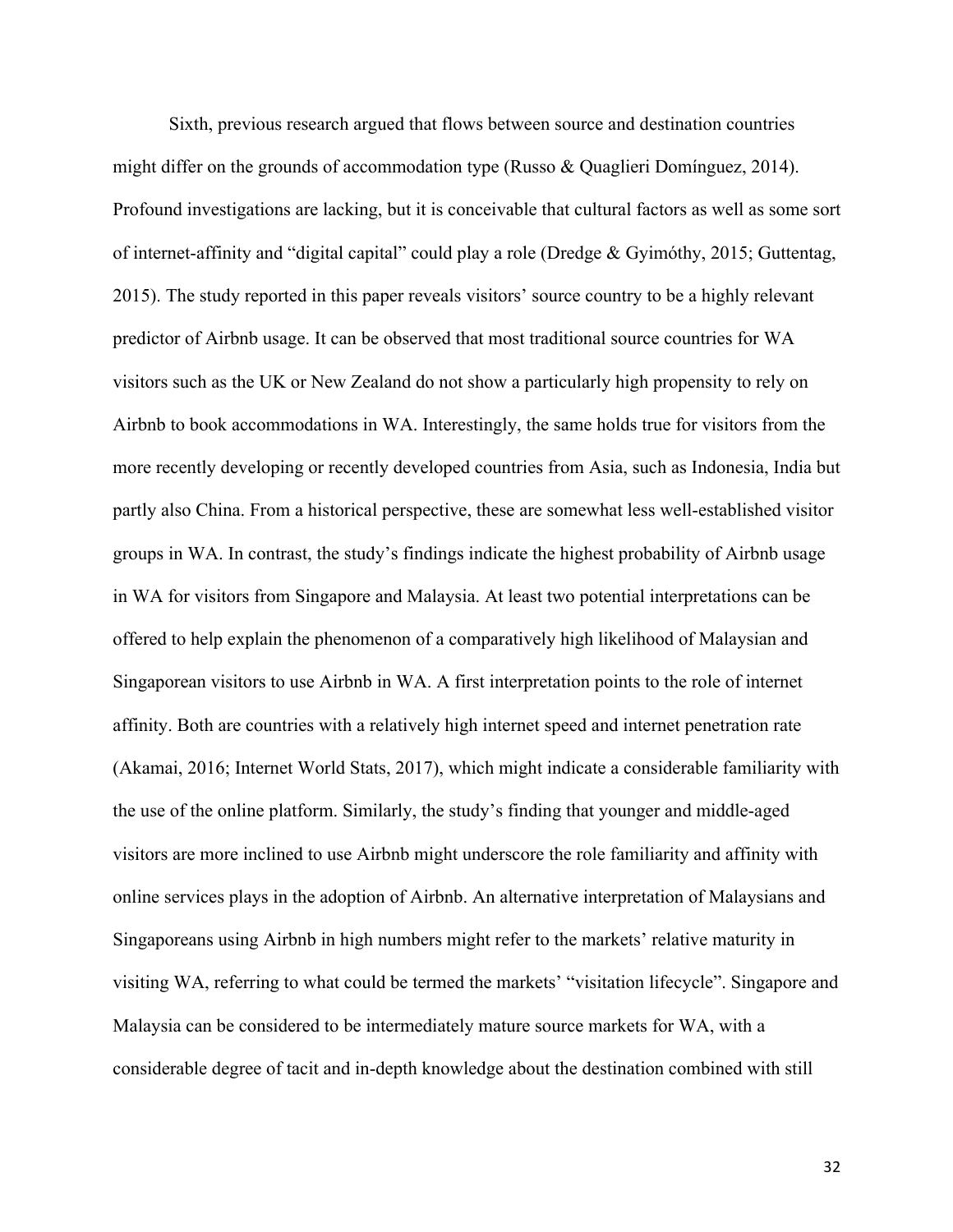adaptable travel patterns. This interpretation partly parallels the reading with respect to innovation adoption; in both perspectives, not the extreme ends of the markets, i.e. the very early adopting visitors or the most "alternative tourists", seem to constitute the key group of Airbnb users in WA; rather, Airbnb users among WA visitors appear to penetrate the mainstream and be part of a group that could be termed "innovative mainstream".

For destinations, the fact that Airbnb users differ from other tourists can constitute an opportunity for diversification of their guest base in general and the geographical distribution of their guests in particular. The different geographical distribution of Airbnb usage in comparison to traditional accommodation usage can have different reasons, but might, in particular in the studied destination, indicate that traditional tourism accommodation has not always been positioned in the most attractive places. With the help of Airbnb, guests can now more easily find accommodation opportunities close to some of the natural and cultural attractors of the destination. This can also be interpreted as a signal of a somehow reduced tourism planning and governance capability of traditional destination actors through the advent of Airbnb. The strong share of Airbnb users in some markets, in comparison to others, is a finding that should inform country-specific marketing initiatives. However, the finding that Airbnb users are penetrating towards the mainstream indicates that they may not require a completely different marketing than traditional accommodation users; according to the findings depicting Airbnb users as curious and active tourists they might be susceptible to destination-based marketing initiatives and 'hungry' for information on tourism activities and attraction points.

Hotels and traditional accommodation providers can learn that Airbnb seems to be particularly attractive for family groups and larger groups of people, maybe pointing to a structural weakness in some of their offerings for those target groups. The study findings signal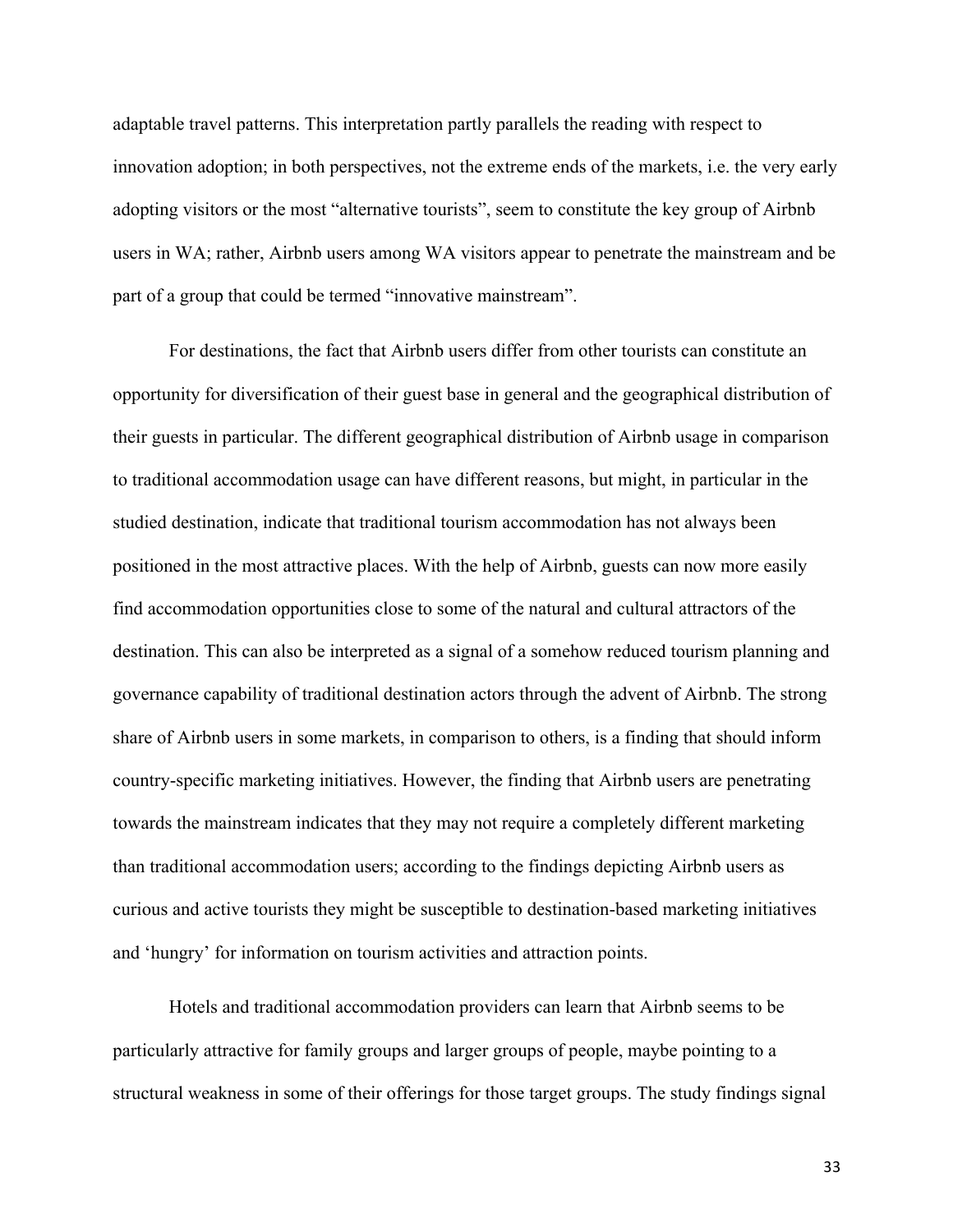to traditional accommodation providers and in particular hotels that in the competition with Airbnb their strongholds are business travellers and people travelling alone. However, to better tackle the "Airbnb segment", traditional providers should make sure they provide destination based product linkages, information and offerings.

The study's findings finally mean for Airbnb that its marketing should be well aware of catering to the mainstream and that their target audience has "grown up". Although polarising may be effective in branding, it could be advisable to watch some of the most trenchant messages in Airbnb's campaigns that point first of all towards being an alternative to ordinary tourism (see e.g. Roderick, 2016). The study findings might also indicate to Airbnb that social experience and enjoyment of community *within* the travel group are experiential components of paramount importance to many Airbnb users and could become even stronger key messages for future campaigns. The recent focus of Airbnb on families as a key target group (Ghosh, 2016) is supported by the findings of this study.

## **6. Conclusion**

This paper positioned itself in the consumption and innovation research streams of the sharing economy literature (Cheng, 2016) and questioned if and what differentiates those who adopt the Airbnb-innovation from those who do not. A response to this question was achieved by systematically and rigorously comparing actual trip behaviour of Airbnb users with Airbnb nonusers from a sample of 5,619 international visitors to Western Australia in 2015. Due to this controlled comparison, the paper is the first one to offer a robust profiling of Airbnb users.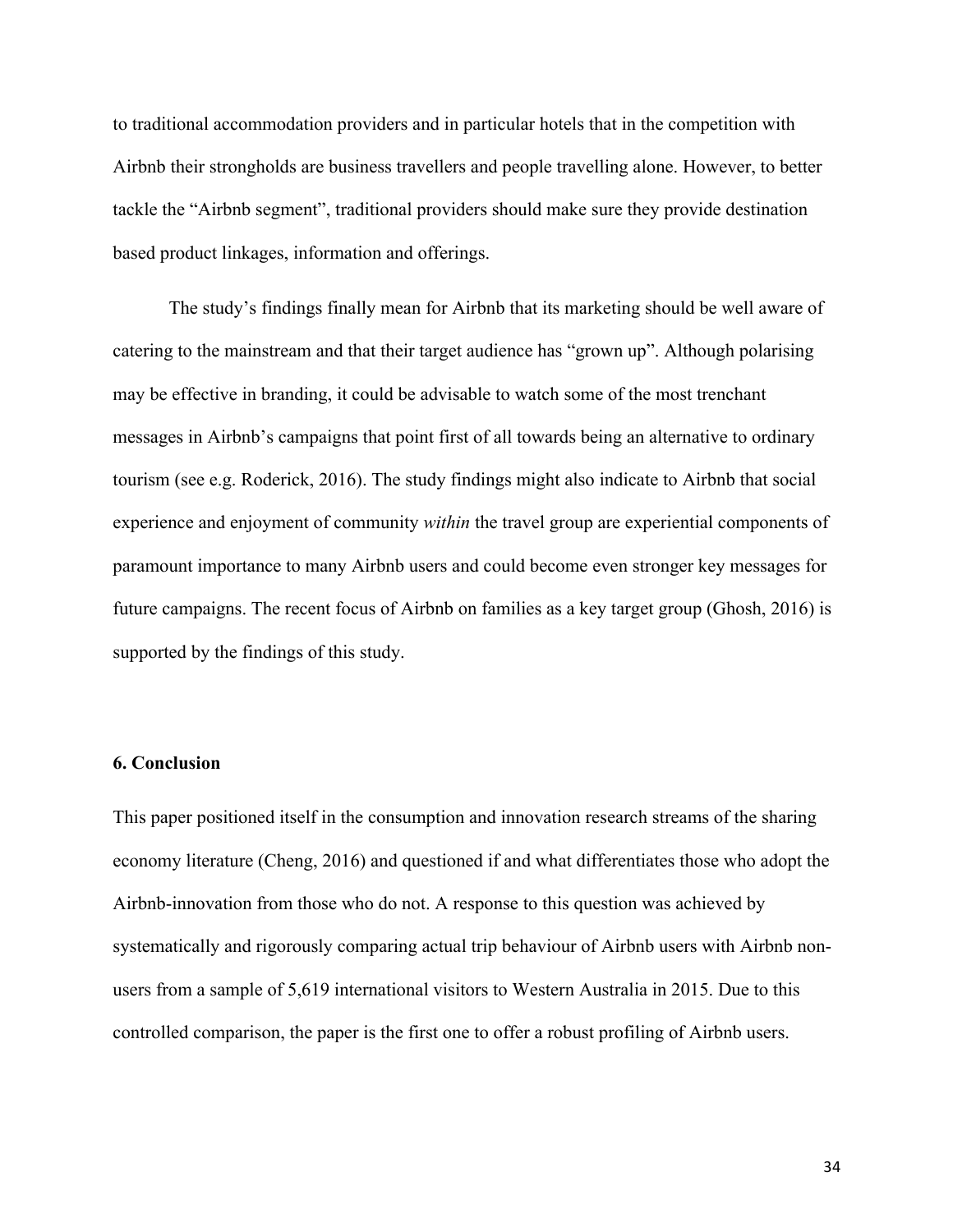In general, the study confirms the assumption of differences for the analysed destination from a demand-side perspective: International visitors to WA that use Airbnb differ on several trip-, person- and culture/market-related features from Airbnb non-users. The results of the logistic regression indicate that visitors' trip purpose, source country, age, travel party type, trip activities and the spatial distribution of the booked accommodation(s) (i.e. where visitors stay) are variables that impact strongly on the probability of international visitors using the Airbnb platform.

However, Airbnb adopters were not found to be an (extremely) "*alternative*" travel group, in the sense of, for example, being overly interested in local or indigenous culture, seeking radically new experiences or strictly avoiding traditional tourism attraction points. This paper therefore joins the warning voiced recently by Guttentag et al. (2017) regarding exaggerating experiential interpretations of the Airbnb phenomenon. The study drew a picture of an Airbnb user that is a curious visitor, but whose curiosity seems focused on exploring wellknown, iconic *tourism* highlights of the destination. In addition, the study did not find clear evidence that Airbnb users' spending is significantly less pronounced than the spending of Airbnb non-users. Therefore, the study results provide some indications that "[t]he collaborative phenomenon may be a hipster (rather than survival) phenomenon: driven and benefitted by people with high cultural, digital and networking capital" (Dredge & Gyimóthy, 2015, 296). Moreover, it appears that the adoption of Airbnb usage for visitation to WA in the year 2015 extends into the progressive mainstream market, covering broad segments of tourism behaviour of what Cohen (1972) termed both "exploring" and "individual mass tourism".

By confirming the "difference hypothesis" and robustly characterizing Airbnb users in a specific destination, the study contributes to better understand users of the online platform of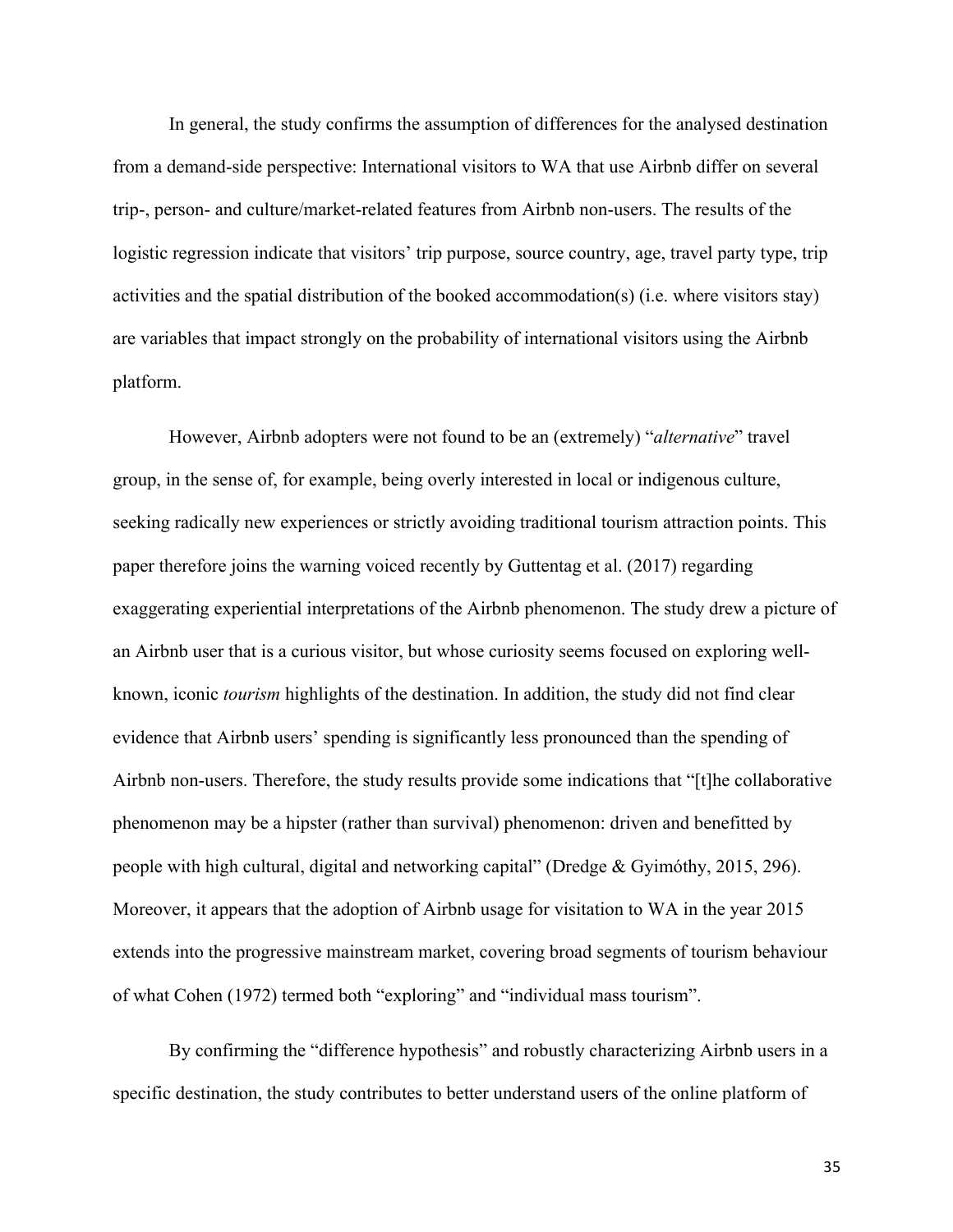Airbnb and to inform marketing and management of destinations and businesses with respect to this visitor segment. In addition, from a theoretical perspective, the study responds to the call for cross-cultural comparison from Cheng (2016) and adds to the innovation adoption literature by suggesting notable cross-cultural differences in demand-side adoption of the innovation of Airbnb in particular and the sharing economy in general. Both an investigation of the reasons for these cross-cultural variations in adoption as well as the monitoring of its dynamic development are promising avenues for further research.

While the study indicates that Airbnb users differ from Airbnb non-users, it has not been designed to clarify from an economic point of view to what degree this "difference" involves substitution or complementation, and to what degree the adoption of the Airbnb platform creates exclusive use situations (in contrast to combined use with other online platforms). Therefore, it is an important avenue for further study to clarify whether Airbnb users would have visited the destination in case of this type of accommodation offer being absent. While the focus of this research was on adoption on the demand side, future research might also include supply side considerations such as the degree of price competition or even scrutinize adoption of the platform on the supply side. Additional limitations of the study relate to a focus on a single year for a single, although geographically extensive destination. Finally, the comprehensiveness of the used International Visitor Survey in Australia allows for a wide-ranging comparison of revealed travel behaviour, but has some shortcomings in a detailed analysis of motivations and previous experiences. Indeed, the use of such a standardised data set has its limitations due to the fact that it is not specifically designed to cover the peculiarities of Airbnb usage and its idiosyncratic aspects. Moreover, the IVS data set does not cover the decision-making process and thus does not allow investigation of substitution or complementation effects. For 2015, it also lacks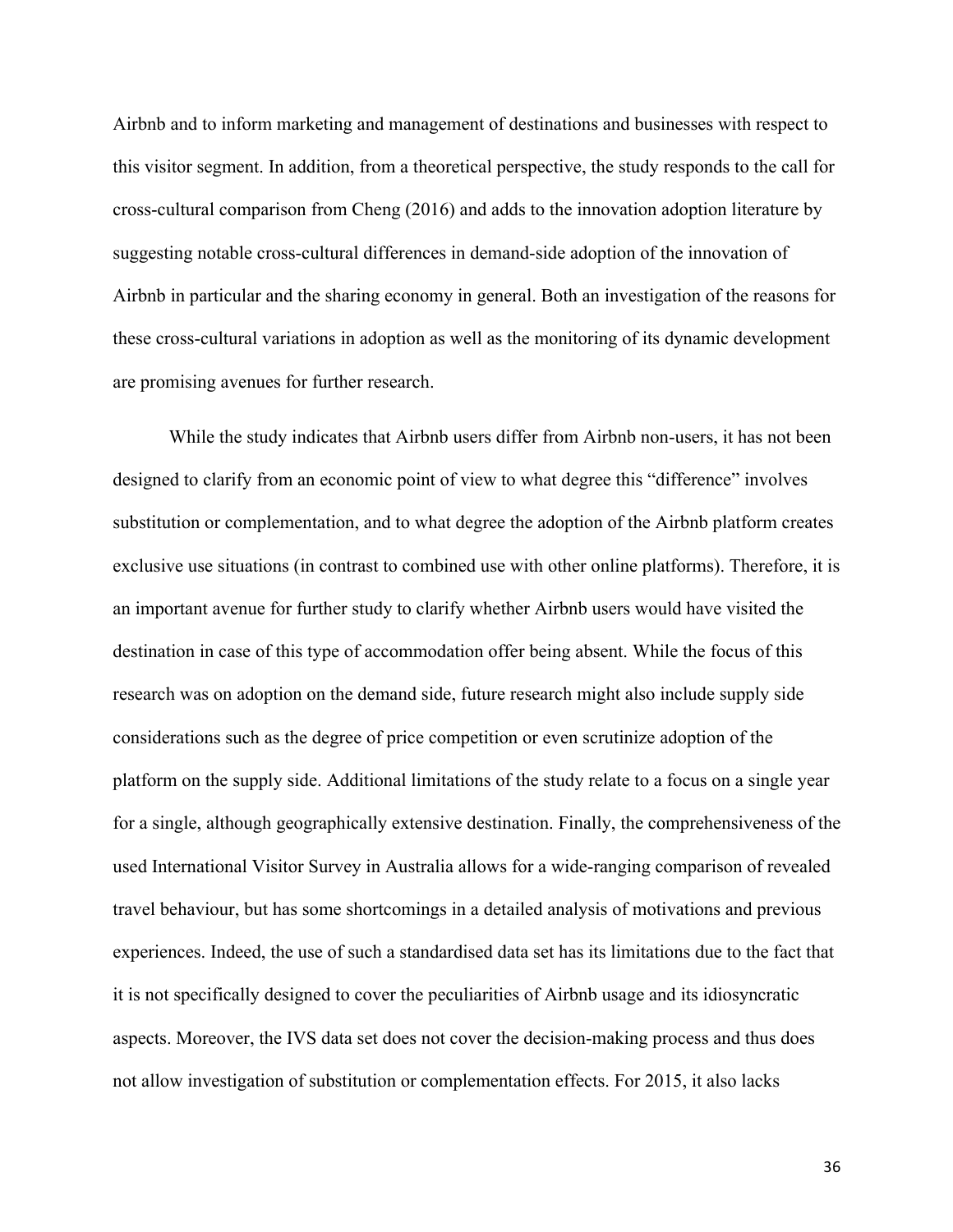information on household income. Therefore, a potentially important economic determinant of Airbnb user could not be fully explored.

#### **Endnotes**

<sup>1</sup> The question was asked as: 'Did you book any accommodation in a private home or apartment for this visit using one or more of the following websites? Interviewer note: We do not mean general online accommodation websites like WOTIF, Bookings.com, Hotelscombined.com etc. or the accommodation's own website." [A list of accommodation websites follows, including Airbnb]. Copies of the full questionnaire are available from the authors on request.

 $2^{\circ}$  This selection does not preclude that these visitors during their trips stayed also in other Australian states.

<sup>3</sup> To ensure a solid interpretation of data in a destination-based quantitative study, we only used Western Australian data although data for the whole of Australia was available. We focused on the subset, because an in-depth understanding of the destination in question helps to reduce risks of mistakes in data processing and interpretation, in particular when detailed location-based data needs to be dealt with.

<sup>4</sup> As suggested by a reviewer and by Tussyadiah and Pesonen (2016), for test purposes, we created a variable indicating the number of different activities undertaken during the trip. In a bivariate analysis, Airbnb use was indeed significantly associated with an increasing range of trip activities. However, when including this variable in the multiple regression, it lost its statistical significance, possibly due to its correlation with length of stay, and did not change our proposed model.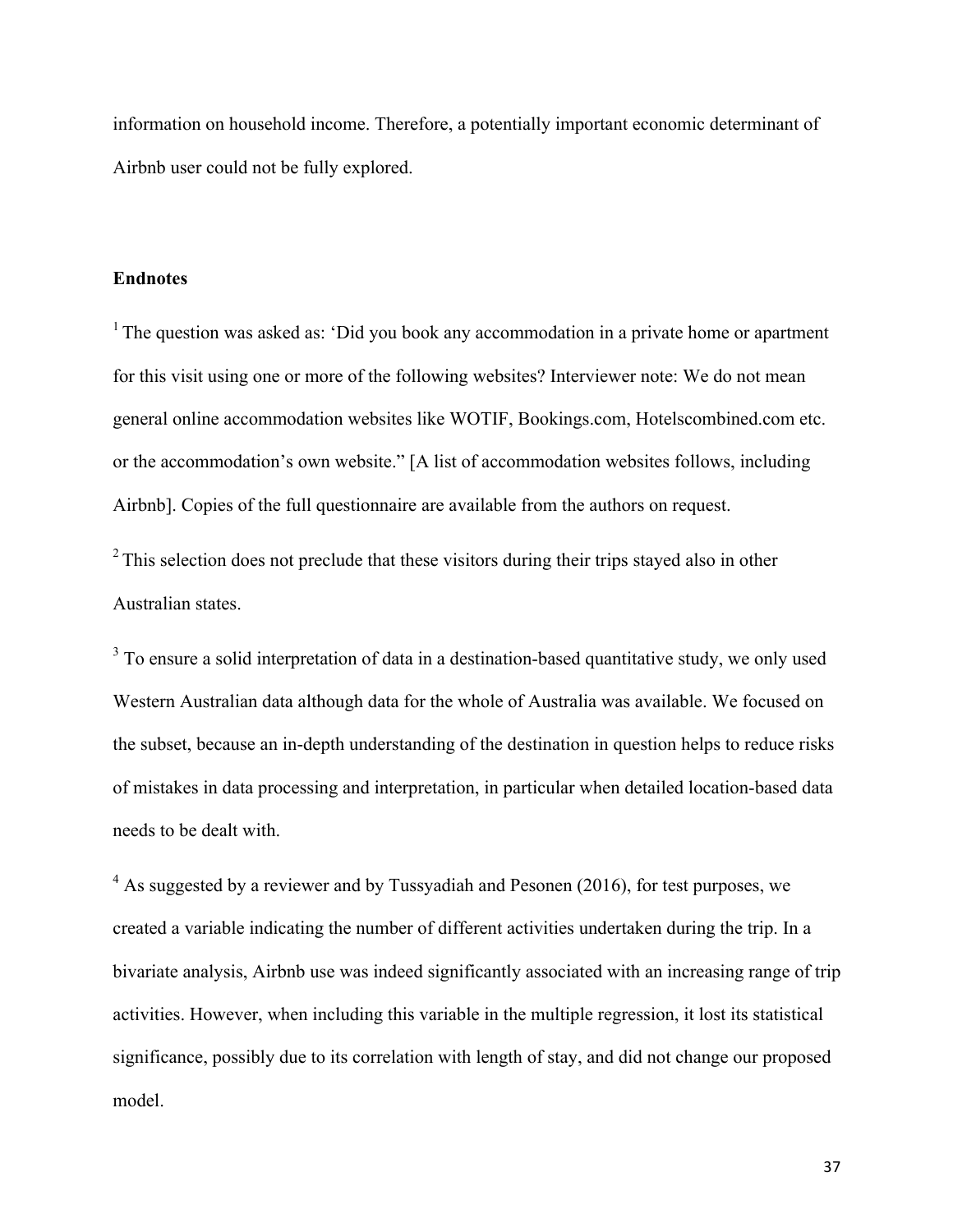$<sup>5</sup>$  It should be noted that many international visitors to WA undertake multi-destination trips</sup> (54% stay at least in two different places, and 41% in at least three different places). However, the available data does not allow to exactly identify in which part of their trip they utilized Airbnb-booked accommodations (it allows to specify that it was within WA).

## **References**

Airbnb (2017a). *About us*. Retrieved from http://airbnb.com/about/about-us

Airbnb (2017b). *Airbnb economic impact*. Retrieved from http://blog.atairbnb.com/economicimpact-airbnb/

Airbnb Citizen (2017). *Airbnb's 2016 highlights and 2017 trends we're watching*. Retrieved from https://www.airbnbcitizen.com/airbnbs-2016-highlights-and-2017-trends-were-watching/

Akamai (2016). *State of the internet: Connectivity report*. Retrieved from https://www.akamai.com/us/en/our-thinking/state-of-the-internet-report/index.jsp

Allison, P.D. (2001). *Logistic regression using the SAS system: Theory and applications*. Cary: SAS Institute Inc.

Artigas, E.M., Vilches-Montero, S. & Yrigoyen, C.C. (2015). Antecedents of tourism destination reputation: The mediating role of familiarity. *Journal of Retailing and Consumer Services*, *26*, 147–152.

Belk, R. (2014). You are what you can access: Sharing and collaborative consumption online. *Journal of Business Research, 67*(8), 1595–1600.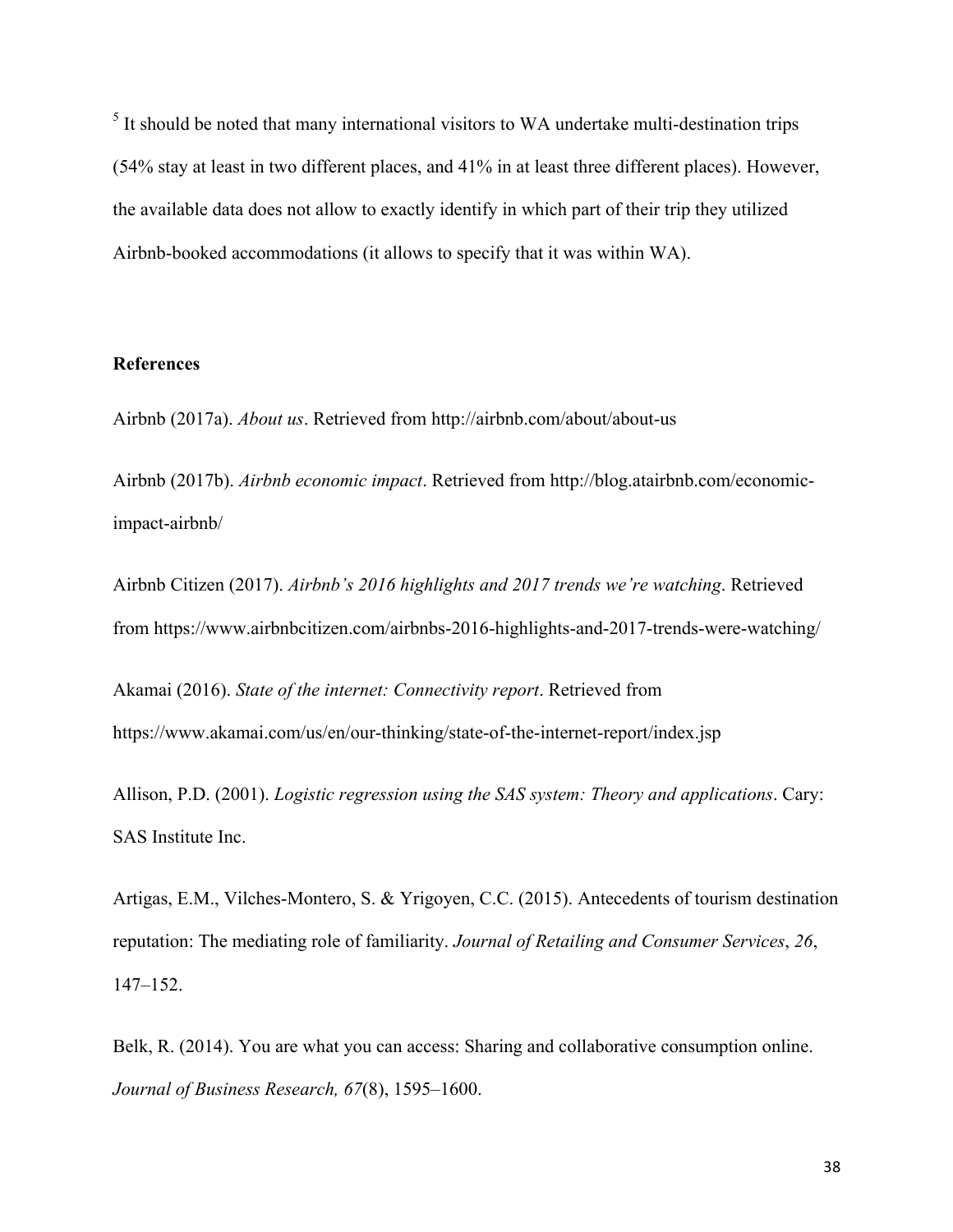Bentler, P.M., & Chou, C.P. (1987). Practical issues in structural modeling. *Sociological Methods & Research, 16*, 78–117.

Bridges, J., & Vásquez, C. (2016). If nearly all Airbnb reviews are positive, does that make them meaningless?. *Current Issues in Tourism*, 1–19. doi:10.1080/13683500.2016.1267113

Camilleri, J., & Neuhofer, B. (2017). Value co-creation and co-destruction in the Airbnb sharing economy. *International Journal of Contemporary Hospitality Management, 29*(9), 2322–2340.

Cheng, M. (2016). Sharing economy: A review and agenda for future research. *International Journal of Hospitality Management, 57*, 60–70.

Christensen, C.M. (1997). *The innovator's dilemma*. Boston: Harvard Business School Press.

Christensen, C.M. (2006). The ongoing process of building a theory of disruption. *Journal of Product Innovation Management, 23*(1), 39–55.

Cohen, E. (1972). Toward a sociology of international tourism. *Social Research, 39*(1), 164–182.

Cox, M. (2016). *Inside Airbnb: Paris*. Retrieved from http://insideairbnb.com/paris/

Dredge, D., & Gyimóthy, S. (2015). The collaborative economy and tourism: Critical perspectives, questionable claims and silenced voices. *Tourism Recreation Research, 40*(3), 286– 302.

Dwyer, S., Mesak, H., & Hsu, M. (2005). An exploratory examination of the influence of national culture on cross-national product diffusion. *Journal of International Marketing*, *13*(2), 1–27.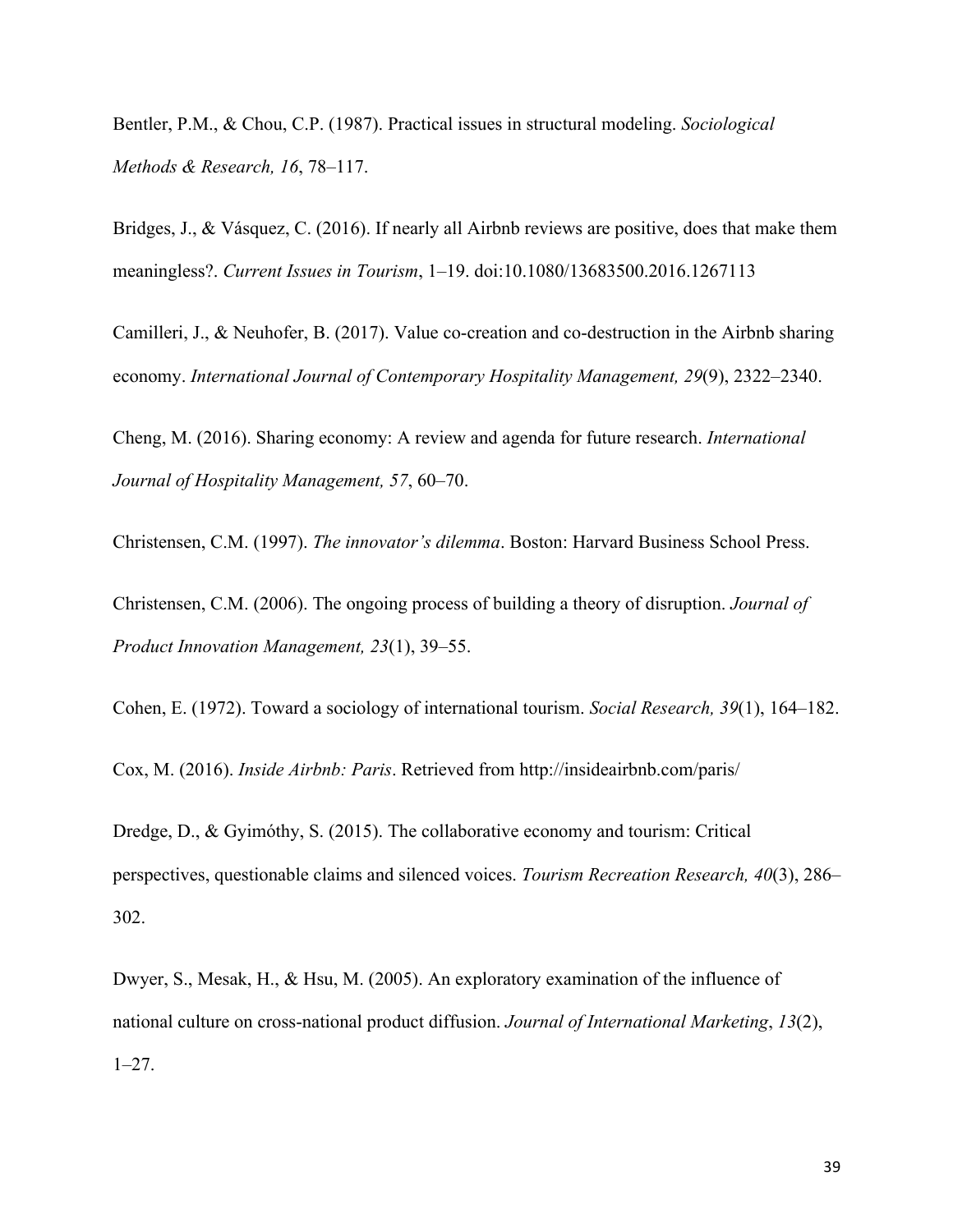Ert, E., Fleischer, A., & Magen, N. (2016). Trust and reputation in the sharing economy: The role of personal photos in Airbnb. *Tourism Management, 55*, 62–73.

Fang, B., Ye, Q., & Law, R. (2016). Effect of sharing economy on tourism industry employment. *Annals of Tourism Research, 57*, 264–267.

Ferrante, M., Abbruzzo, A., & De Cantis, S. (2017). Graphical models for estimating network determinants of multi-destination trips in Sicily. *Tourism Management Perspectives, 22*, 109– 119.

Forno, F., & Garibaldi, R. (2015). Sharing economy in travel and tourism: The case of homeswapping in Italy. *Journal of Quality Assurance in Hospitality & Tourism, 16*(2), 202–220.

Frambach, R.T., & Schillewaert, N. (2002). Organizational innovation adoption: A multi-level framework of determinants and opportunities for future research. *Journal of Business Research, 55*(2), 163–176.

Gansky, L. (2010). *The mesh: Why the future of business is sharing*. New York: Penguin Books.

Ghosh, S. (2016, April 19). Airbnb targets families for the first time with 'Live There' campaign, *campaign*. Retrieved from https://www.campaignlive.co.uk/article/airbnb-targets-families-firsttime-live-there-campaign/1391792

Gutiérrez, J., Garcia-Palomares, J.C., Romanillos, G., & Salas-Olmedo, M.H. (2017). The eruption of Airbnb in tourist cities: Comparing spatial patterns of hotels and peer-to-peer accommodation in Barcelona. *Tourism Management, 62*, 278–291.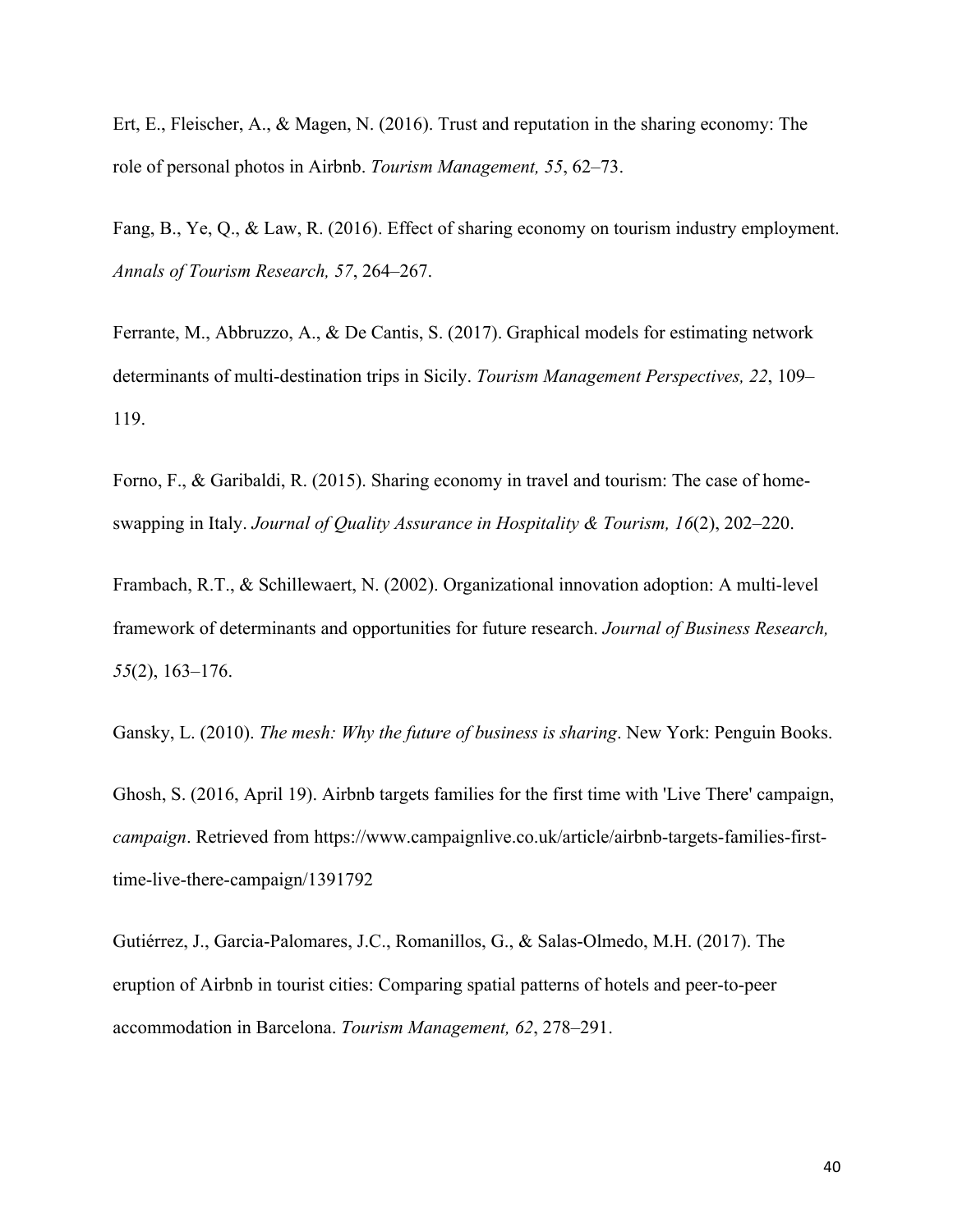Guttentag, D.A. (2015). Airbnb: Disruptive innovation and the rise of an informal tourism accommodation sector. *Current Issues in Tourism, 18*(12), 1192–1217.

Guttentag, D., Smith, S., Potwarka, L., & Havitz, M. (2017). Why tourists choose Airbnb: A motivation-based segmentation study. *Journal of Travel Research*, 1–18. doi: 10.1177/0047287517696980

Guttentag, D.A., & Smith, S.L.J. (2017). Assessing Airbnb as a disruptive innovation relative to hotels: Substitution and comparative performance expectations. *International Journal of Hospitality Management, 64*, 1–10. doi: 10.1016/j.ijhm.2017.02.003

Hajibaba, H., & Dolnicar, S. (2017). Substitutable by peer-to-peer accommodation networks?. *Annals of Tourism Research, 66*, 185–188.

Han, H., Hsu, L.T.J., & Sheu, C. (2010). Application of the theory of planned behavior to green hotel choice: Testing the effect of environmental friendly activities. *Tourism Management, 31*(3), 325–334.

Heo, C.Y. (2016). Sharing economy and prospects in tourism research. *Annals of Tourism Research, 58*(C), 166–170.

Herzenstein, M., Posavac, S.S., & Brakus, J.J. (2007). Adoption of new and really new products: The effects of self-regulation systems and risk salience. *Journal of Marketing Research, 44*(2), 251–260.

Hosmer, D.W., & Lemeshow, S. (2000). *Applied logistic regression* (2nd ed). New York: John Wiley & Sons.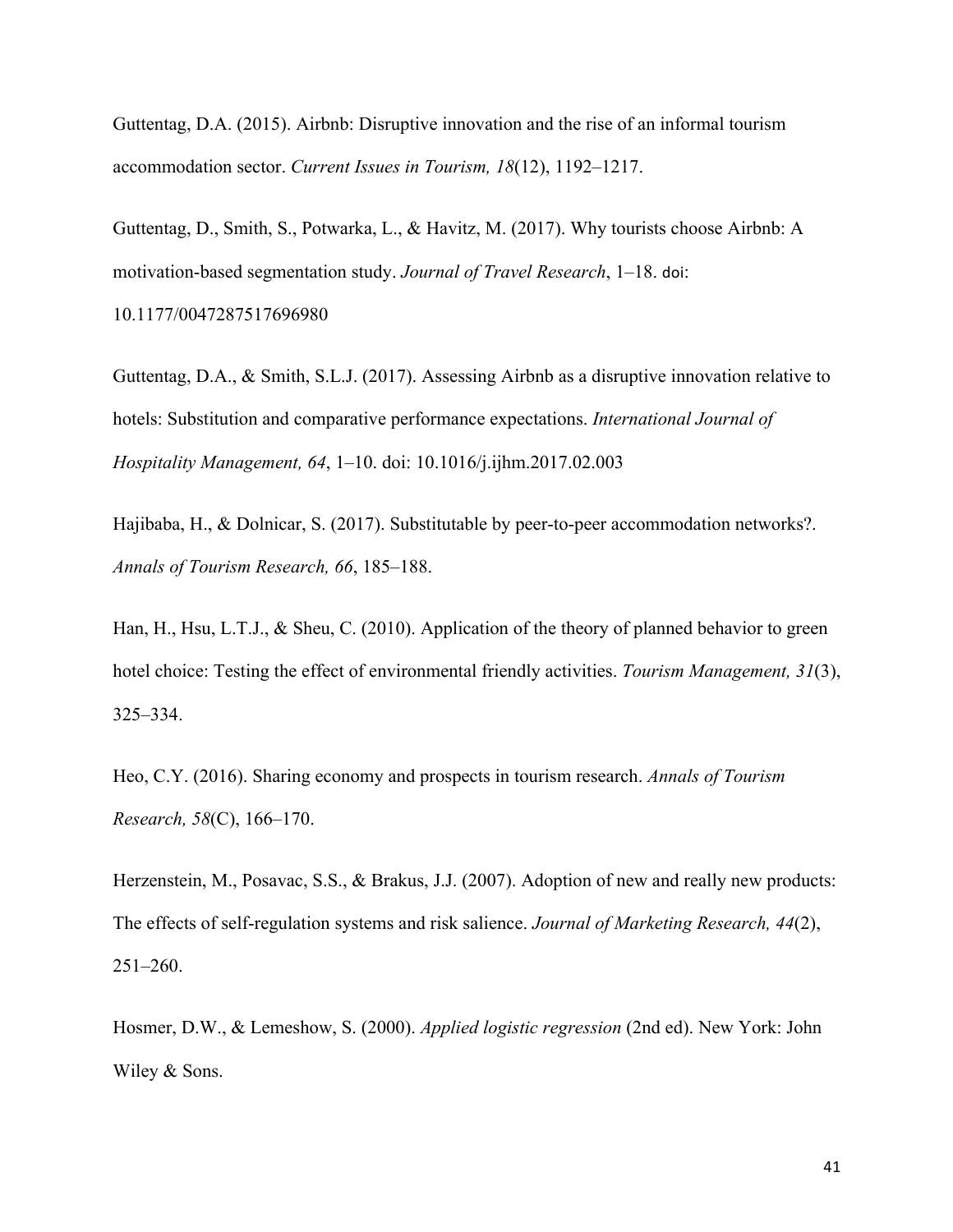Internet World Stats (2017). *Internet usage in Asia*. Retrieved from: http://www.internetworldstats.com/

John, N.A. (2013). The social logics of sharing. *The Communication Review, 16*(3), 113–131.

Josiassen, A., Lukas, B.A., & Whitwell, G.J. (2008). Country-of-origin contingencies: Competing perspectives on product familiarity and product involvement. *International Marketing Review, 25*(4), 423–440.

Karlsson, L., Kemperman, A., & Dolnicar, S. (2017). May I sleep in your bed? Getting permission to book. *Annals of Tourism Research, 62*, 1-12. doi: 10.1016/j.annals.2016.10.002

Koh, E., & King, B. (2017). Accommodating the sharing revolution: A qualitative evaluation of the impact of Airbnb on Singapore's budget hotels. *Tourism Recreation Research*, 1-13. doi: 10.1080/02508281.2017.1314413

Lawler, R. (2012, November 9). Airbnb: Our guests stay longer and spend more than hotel guests, contributing \$56m to the San Francisco economy. *TechCrunch*. Retrieved from http://techcrunch.com/2012/11/09/airbnb-research-data-dump/

Litvin, S.W. (2006). Revisiting Plog's model of allocentricity and psychocentricity... one more time. *Cornell Hotel and Restaurant Administration Quarterly, 47*(3), 245–253.

Liu, S.Q., & Mattila, A.S. (2017). Airbnb: Online targeted advertising, sense of power, and consumer decisions. *International Journal of Hospitality Management, 60*, 33–41.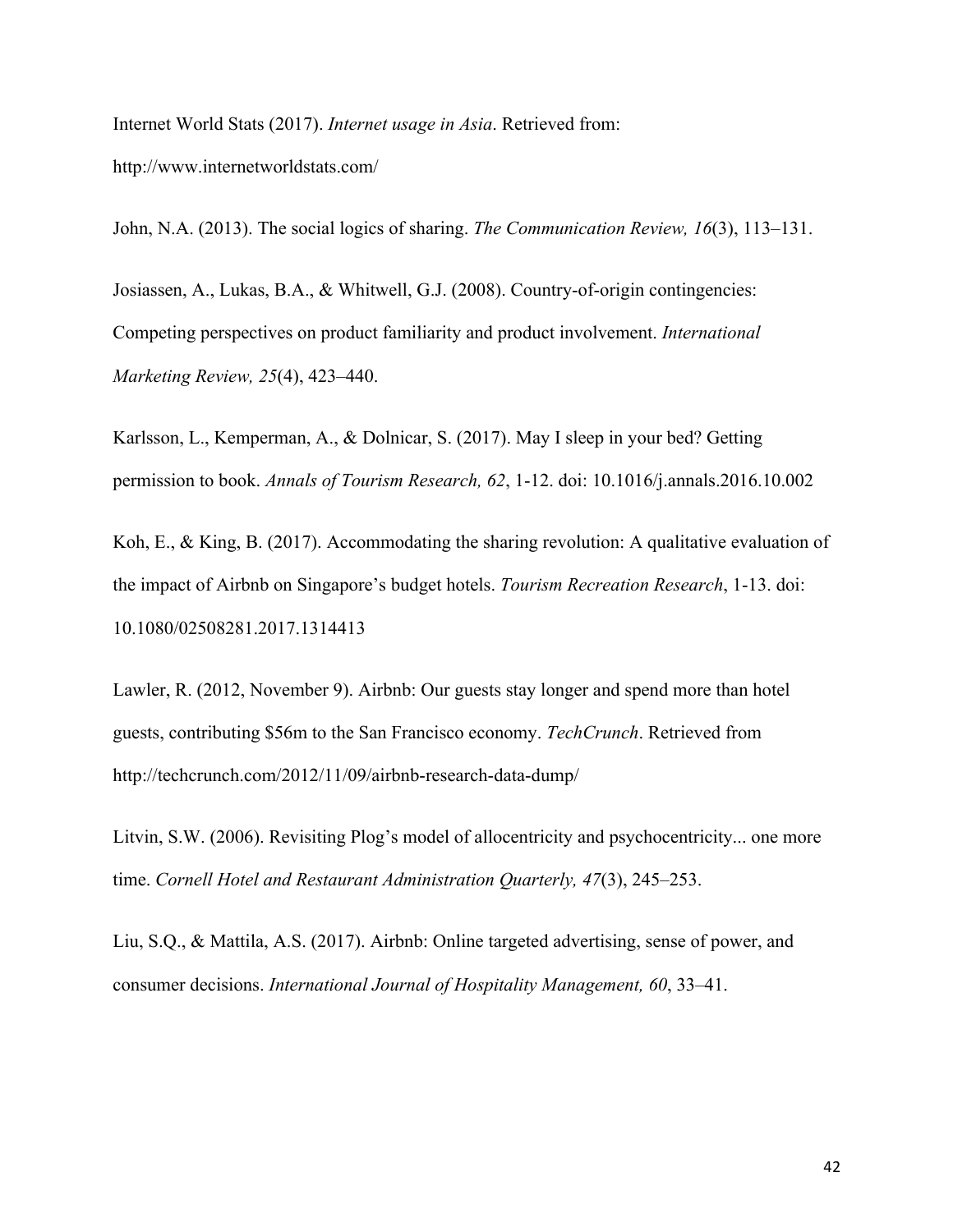Martins, Y., & Pliner, P. (2005). Human food choices: An examination of the factors underlying acceptance/rejection of novel and familiar animal and nonanimal foods. *Appetite, 45*(3), 214– 224.

Meade, N., & Islam, T. (2006). Modelling and forecasting the diffusion of innovation–A 25-year review. *International Journal of Forecasting, 22*(3), 519–545.

Midi, H., Sarkar, S.K., & Rana, S. (2010). Collinearity diagnostics of binary logistic regression model. *Journal of Interdisciplinary Mathematics, 13*(3), 253–267.

Mody, M.A., Suess, C., & Lehto, X. (2017). The accommodation experiencescape: A comparative assessment of hotels and Airbnb. *International Journal of Contemporary Hospitality Management, 29*(9), 2377–2404.

Möhlmann, M. (2015). Collaborative consumption: Determinants of satisfaction and the likelihood of using a sharing economy option again. *Journal of Consumer Behaviour, 14*(3), 193–207.

Molz, J.G. (2013). Social networking technologies and the moral economy of alternative tourism: The case of couchsurfing.org. *Annals of Tourism Research, 43*, 210–230.

Nunnally, J.C. (1967). *Psychometric theory*. New York: McGraw-Hill.

Oskam, J., & Boswijk, A. (2016). Airbnb: The future of networked hospitality businesses. *Journal of Tourism Futures, 2*(1), 22–42.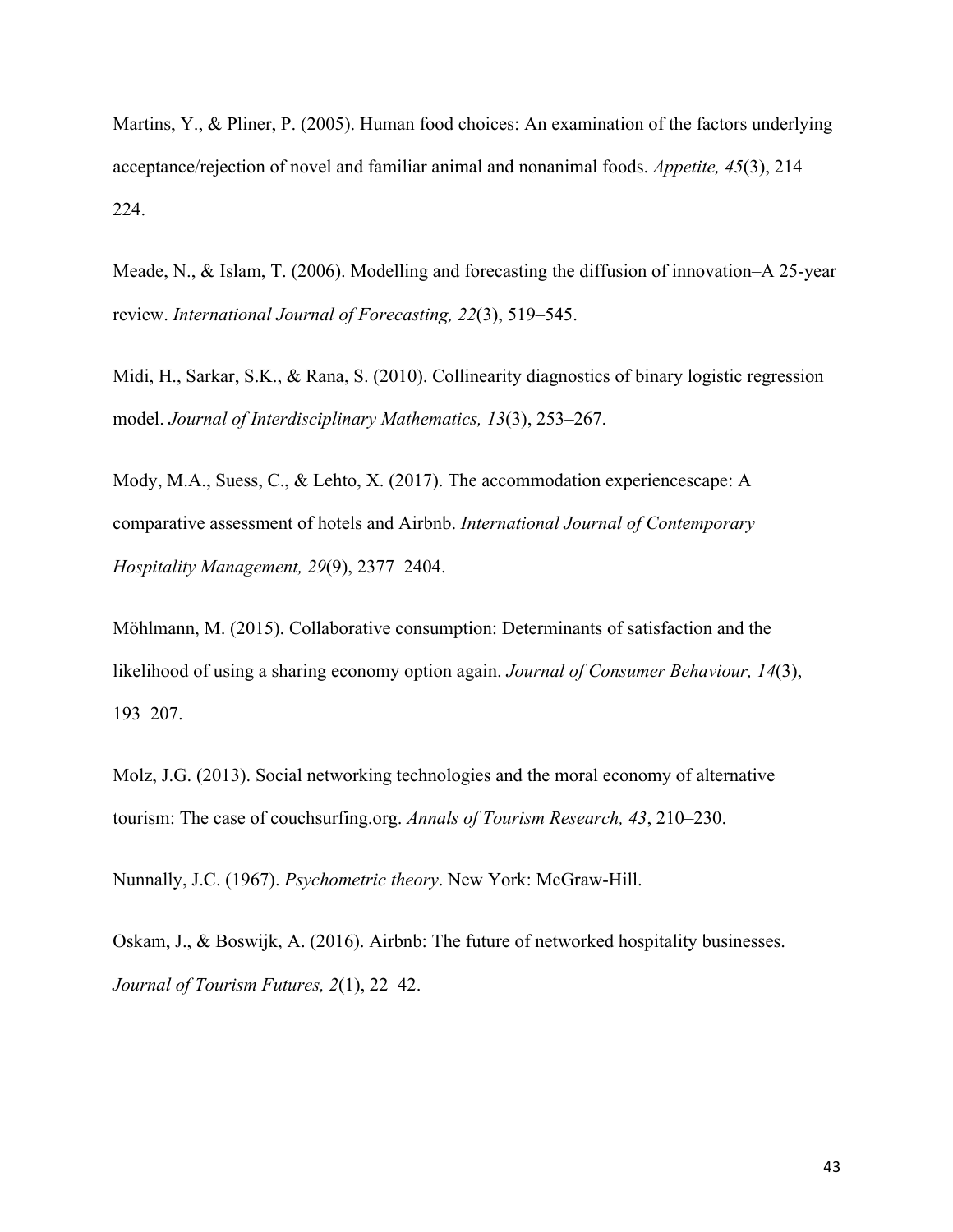Panda, R., Verma, S., & Mehta, B. (2015). Emergence and acceptance of sharing economy in India: Understanding through the case of Airbnb. *International Journal of Online Marketing, 5*(3), 1–17.

Peng, C.Y.J., Lee, K.L., & Ingersoll, G.M. (2002). An introduction to logistic regression analysis and reporting. *The Journal of Educational Research, 96*(1), 3–14.

Peres, R., Muller, E., & Mahajan, V. (2010). Innovation diffusion and new product growth models: A critical review and research directions. *International Journal of Research in Marketing, 27*(2), 91–106.

Pizam, A. (2014). Peer-to-peer travel: Blessing or blight. *International Journal of Hospitality Management, 38*, 118–119.

Plog, S. (1974). Why destination areas rise and fall in popularity. *The Cornell Hotel and Restaurant Administration Quarterly, 14*(4), 55–58.

Poon, K.Y., & Huang, W.J. (2017). Past experience, traveler personality, and tripographics on intention to use AirBnB. *International Journal of Contemporary Hospitality Management, 29*(9), 2425–2443.

Rogers, E.M. (2003[1962]). *Diffusion of innovations* (5th ed). New York: Free Press.

Russo, A.P., & Domínguez, A.Q. (2014). La lógica espacial del intercambio de casas: una aproximación a las nuevas geografías de lo cotidiano en el turismo contemporáneo [The spatial logic of house swapping]. *Scripta Nova: Revista Electrónica de Geografía y Ciencias Sociales, 18*(483). Retrieved from http://www.ub.es/geocrit/sn/sn-483.htm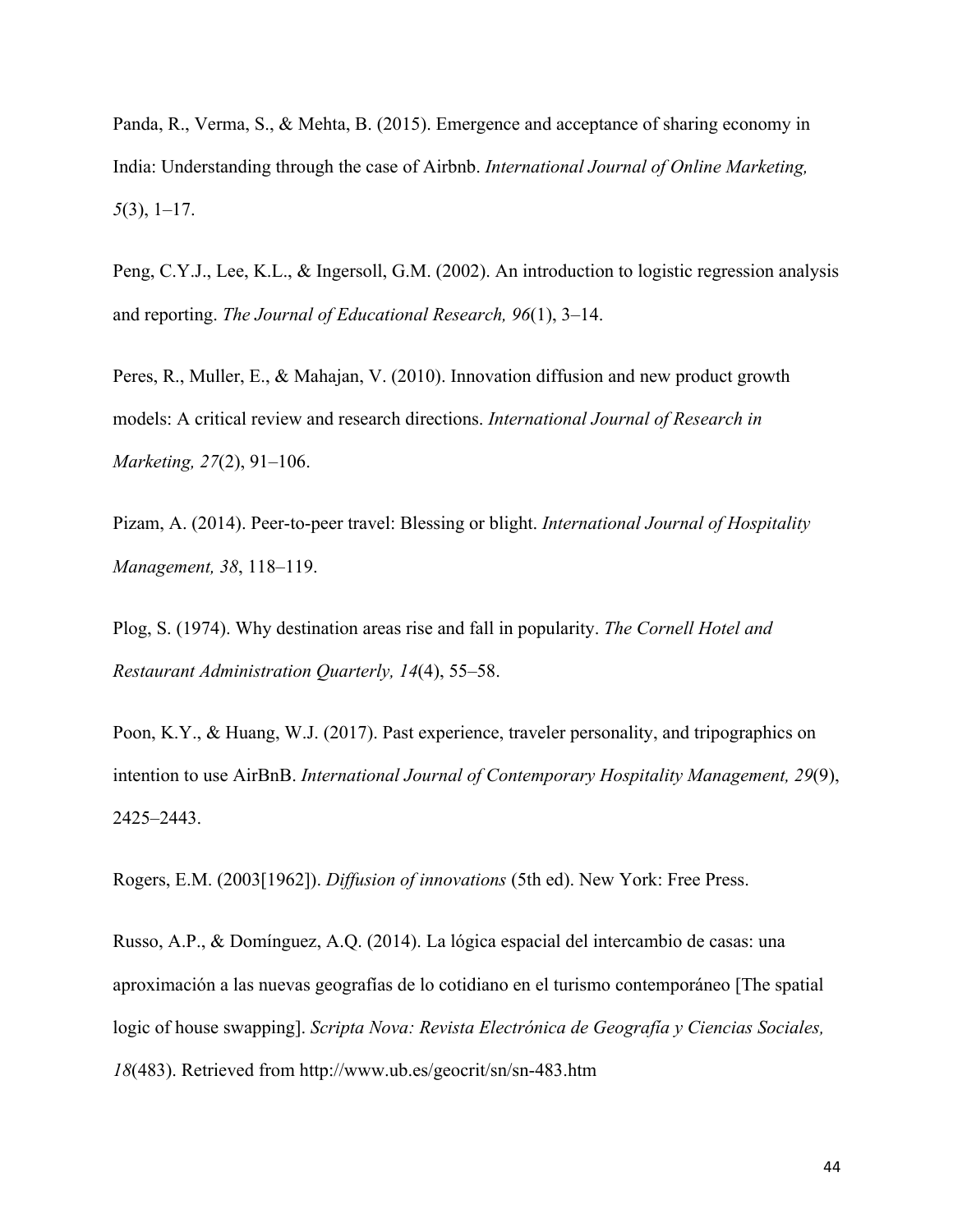Schlesselman, J.J. (1982). *Case control studies: Design, control, analysis*. New York: Oxford University Press.

Schumpeter, J.A. (1942). *Capitalism, socialism and democracy*. New York, London: Harper.

Selwood, J., & Tonts, M. (2004). Recreational second homes in the South West of Western Australia. In C.M. Hall & D.K. Müller (Eds.), *Tourism, mobility and second homes: Between elite landscape and common ground* (pp. 149–61). Clevedon: Channel View Publications.

Roderick, L. (2016). Airbnb takes on mass tourism, with a "live there" campaign. *Knowledge*. Retrieved from https://ageofdesign.designweek.co.uk/airbnb-takes-on-mass-tourism-with-aimto-offer-complete-experiential-service-proposition/

Sigala, M. (2017). Collaborative commerce in tourism: Implications for research and industry. *Current Issues in Tourism, 20*(4), 346–355.

Slee, T. (2015). *What's yours is mine: Against the sharing economy*. New York, London: OR Books.

Smith, S.L.J. (1990). A test of Plog's allocentric/psychocentric model: Evidence from seven nations. *Journal of Travel Research, 28*(4), 40–42.

Stremersch, S., & Tellis, G.J. (2004). Understanding and managing international growth of new products. *International Journal of Research in Marketing, 21*(4), 421–438.

STR (2017). *Airbnb & hotel performance: An analysis of proprietary data in 13 global markets*. STR Report. Retrieved from

http://www.str.com/Media/Default/Research/STR\_AirbnbHotelPerformance.pdf